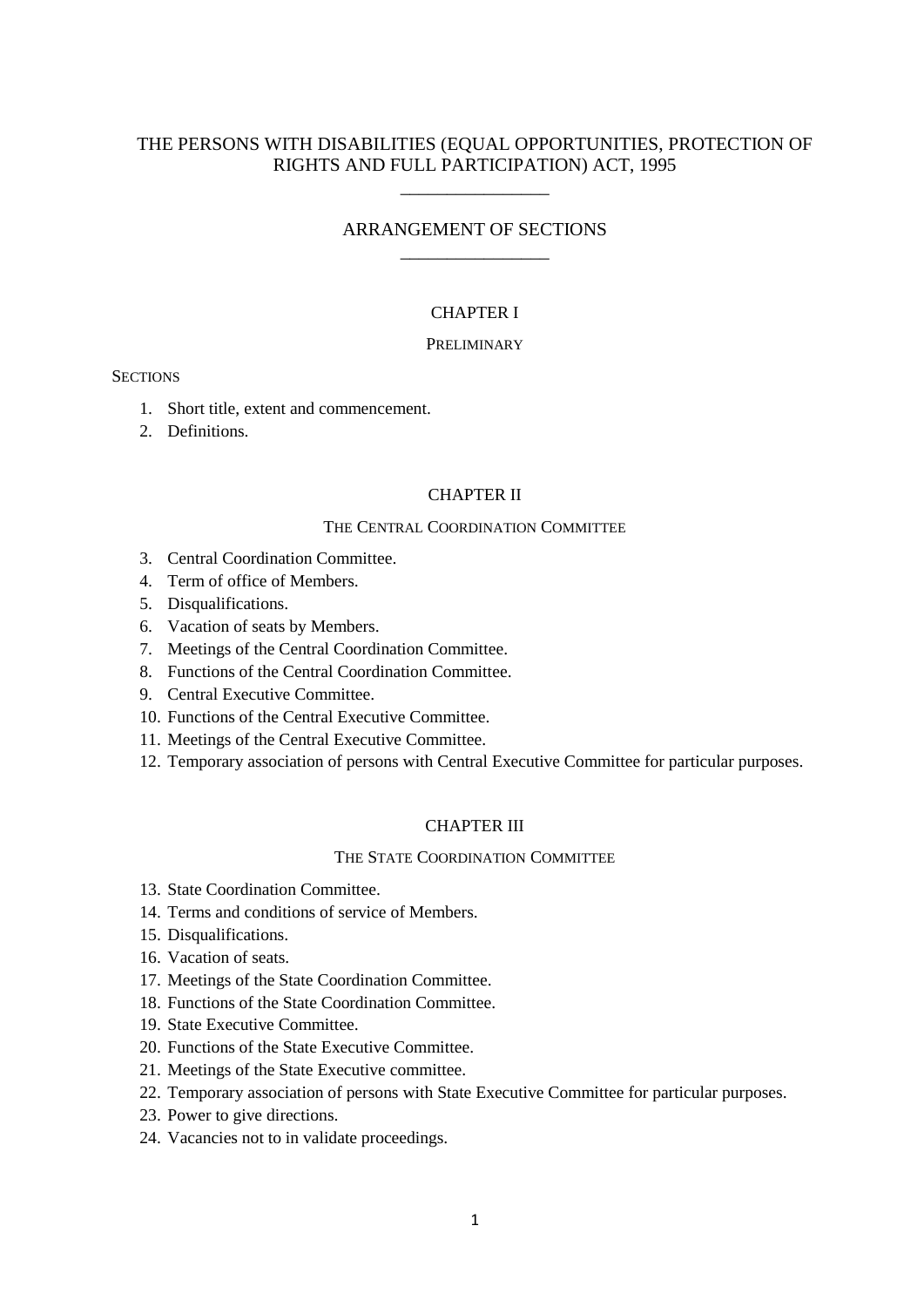#### CHAPTER IV

#### PREVENTION AND EARLY DETECTION OF DISABILITIES

#### **SECTIONS**

25. Appropriate Governments and local authorities to take certain steps for the prevention of occurrence of disabilities.

#### CHAPTER V

#### **EDUCATION**

- 26. Appropriate Governments and local authorities to provide children with disabilities free education, etc.
- 27. Appropriate Governments and local authorities to make schemes and programmes for non-formal education, etc.
- 28. Research for designing and developing new assistive devices, teaching aids, etc.
- 29. Appropriate Governments to set up teachers' training institutions to develop trained manpower for schools for children with disabilities.
- 30. Appropriate Governments to prepare a comprehensive education scheme providing for transport facilities, supply of books, etc.
- 31. Educational institutions to provide amanuensis to students with visual handicap.

#### CHAPTER VI

#### EMPLOYMENT

- 32. Identification of posts which can be reserved for persons with disabilities.
- 33. Reservation of posts.
- 34. Special Employment Exchange.
- 35. Power to inspect record or document in possession of any establishment.
- 36. Vacancies not filled up to be carried forward.
- 37. Employers to maintain records.
- 38. Schemes for ensuring employment of persons with disabilities.
- 39. All educational institutions to reserve seats for persons with disabilities.
- 40. Vacancies to be reserved in poverty alleviation schemes.
- 41. Incentives to employers to ensure five per cent. of the work force is composed of persons with disabilities.

#### CHAPTER VII

#### AFFIRMATIVE ACTION

- 42. Aids and appliances to persons with disabilities.
- 43. Schemes for preferential allotment of land for certain purposes.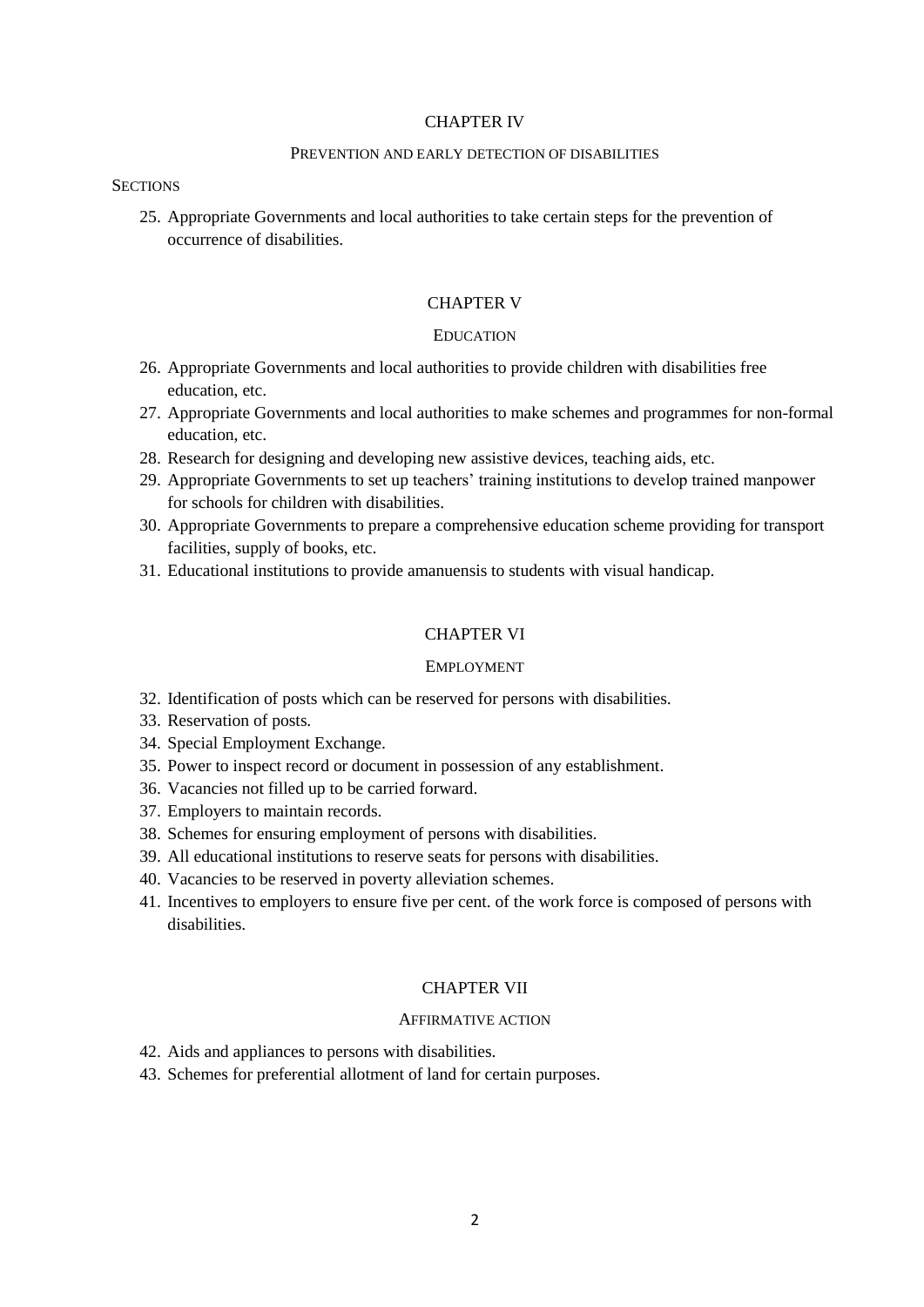#### CHAPTER VIII

#### NON-DISCRIMINATION

#### **SECTIONS**

- 44. Non-discrimination in transport.
- 45. Non-discrimination on the road.
- 46. Non-discrimination in the built environment.
- 47. Non-discrimination in Government employment.

#### CHAPTER IX

#### RESEARCH AND MANPOWER DEVELOPMENT

- 48. Research.
- 49. Financial incentives to Universities to enable them to undertake research.

#### CHAPTER X

#### RECOGNITION OF INSTITUTIONS FOR PERSONS WITH DISABILITIES

- 50. Competent authority.
- 51. No person to establish or maintain an institution for persons with disabilities except in accordance with a certificate of registration.
- 52. Certificate of registration.
- 53. Revocation of certificate.
- 54. Appeal.
- 55. Act not to apply to institutions established or maintained by the Central or State Government.

## CHAPTER XI

## INSTITUTION FOR PERSONS WITH SEVERE DISABILITIES

56. Institutions for persons with severe disabilities.

#### CHAPTER XII

#### THE CHIEF COMMISSIONER AND COMMISSIONERS FOR PERSONS WITH DISABILITIES

- 57. Appointment of Chief Commissioner for persons with disabilities.
- 58. Functions of the Chief Commissioner.
- 59. Chief Commissioner to look into complaints with respect to deprivation of rights of persons with disabilities.
- 60. Appointment of Commissioners for persons with disabilities.
- 61. Powers of the Commissioner.
- 62. Commissioner to look into complaints with respect to matters relating to deprivation of rights of persons with disabilities.
- 63. Authorities and officers to have certain powers of civil court.
- 64. Annual report to be prepared by the Chief Commissioner.
- 65. Annual reports to be prepared by the Commissioners.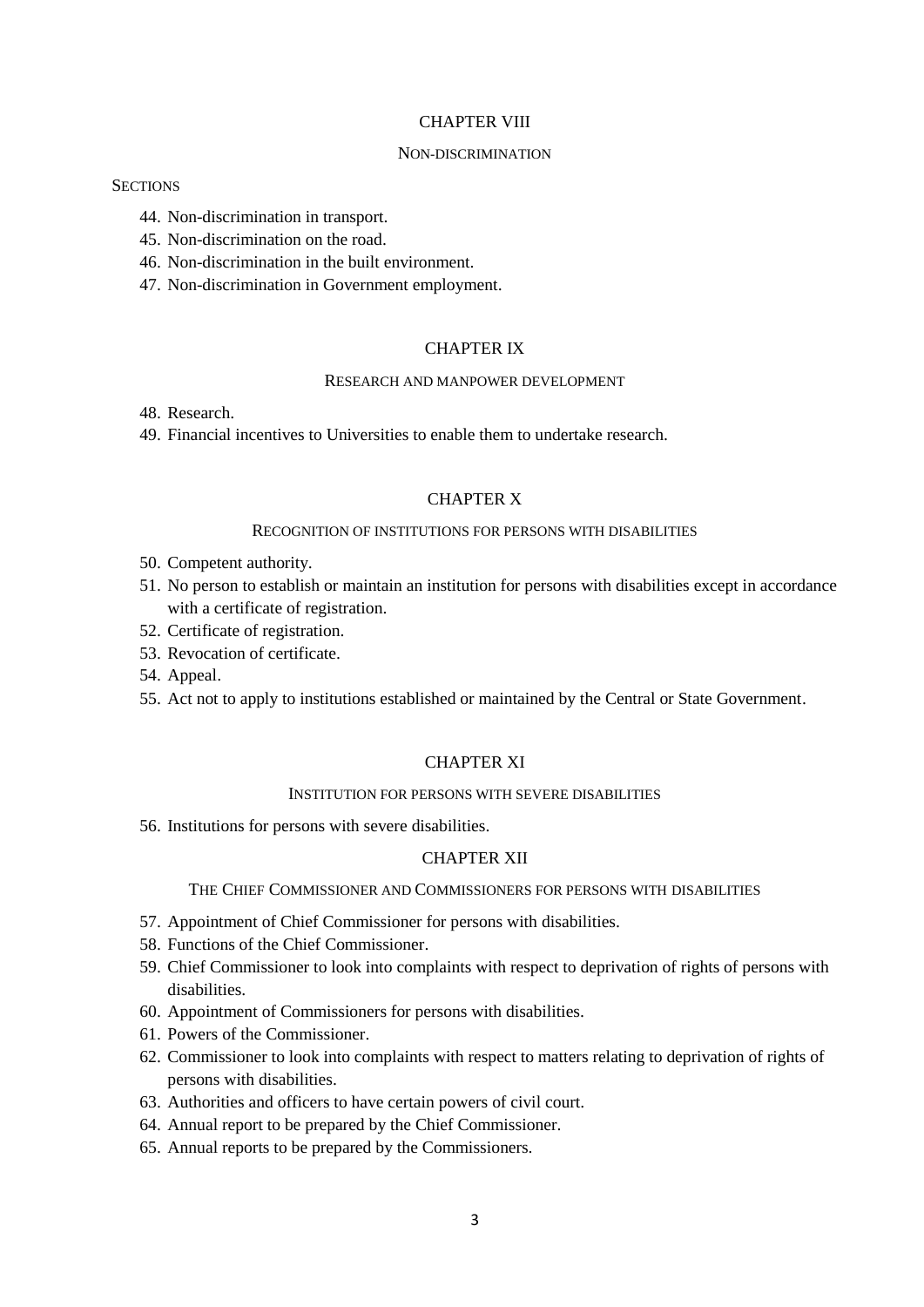#### CHAPTER XIII

#### SOCIAL SECURITY

#### **SECTIONS**

- 66. Appropriate Governments and local authorities to undertake rehabilitation.
- 67. Insurance scheme for employees with disabilities.
- 68. Unemployment allowance.

#### CHAPTER XIV

#### **MISCELLANEOUS**

- 69. Punishment for fraudulently availing any benefit meant for persons with disabilities.
- 70. Chief Commissioners, Commissioners, officers and other staff to be public servants.
- 71. Protection of action taken in good faith.
- 72. Act to be in addition to and not in derogation of any other law.
- 73. Power of appropriate Government to make rules.
- 74. [*Repealed*.]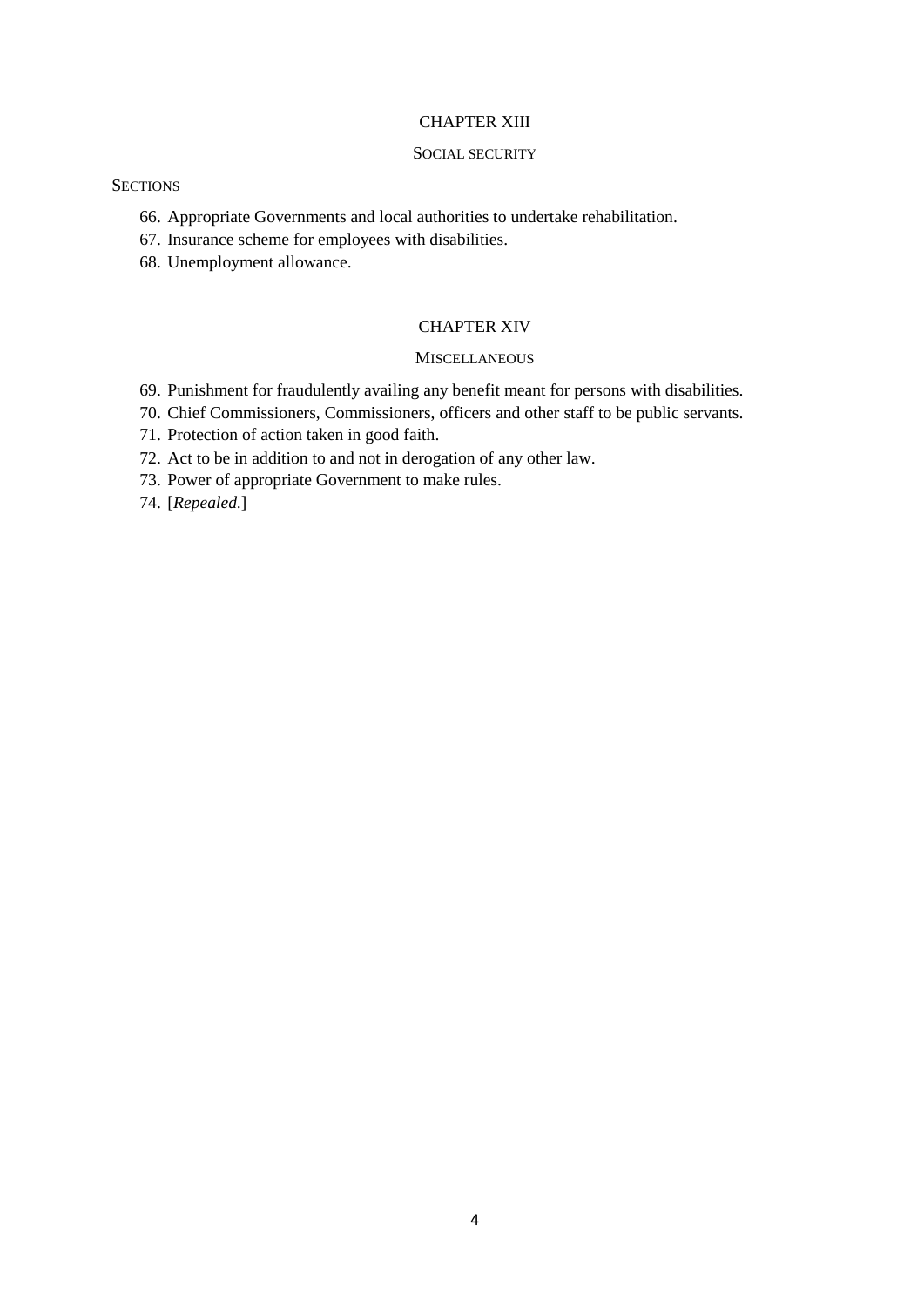## THE PERSONS WITH DISABILITIES (EQUAL OPPORTUNITIES, PROTECTION OF RIGHTS AND FULL PARTICIPATION) ACT, 1995

#### ACT NO. 1 OF 1996

[1*st January*, 1996.]

An Act to give effect to the Proclamation on the Full Participation and Equality of the People with Disabilities in the Asian and Pacific Region.

WHEREAS the Meeting to Launch the Asian and Pacific Decade of Disabled Persons 1993-2002 convened by the Economic and Social Commission for Asia and Pacific held at Beijing on 1st to 5th December, 1992, adopted the Proclamation on the Full Participation and Equality of People with Disabilities in the Asian and Pacific Region;

AND WHEREAS India is a signatory to the said Proclamation;

AND WHEREAS it is considered necessary to implement the Proclamation aforesaid.

BE it enacted by Parliament in the Forty-sixth Year of the Republic of India as follows:—

## CHAPTER I

### PRELIMINARY

**1. Short title, extent and commencement**.—(*1*) This Act may be called the Persons With Disabilities (Equal Opportunities, Protection of Rights and Full Participation) Act, 1995.

(*2*) It extends to the whole of India except the State of Jammu and Kashmir.

 $(3)$  It shall come into force on such date<sup>1</sup> as the Central Government may, by notification, appoint.

**2. Definitions**.—In this Act, unless the context otherwise requires,—

(*a*) "appropriate Government" means,—

(*i*) in relation to the Central Government or any establishment wholly or substantially financed by that Government, or a Cantonment Board constituted under the Cantonment Act, 1924 (2 of 1924), the Central Government;

(*ii*) in relation to a State Government or any establishment wholly or substantially financed by that Government, or any local authority, other than a Cantonment Board, the State Government;

(*iii*) in respect of the Central Coordination Committee and the Central Executive Committee, the Central Government;

(*iv*) in respect of the State Coordination Committee and the State Executive Committee, the State Government;

(*b*) "blindness" refers to a condition where a person suffers from any of the following conditions, namely:—

(*i*) total absence of sight; or

**.** 

(*ii*) visual acuity not exceeding 6/60 or 20/200 (snellen) in the better eye with correcting lenses; or

(*iii*) limitation of the field of vision subtending an angle of 20 degree or worse;

(*c*) "Central Coordination Committee" means the Central Coordination Committee constituted under sub-section (*1*) of section 3;

<sup>1. 7</sup>th February, 1996, *vide* notification No. S.O. 107(E), dated 7th February, 1996, *see* Gazette of India, Extraordinary, Part II, sec. 3(*ii*).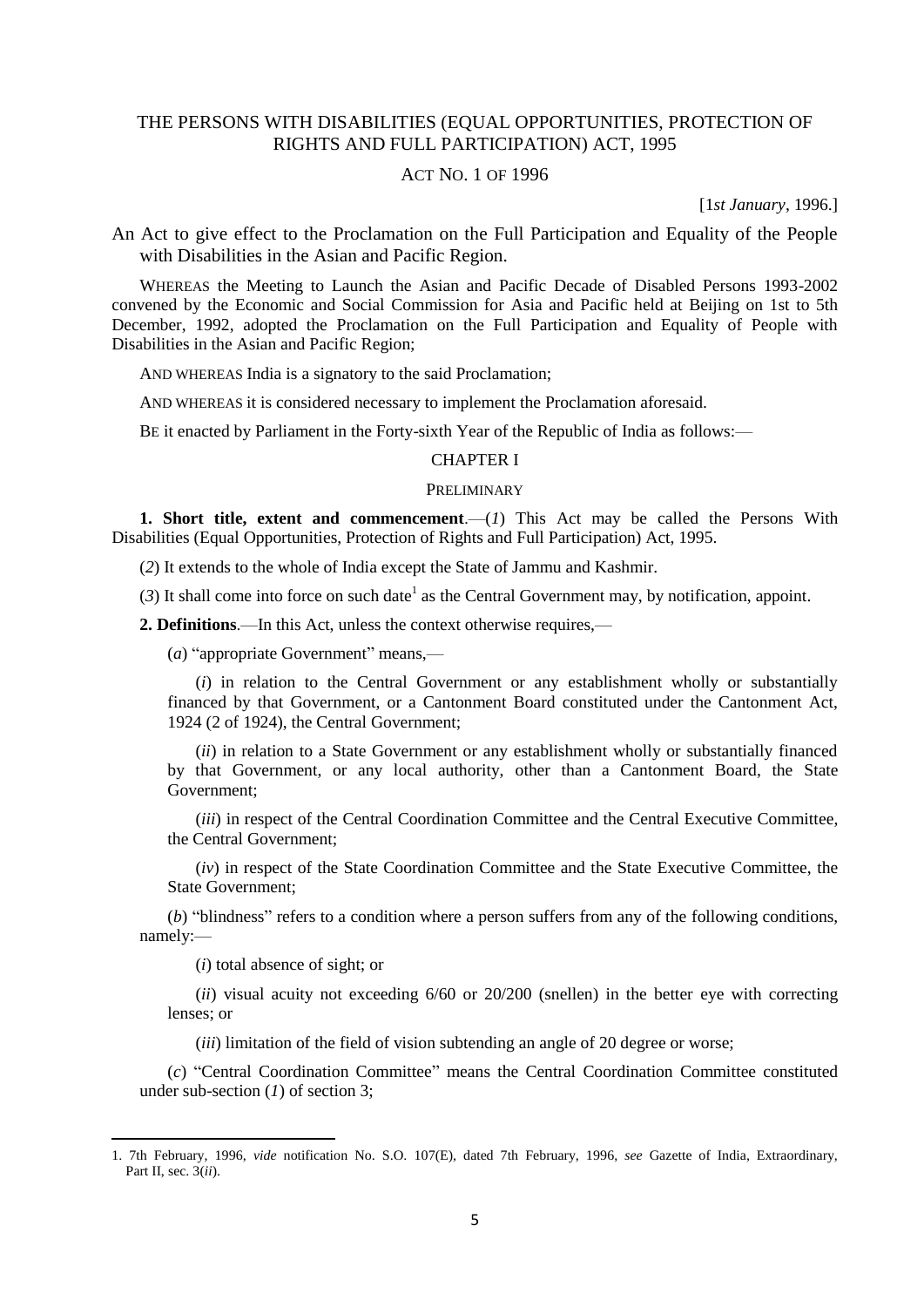(*d*) "Central Executive Committee" means the Central Executive Committee constituted under sub-section (*1*) of section 9;

(*e*) "cerebral palsy" means a group of non-progressive conditions of a person characterised by abnormal motor control posture resulting from brain insult or injuries occurring in the pre-natal, perinatal or infant period of development;

(*f*) "Chief Commissioner" means the Chief Commissioner appointed under sub-section (*1*) of section 57;

(*g*) "Commissioner" means the Commissioner appointed under sub-section (*1*) of section 60;

(*h*) "competent authority" means the authority appointed under section 50;

(*i*) "disability" means—

(*i*) blindness;

- (*ii*) low vision;
- (*iii*) leprosy-cured;
- (*iv*) hearing impairment;
- (*v*) locomotor disability;
- (*vi*) mental retardation;
- (*vii*) mental illness;

(*j*) "employer" means,—

(*i*) in relation to a Government, the authority notified by the Head of the Department in this behalf or where no such authority is notified, the Head of the Department; and

(*ii*) in relation to an establishment, the chief executive officer of that establishment;

(*k*) "establishment" means a corporation established by or under a Central, Provincial or State Act, or an authority or a body owned or controlled or aided by the Government or a local authority or a Government company as defined in section 617 of the Companies Act, 1956 (1 of 1956), and includes Departments of a Government;

(*l*) "hearing impairment" means loss of sixty decibels or more in the better year in the conversational range of frequencies;

(*m*) "institution for persons with disabilities" means an institution for the reception, care, protection, education, training, rehabilitation or any other service of persons with disabilities;

(*n*) "leprosy-cured person" means any person who has been cured of leprosy but is suffering from—

(*i*) loss of sensation in hands or feet as well as loss of sensation and paresis in the eye and eye-lid but with no manifest deformity;

(*ii*) manifest deformity and paresis but having sufficient mobility in their hands and feet to enable them to engage in normal economic activity;

(*iii*) extreme physical deformity as well as advanced age which prevents him from undertaking any gainful occupation,

and the expression "leprosy cured" shall be construed accordingly;

(*o*) "locomotor disability" means disability of the bones, joints or muscles leading to substantial restriction of the movement of the limbs or any form of cerebral palsy;

(*p*) "medical authority" means any hospital or institution specified for the purposes of this Act by notification by the appropriate Government;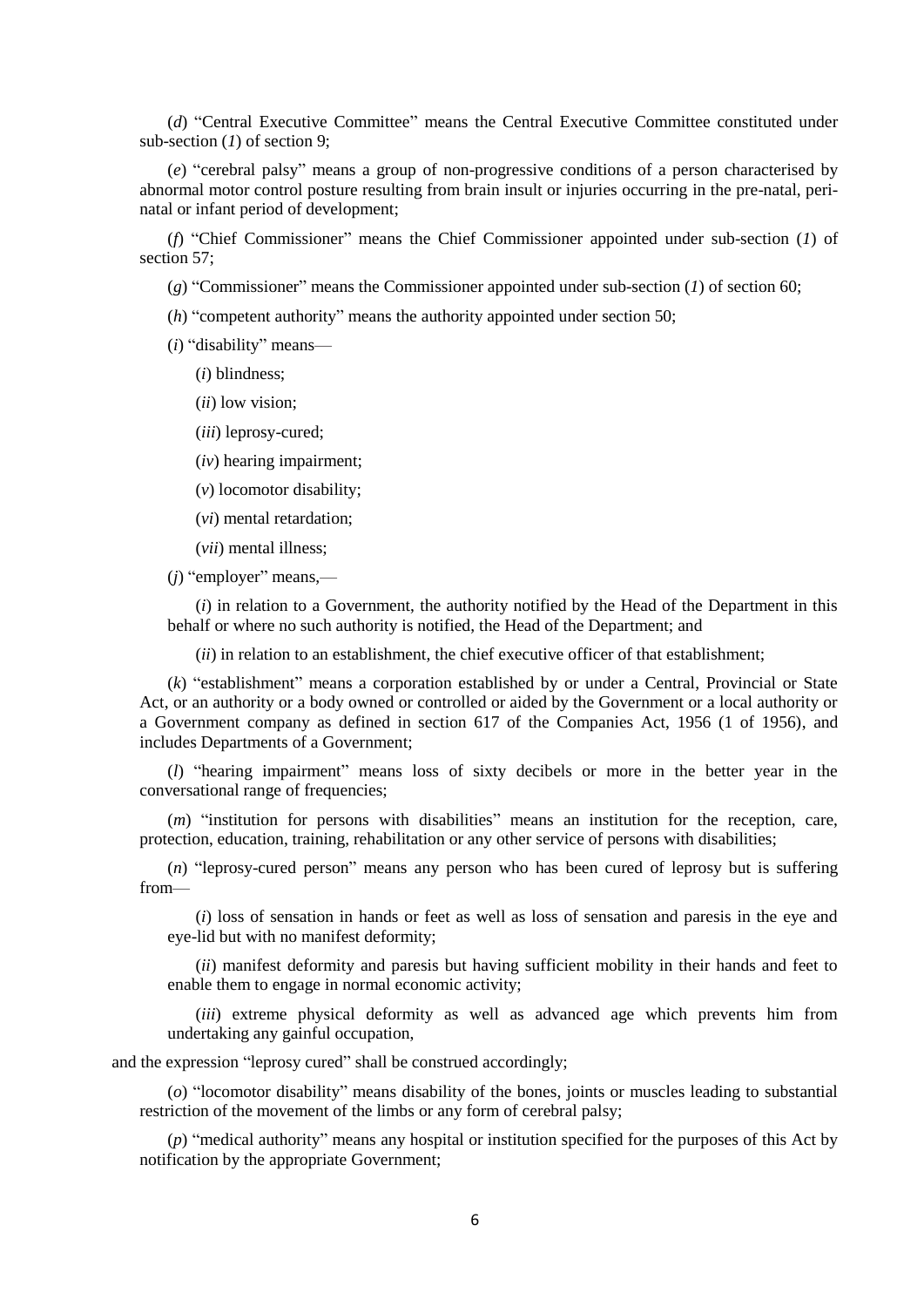(*q*) "mental illness" means any mental disorder other than mental retardation;

(*r*) "mental retardation" means a condition of arrested or incomplete development of mind of a person which is specially characterised by subnormality of intelligence;

(*s*) "notification" means a notification published in the Official Gazette;

(*t*) "person with disability" means a person suffering from not less than forty per cent. of any disability as certified by a medical authority;

(*u*) "person with low vision" means a person with impairment of visual functioning even after treatment or standard refractive correction but who uses or is potentially capable of using vision for the planning or execution of a task with appropriate assistive device;

(*v*) "prescribed" means prescribed by rules made under this Act;

(*w*) "rehabilitation" refers to a process aimed at enabling persons with disabilities to reach and maintain their optimal physical, sensory, intellectual, psychiatric or social functional levels;

(*x*) "Special Employment Exchange" means any office or place established and maintained by the Government for the collection and furnishing of information, either by keeping of registers or otherwise, respecting—

(*i*) persons who seek to engage employees from amongst the persons suffering from disabilities;

(*ii*) persons with disability who seek employment;

(*iii*) vacancies to which person with disability seeking employment may be appointed;

(*y*) "State Coordination Committee" means the State Coordination Committee constituted under sub-section (*1*) of section 13;

(*z*) "State Executive Committee" means the State Executive Committee constituted under sub-section (*1*) of section 19.

#### CHAPTER II

#### THE CENTRAL COORDINATION COMMITTEE

**3. Central Coordination Committee.**—(*1*) The Central Government shall by notification constitute a body to be known as the Central Coordination Committee to exercise the powers conferred on, and to perform the functions assigned to it, under this Act.

(*2*) The Central Coordination Committee shall consist of—

(*a*) the Minister in charge of the Department of Welfare in the Central Government, Chairperson, *ex officio*;

(*b*) the Minister of State in-charge of the Department of Welfare in the Central Government, Vice-Chairperson, *ex officio*;

(*c*) Secretaries to the Government of India in-charge of the Departments of Welfare, Education, Woman and Child Development, Expenditure, Personnel, Training and Public Grievances, Health, Rural Development, Industrial Development, Urban Affairs and Employment, Science and Technology, Legal Affairs, Public Enterprises, Members, *ex officio*;

(*d*) Chief Commissioner, Member, *ex officio*;

(*e*) Chairman Railway Board, Member, *ex officio*;

(*f*) Director-General of Labour, Employment and Training, Member, *ex officio*;

(*g*) Director, National Council for Educational Research and Training, Member, *ex officio*;

(*h*) three Members of Parliament, of whom two shall be elected by the House of the People and one by the Council of States, Members;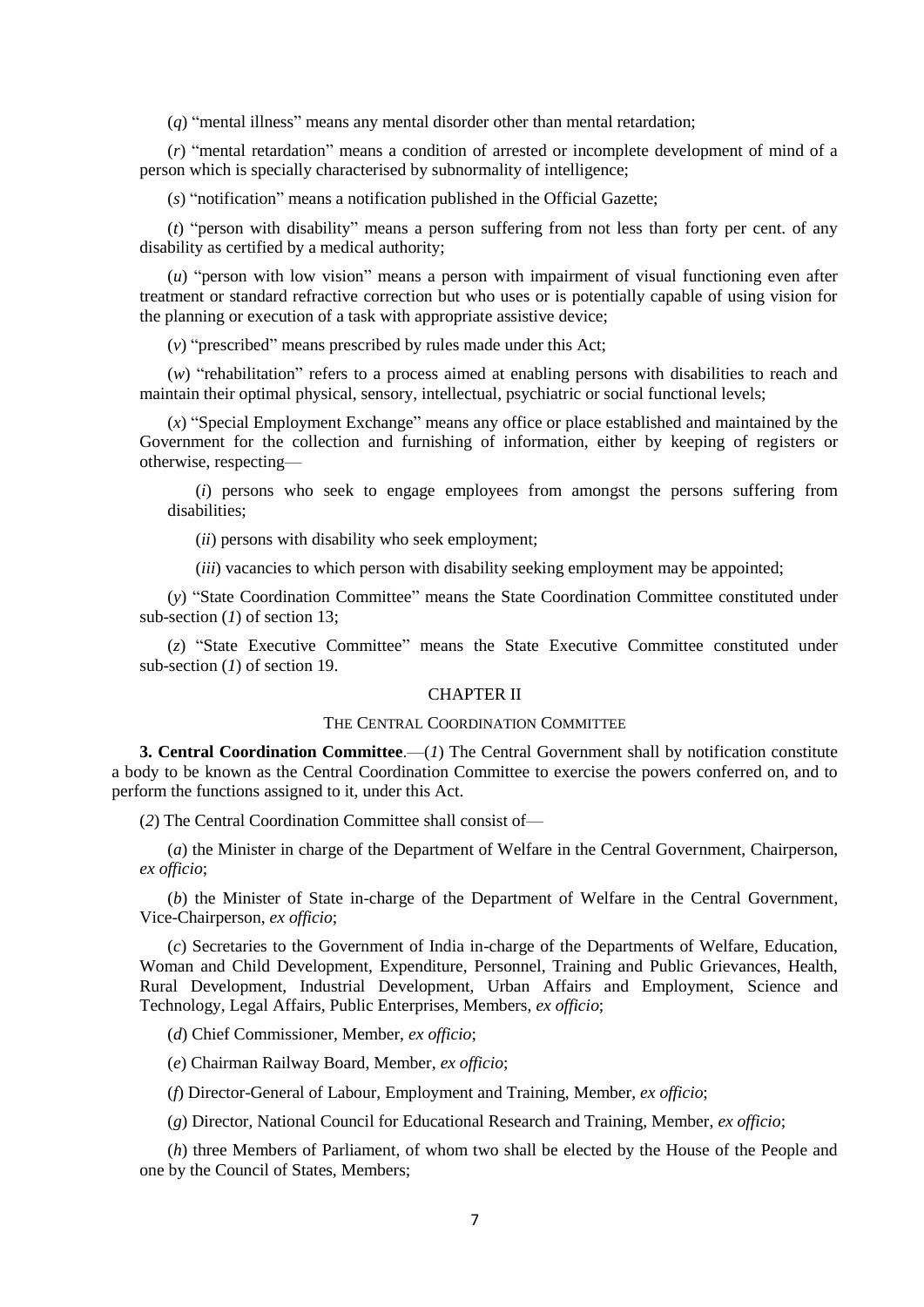(*i*) three persons to be nominated by the Central Government to represent the interests, which in the opinion of that Government ought to be represented, Members;

(*j*) Directors of the—

(*i*) National Institute for the Visually Handicapped, Dehradun;

(*ii*) National Institute for the Mentally Handicapped, Secundrabad;

(*iii*) National Institute for the Orthopaedically Handicapped, Calcutta;

(*iv*) Ali Yavar Jung National Institute for the Hearing Handicapped, Bombay, Members, *ex officio*;

(*k*) four Members to be nominated by the Central Government by rotation to represent the States and the Union territories in such manner as may be prescribed by the Central Government:

Provided that no appointment under this clause shall be made except on the recommendation of the State Government or, as the case may be, the Union territory;

(*l*) five persons as far as practicable, being persons with disabilities, to represent nongovernmental organisations or associations which are concerned with disabilities, to be nominated by the Central Government, one from each area of disability, Members:

Provided that while nominating persons under this clause, the Central Government shall nominate at least one woman and one person belonging to Scheduled Castes or Scheduled Tribes;

(*m*) Joint Secretary to the Government of India in the Ministry of Welfare dealing with the welfare of the handicapped, Member-Secretary, *ex officio.*

(*3*) The office of the Member of the Central Coordination Committee shall not disqualify its holder for being chosen as or for being a Member of either House of Parliament.

**4. Term of office of Members**.—(*1*) Save as otherwise provided by or under this Act a Member of Central Coordination Committee nominated under clause (*i*) or clause (*l*) of sub-section (*2*) of section 3 shall hold office for a term of three years from the date of his nomination:

Provided that such a Member shall, notwithstanding the expiration of his term, continue to hold office until his successor enters upon his office.

(*2*) The term of office of an *ex officio* Member shall come to an end as soon as he ceases to hold the office by virtue of which he was so nominated.

(*3*) The Central Government may if it thinks fit remove any Member nominated under clause (*i*) or clause (*l*) of sub-section (*2*) of section 3, before the expiry of his term of office after giving him a reasonable opportunity of showing cause against the same.

(*4*) A Member nominated under clause (*i*) or clause (*l*) of sub-section (*2*) of section 3 may at any time resign his office by writing under his hand addressed to the Central Government and the seat of the said Member shall thereupon become vacant.

(*5*) A casual vacancy in the Central Coordination Committee shall be filled by a fresh nomination and the person nominated to fill the vacancy shall hold office only for the remainder of the term for which the Member in whose place he was so nominated.

(*6*) A Member nominated under clause (*i*) or clause (*l*) of sub-section (*2*) of section 3 shall be eligible for renomination.

(*7*) Members nominated under clause (*i*) and clause (*l*) of sub-section (*2*) of section 3 shall receive such allowances as may be prescribed by the Central Government.

**5. Disqualifications**.—(*1*) No person shall be a Member of the Central Coordination Committee, who—

(*a*) is, or at any time has been, adjudged insolvent or has suspended payment of his debts or has compounded with his creditors, or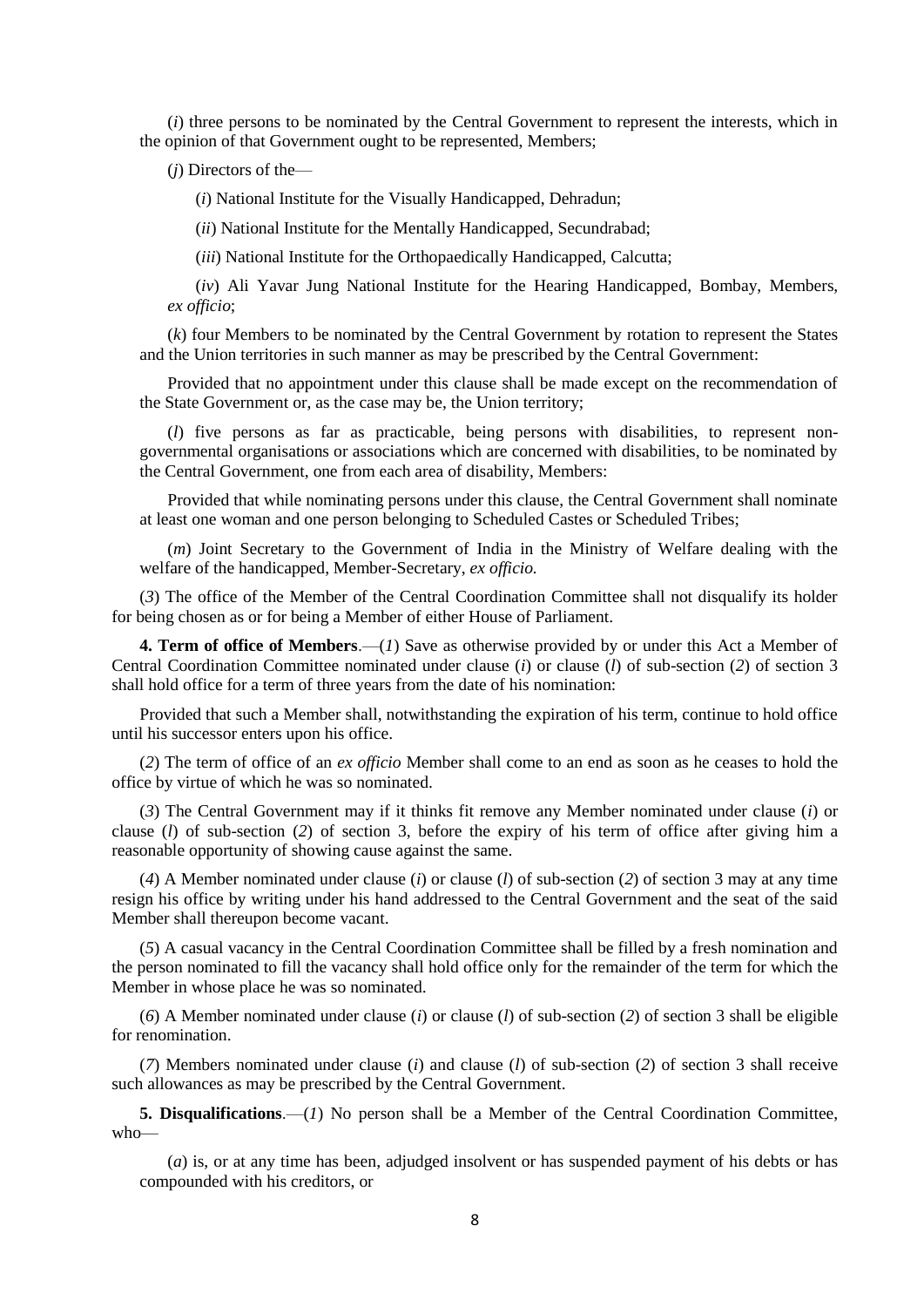(*b*) is of unsound mind and stands so declared by a competent court, or

(*c*) is or has been convicted of an offence which, in the opinion of the Central Government, involves moral turpitude, or

(*d*) is or at any time has been convicted of an offence under this Act, or

(*e*) has so abused in the opinion of the Central Government his position as a Member as to render his continuance in the Central Coordination Committee detrimental to the interests of the general public.

(*2*) No order of removal shall be made by the Central Government under this section unless the Member concerned has been given a reasonable opportunity of showing cause against the same.

(*3*) Notwithstanding anything contained in sub-section (*1*) or sub-section (*6*) of section 4, a Member who has been removed under this section shall not be eligible for renomination as a Member.

**6. Vacation of seats by Members**.—If a Member of the Central Coordination Committee becomes subject to any of the disqualifications specified in section 5, his seat shall become vacant.

**7. Meetings of the Central Coordination Committee**.—The Central Coordination Committee shall meet at least once in every six months and shall observe such rules of procedure in regard to the transaction of business at its meetings as may be prescribed by the Central Government.

**8. Functions of the Central Coordination Committee**.—(*1*) Subject to the provisions of this Act, the function of the Central Coordination Committee shall be to serve as the national focal point on disability matters and facilitate the continuous evolution of a comprehensive policy towards solving the problems faced by persons with disabilities.

(*2*) In particular and without prejudice to the generality of the foregoing, the Central Coordination Committee may perform all or any of the following functions, namely:—

(*a*) review and coordinate the activities of all the Departments of Government and other Governmental and non-Governmental Organisations which are dealing with matters relating to persons with disabilities;

(*b*) develop a national policy to address issues faced by persons with disabilities;

(*c*) advise the Central Government on the formulation of policies, programmes, legislation and projects with respect to disability;

(*d*) take up the cause of persons with disabilities with the concerned authorities and the international organisations with a view to provide for schemes and projects for the disabled in the national plans and other programmes and policies evolved by the international agencies;

(*e*) review in consultation with the donor agencies their funding policies from the perspective of their impact on persons with disabilities;

(*f*) take such other steps to ensure barrier free environment in public places, work places, public utilities, schools and other institutions;

(*g*) monitor and evaluate the impact of policies and programmes designed for achieving equality and full participation of persons with disabilities;

(*h*) to perform such other functions as may be prescribed by the Central Government.

**9. Central Executive Committee**.—(*1*) The Central Government shall constitute a Committee to be known as the Central Executive Committee to perform the functions assigned to it under this Act.

(*2*) The Central Executive Committee shall consist of—

(*a*) the Secretary to the Government of India in the Ministry of Welfare, Chair-person, *ex officio*;

(*b*) the Chief Commissioner, Member, *ex officio*;

(*c*) the Director-General for Health Services, Member, *ex officio*;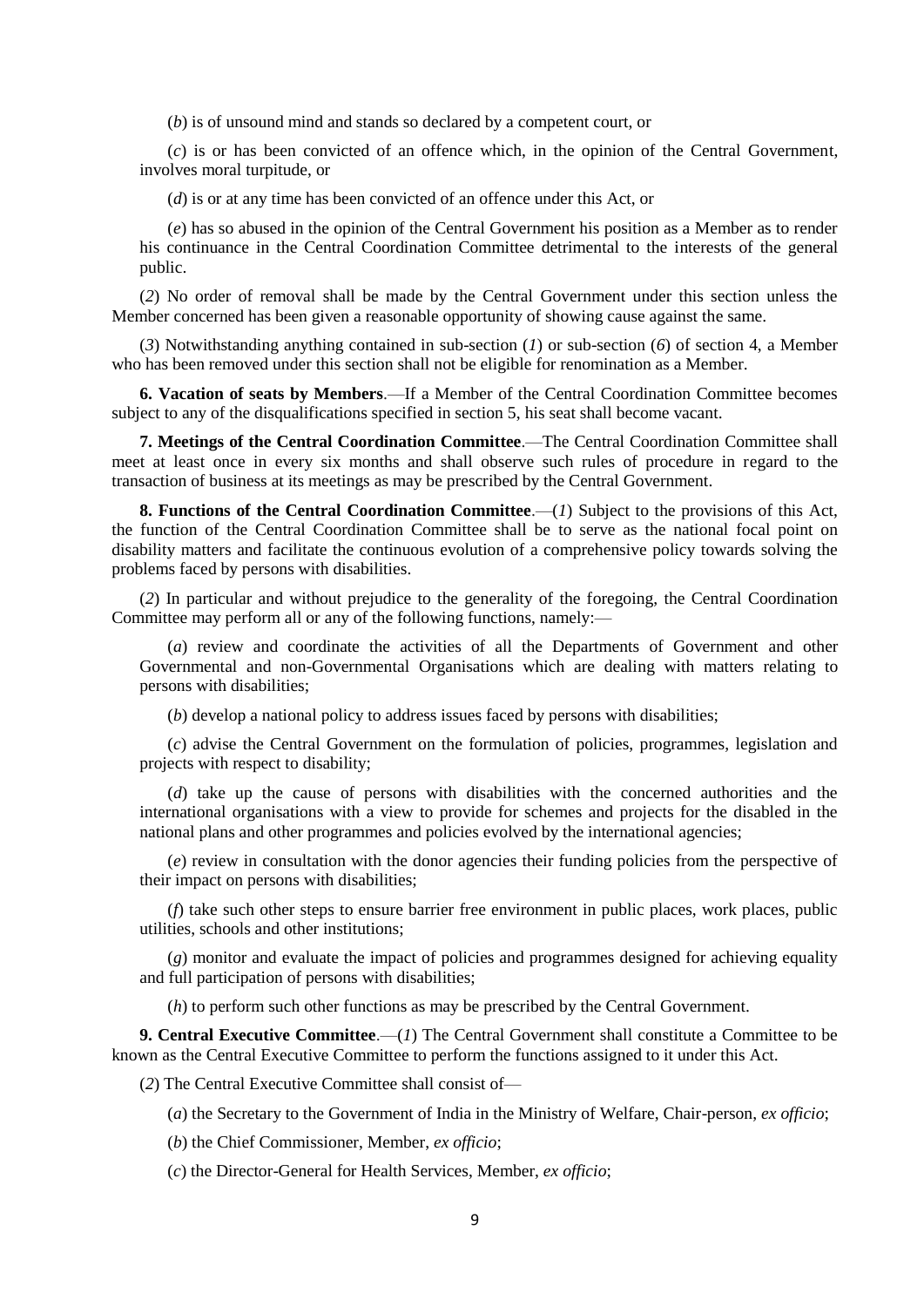(*d*) the Director-General, Employment and Training, Member, *ex officio*;

(*e*) six persons not below the rank of a Joint Secretary to the Government of India, to represent the Ministries or Departments of Rural Development, Education, Welfare, Personnel, Public Grievances and Pension and Urban Affairs and Employment, Science and Technology, Members, *ex officio*;

(*f*) the Financial Advisor, Ministry of Welfare in the Central Government, Member, *ex officio*;

(*g*) Advisor (Tariff) Railway Board, Member, *ex officio*;

(*h*) four members to be nominated by the Central Government, by rotation, to represent the State Governments and the Union territories in such manner as may be prescribed by the Central Government;

(*i*) one person to be nominated by the Central Government to represent the interest, which in the opinion of the Central Government ought to be represented, Member;

(*j*) five persons, as far as practicable, being persons with disabilities, to represent nongovernmental organisations or associations which are concerned with disabilities, to be nominated by the Central Government, one from each area of disability, Members:

Provided that while nominating persons under this clause, the Central Government shall nominate at least one woman and one person belonging to Scheduled Castes or Scheduled Tribes;

(*k*) Joint Secretary to the Government of India in the Ministry of Welfare dealing with the welfare of the handicapped, Member-Secretary, *ex officio*.

(*3*) Members nominated under clause (*i*) and clause (*j*) of sub-section (*2*) shall receive such allowances as may be prescribed by the Central Government.

(*4*) A Member nominated under clause (*i*) or clause (*j*) of sub-section (*2*) may at any time resign his office by writing under his hand addressed to the Central Government and the seat of the said Member shall thereupon become vacant.

**10. Functions of the Central Executive Committee**.—(*1*) The Central Executive Committee shall be the executive body of the Central Coordination Committee and shall be responsible for carrying out the decisions of the Central Coordination Committee.

(*2*) Without prejudice to the provisions of sub-section (*1*), the Central Executive Committee shall also perform such other functions as may be delegated to it by the Central Coordination Committee.

**11. Meetings of the Central Executive Committee**.—The Central Executive Committee shall meet at least once in three months and shall observe such rules of procedure in regard to the transaction of business at its meetings as may be prescribed by the Central Government.

**12. Temporary association of persons with Central Executive Committee for particular purposes.**—(*1*) The Central Executive Committee may associate with itself in such manner and for such purposes as may be prescribed by the Central Government any person whose assistance or advice it may desire to obtain in performing any of its functions under this Act.

(*2*) A person associated with the Central Executive Committee under sub-section (*1*) for any purpose shall have the right to take part in the discussions of the Central Executive Committee relevant to that purpose, but shall not have a right to vote at a meeting of the said Committee, and shall not be a member for any other purpose.

(*3*) A person associated with the said Committee under sub-section (*1*) for any purpose shall be paid such fees and allowances, for attending its meetings and for attending to any other work of the said Committee, as may be prescribed by the Central Government.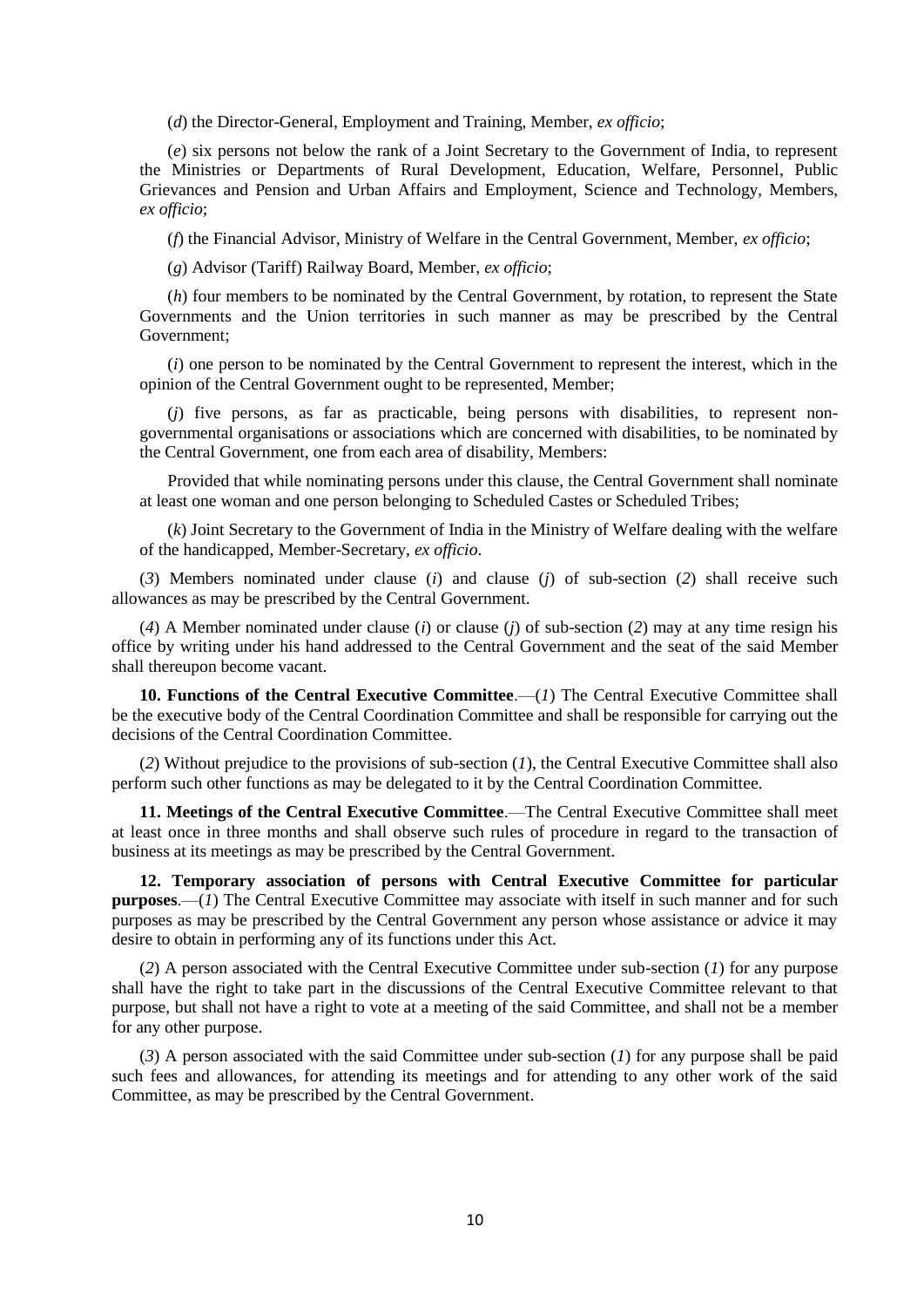#### CHAPTER III

#### THE STATE COORDINATION COMMITTEE

13. State Coordination Committee.—(1) Every State Government shall, by notification, constitute a body to be known as the State Coordination Committee to exercise the powers conferred on, and to perform the function assigned to it, under this Act.

(*2*) the State Coordination Committee shall consist of—

(*a*) The Minister in-charge of the Department of Social Welfare in the State Government, Chairperson, *ex officio*;

(*b*) the Minister of State in-charge of the Department of Social Welfare, if any, Vice-Chairperson, *ex officio*;

(*c*) Secretaries to the State Government in-charge of the Departments of Welfare, Education, Woman and Child Development, Expenditure, Personnel Training and Public Grievances, Health, Rural Development, Industrial Development, Urban Affairs and Employment, Science and Technology, Public Enterprises, by whatever name called, Members, *ex officio*;

(*d*) Secretary of any other Department which the State Government considers necessary, Member, *ex officio*;

(*e*) Chairman Bureau of Public Enterprises (by whatever name called) Member, *ex officio*;

(*f*) five persons, as far as practicable, being persons with disabilities, to represent nongovernmental organisations or associations which are concerned with disabilities, to be nominated by the State Government, one from each area of disability, Members:

Provided that while nominating persons under this clause, the State Government shall nominate at least one woman and one person belonging to Scheduled Castes or Scheduled Tribes;

(*g*) three Members of State Legislature, of whom two shall be elected by the Legislative Assembly and one by the Legislative Council, if any;

(*h*) three persons to be nominated by that State Government to represent agriculture, industry or trade or any other interest, which in the opinion of State Government ought to be represented, Members, *ex officio*;

(*i*) the Commissioner, Member, *ex officio*;

(*j*) Secretary to the State Government dealing with the welfare of the handicapped, Member-Secretary, *ex officio*.

(*3*) Notwithstanding anything contained in this section, no State Coordination Committee shall be constituted for a Union territory and in relation to a Union territory, the Central Coordination Committee shall exercise the functions and perform the functions of a State Coordination Committee for the Union territory:

Provided that in relation to a Union territory, the Central Coordination Committee may delegate all or any of its powers and functions under this sub-section to such person or body of persons as the Central Government may specify.

**14. Terms and conditions of service of Members**.—(*1*) Save as otherwise provided by or under this Act, a Member of a State Coordination Committee nominated under clause (*f*) or clause (*h*) of sub-section (*2*) of section 13 shall hold office for a term of three years from the date of his nomination:

Provided that such a Member shall, notwithstanding the expiration of his term, continue to hold office until his successor enters upon his office.

(*2*) The term of office of an *ex officio* Member shall come to an end as soon as he ceases to hold the office by virtue of which he was so nominated.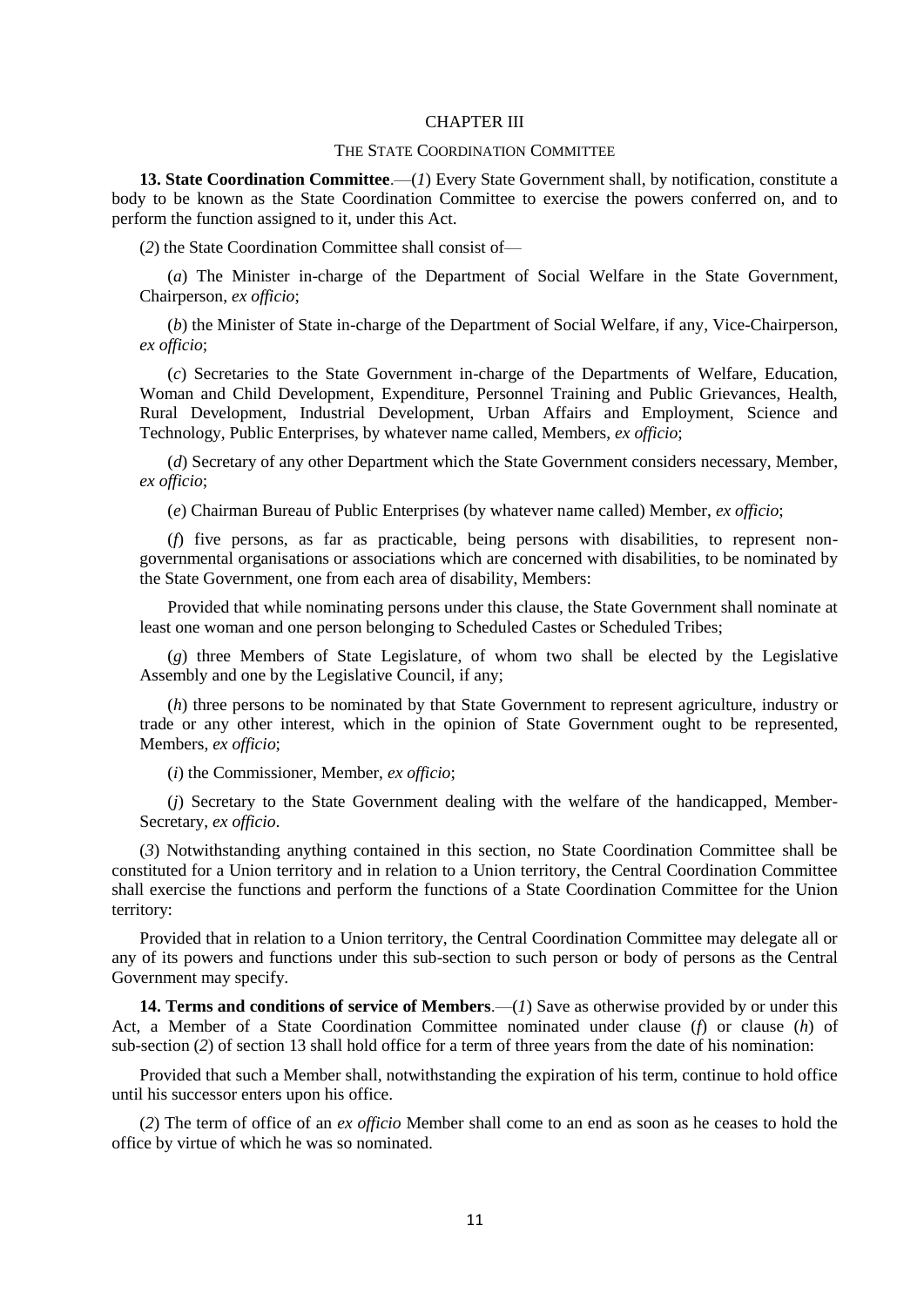(*3*) The State Government may, if it thinks fit, remove any Member nominated under clause (*f*) or clause (*h*) of sub-section (*2*) of section 13, before the expiry of his term of office after giving him a reasonable opportunity of showing cause against the same.

(*4*) A Member nominated under clause (*f*) or clause (*h*) of sub-section (*2*) of section 13 may, at any time, resign his office by writing under his hand addressed to the State Government and the seat of the said Member shall thereupon become vacant.

(*5*) A casual vacancy in the State Coordination Committee shall be filled by a fresh nomination and the person nominated to fill the vacancy shall hold office only for the remainder of the term for which the Member in whose place he was so nominated.

(*6*) A Member nominated under clause (*f*) and clause (*h*) of sub-section (*2*) of section 13 shall be eligible for renomination.

(*7*) Members nominated under clause (*f*) and clause (*h*) of sub-section (*2*) of section 13 shall receive such allowances as may be prescribed by the State Government.

**15. Disqualifications**.—(*1*) No person shall be a Member of the State Coordination Committee, who—

(*a*) is, or at any time, has been adjudged insolvent or has suspended payment of his debts or has compounded with his creditors, or

(*b*) is of unsound mind and stands so declared by a competent court, or

(*c*) is or has been convicted of an offence which in the opinion of the State Government involves moral turpitude, or

(*d*) is or at any time has been convicted of an offence under this Act, or

(*e*) has so abused, in the opinion of the State Government, his position as a member as to render his continuance in the State Coordination Committee detrimental to the interests of the general public.

(*2*) No order of removal shall be made by the State Government under this section unless the Member concerned has been given a reasonable opportunity of showing cause against the same.

(*3*) Notwithstanding anything contained in sub-section (*1*) or sub-section (*6*) of section 14, a Member who has been removed under this section shall not be eligible for renomination as a Member.

**16. Vacation of seats**.—If a Member of the State Coordination Committee becomes subject to any of the disqualifications specified in section 15, his seat shall become vacant.

**17. Meetings of the State Coordination Committee**.—The State Coordination Committee shall meet at least once in every six months and shall observe such rules of procedure in regard to the transaction of business at its meetings as may be prescribed.

**18. Functions of the State Coordination Committee**.—(*1*) Subject to the provisions of this Act, the function of the State Coordination Committee shall be to serve as the state focal point on disability matters and facilitate the continuous evolution of a comprehensive policy towards solving the problems faced by persons with disabilities.

(*2*) In particular and without prejudice to the generality of the foregoing function the State Coordination Committee may, within the State perform all or any of the following functions, namely:—

(*a*) review and coordinate the activities of all the Departments of Government and other Governmental and non-Governmental Organisations which are dealing with matters relating to persons with disabilities;

(*b*) develop a State policy to address issues faced by persons with disabilities;

(*c*) advise the State Government on the formulation of policies, programmes, legislation and projects with respect to disability;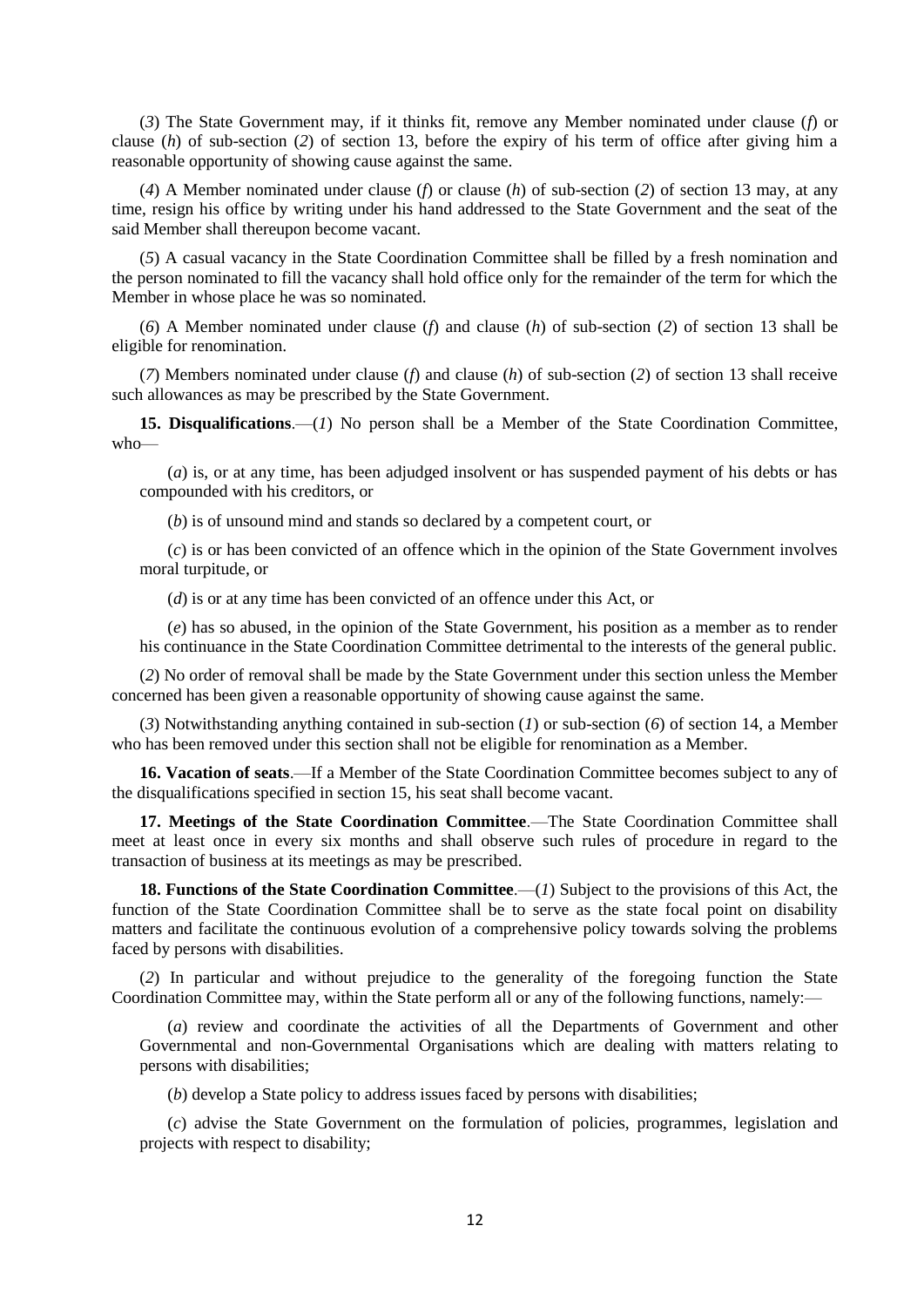(*d*) review, in consultation with the donor agencies, their funding policies from the perspective of their impact on persons with disabilities;

(*e*) take such other steps to ensure barrier free environment in public places, work places, public utilities, schools and other institutions;

(*f*) monitor and evaluate the impact of policies and programmes designed for achieving equality and full participation of persons with disabilities;

(*g*) to perform such other functions as may be prescribed by the State Government.

19. State Executive Committee.—(*1*) The State Government shall constitute a committee to be known as the State Executive Committee to perform the functions assigned to it under this Act.

(*2*) The State Executive Committee shall consist of—

(*a*) the Secretary, Department of Social Welfare, Chairperson, *ex officio*;

(*b*) the Commissioner, Member, *ex officio*;

(*c*) nine persons not below the rank of a Joint Secretary to the State Government, to represent the Departments of Health, Finance, Rural Development, Education, Welfare, Personnel Public Grievances, Urban Affairs Labour and Employment, Science and Technology, Members, *ex officio*;

(*d*) one person to be nominated by the State Government to represent the interest, which in the opinion of the State Government ought to be represented, Member;

(*e*) five persons, as far as practicable being persons with disabilities, to represent nongovernmental organisations or associations which are concerned with disabilities, to be nominated by the State Government, one from each area of disability, Members:

Provided that while nominating persons under this clause, the State Government shall nominate at least one woman and one person belonging to Scheduled Castes or Scheduled Tribes;

(*f*) Joint Secretary dealing with the disability division in the Department of Welfare, Member-Secretary, *ex officio*.

(*3*) Members nominated under clause (*d*) and clause (*e*) of sub-section (*2*) shall receive such allowances as may be prescribed by the State Government.

(*4*) A Member nominated under clause (*d*) or clause (*e*) may at any time resign his office by writing under his hand addressed to the State Government and the seat of the said Member shall thereupon become vacant.

**20. Functions of the State Executive Committee**.—(*1*) The State Executive Committee shall be the executive body of the State Coordination Committee and shall be responsible for carrying out the decisions of the State Coordination Committee.

(*2*) Without prejudice to the provisions of sub-section (*1*), the State Executive Committee shall also perform such other functions as may be delegated to it by the State Coordination Committee.

**21. Meetings of the State Executive Committee**.—The State Executive Committee shall meet at least once in three months and shall observe such rules of procedure in regard to the transaction of business at its meetings as may be prescribed by the State Government.

**22. Temporary association of persons with State Executive Committee for particular purposes.—(***1***)** The State Executive Committee may associate with itself in such manner and for such purposes as may be prescribed by the State Government any person whose assistance or advice it may desire to obtain in performing any of its functions under this Act.

(*2*) A person associated with the State Executive Committee under sub-section (*1*) for any purpose shall have the right to take part in the discussions of the State Executive Committee relevant to that purpose, but shall not have a right to vote at a meeting of the said Committee, and shall not be a member for any other purpose.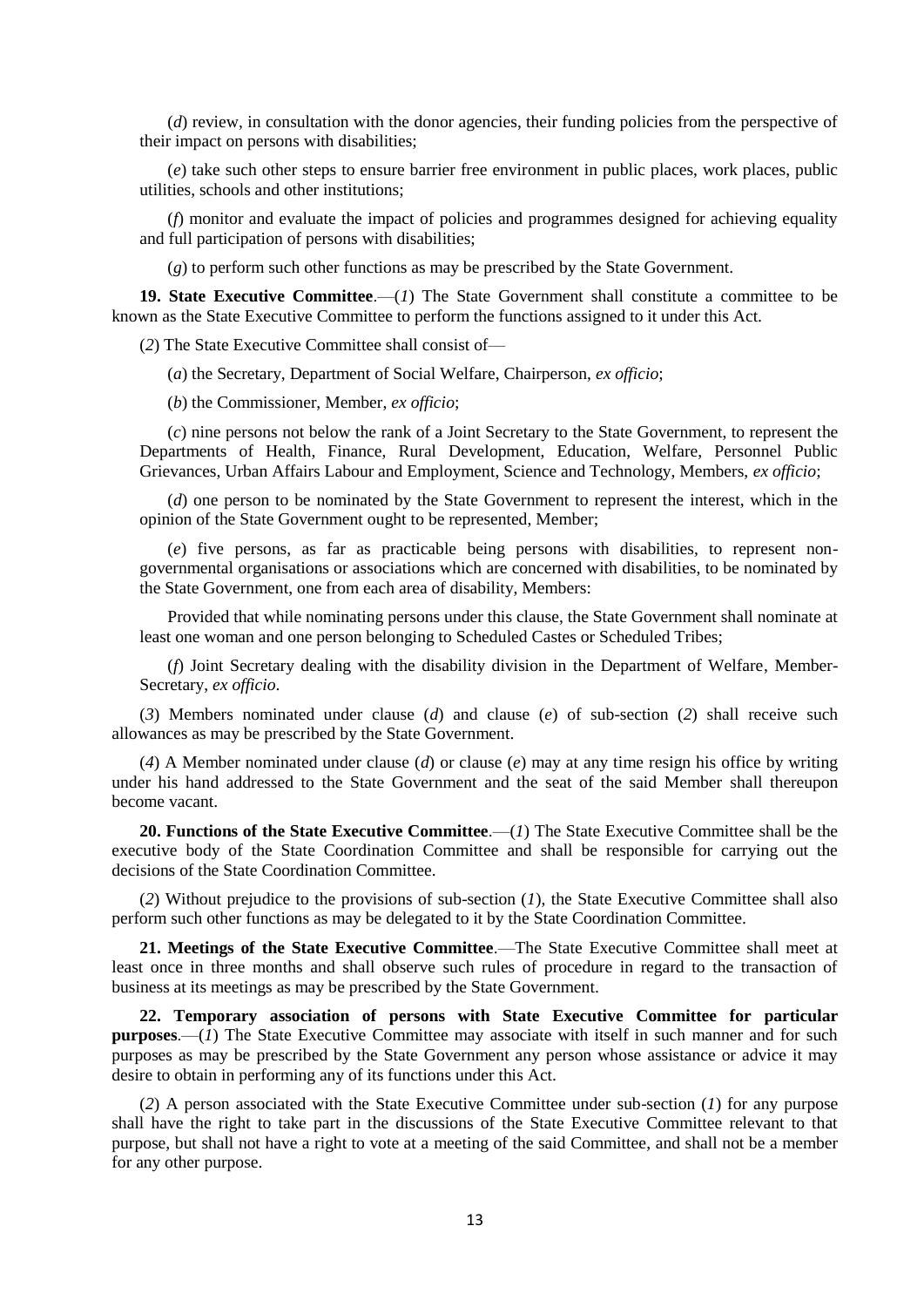(*3*) A person associated with the said Committee under sub-section (*1*) for any purpose shall be paid such fees and allowances, for attending its meetings and for attending to any other work of the said Committee, as may be prescribed by the State Government.

**23. Power to give directions**.—In the performance of its functions under this Act,—

(*a*) the Central Coordination Committee shall be bound by such directions in writing, as the Central Government may give to it; and

(*b*) the State Coordination Committee shall be bound by such directions in writing, as the Central Coordination Committee or the State Government may give to it:

Provided that where a direction given by the State Government is inconsistent with any direction given by the Central Coordination Committee, the matter shall be referred to the Central Government for its decision.

**24. Vacancies not to invalidate proceedings**.—No act or proceeding of the Central Coordination Committee, the Central Executive Committee, a State Coordination Committee or a State Executive Committee shall be called in question on the ground merely on the existence of any vacancy in or any defect in the constitution of such Committees.

#### CHAPTER IV

#### PREVENTION AND EARLY DETECTION OF DISABILITIES

**25. Appropriate Governments and local authorities to take certain steps for the prevention of occurrence of disabilities**.—Within the limits of their economic capacity and development, the appropriate Governments and the local authorities, with a view to preventing the occurrence of disabilities, shall—

(*a*) undertake or cause to be undertaken surveys, investigations and research concerning the cause of occurrence of disabilities;

(*b*) promote various methods of preventing disabilities;

(*c*) screen all the children at least once in a year for the purpose of identifying "at-risk" cases;

(*d*) provide facilities for training to the staff at the primary health centres;

(*e*) sponsor or cause to be sponsored awareness campaigns and disseminate or cause to be disseminated information for general hygiene, health and sanitation;

(*f*) take measures for pre-natal, perinatal and post-natal care of mother and child;

(*g*) educate the public through the pre-schools, schools, primary health centres, village level workers and anganwadi workers;

(*h*) create awareness amongst the masses through television, radio and other mass media on the causes of disabilities and the preventive measures to be adopted.

#### CHAPTER V

#### **EDUCATION**

**26. Appropriate Governments and local authorities to provide children with disabilities free education, etc**.—The appropriate Governments and the local authorities shall—

(*a*) ensure that every child with a disability has access to free education in an appropriate environment till he attains the age of eighteen years;

(*b*) endeavour to promote the integration of students with disabilities in the normal schools;

(*c*) promote setting up of special schools in Government and private sector for those in need of special education, in such a manner that children with disabilities living in any part of the country have access to such schools: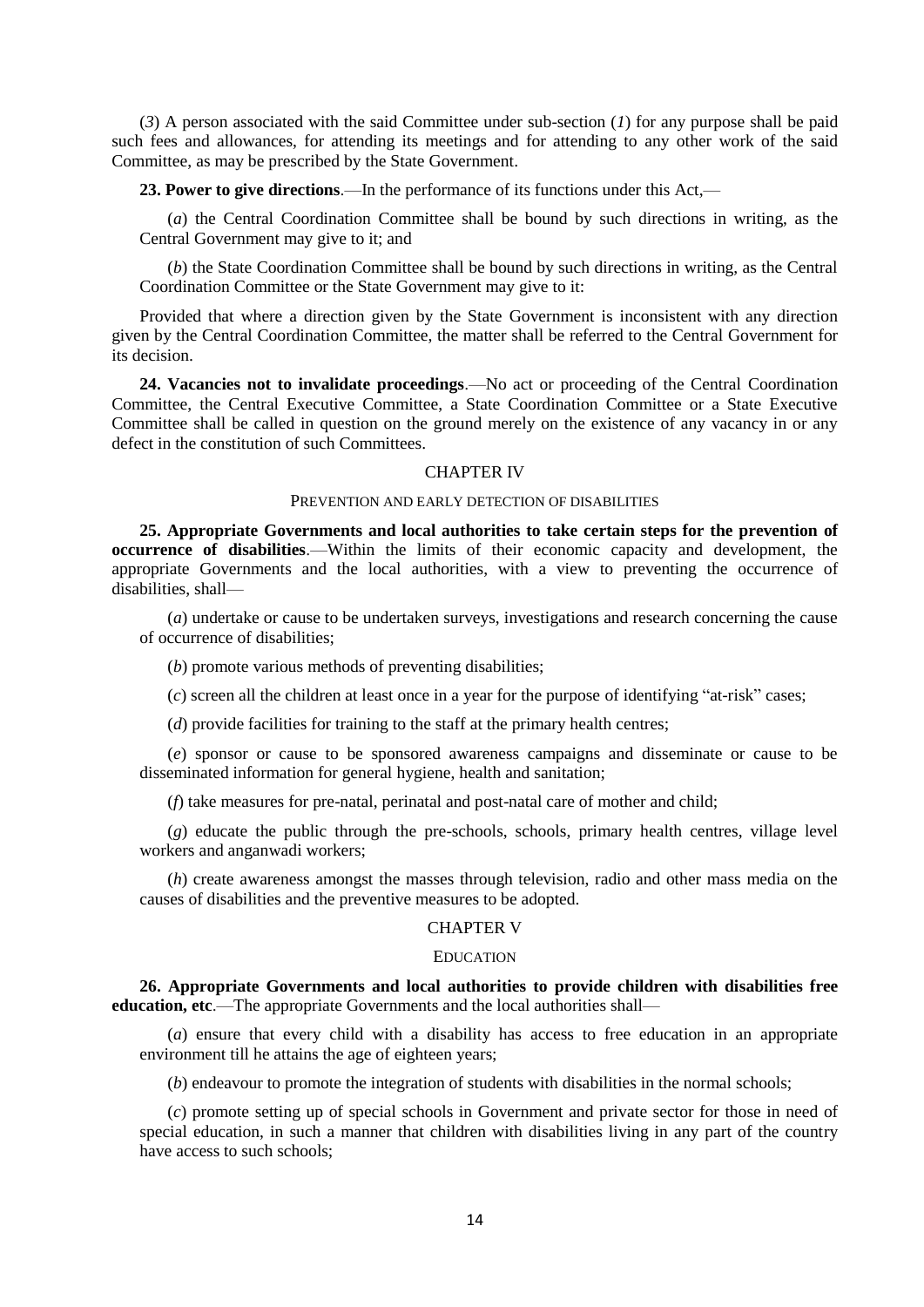(*d*) endeavour to equip the special schools for children with disabilities with vocational training facilities.

**27. Appropriate Governments and local authorities to make schemes and programmes for nonformal education, etc.—The appropriate Governments and the local authorities shall by notification** make schemes for—

(*a*) conducting part-time classes in respect of children with disabilities who having completed education up to class fifth and could not continue their studies on a whole-time basis;

(*b*) conducting special part-time classes for providing functional literacy for children in the age group of sixteen and above;

(*c*) imparting non-formal education by utilizing the available manpower in rural areas after giving them appropriate orientation;

(*d*) imparting education through open schools or open universities;

(*e*) conducting class and discussions through interactive electronic or other media;

(*f*) providing every child with disability free of cost special books and equipments needed for his education.

**28. Research for designing and developing new assistive devices, teaching aids, etc.—**The appropriate Governments shall initiate or cause to be initiated research by official and non-governmental agencies for the purpose of designing and developing new assistive devices, teaching aids, special teaching materials or such other items as are necessary to give a child with disability equal opportunities in education.

**29. Appropriate Governments to set up teachers' training institutions to develop trained manpower for schools for children with disabilities**.—The appropriate Governments shall set up adequate number of teachers' training institutions and assist the national institutes and other voluntary organisations to develop teachers' training programmes specialising in disabilities so that requisite trained manpower is available for special schools and integrated schools for children with disabilities.

**30. Appropriate Governments to prepare a comprehensive education scheme providing for transport facilities, supply of books, etc**.—Without prejudice to the foregoing provisions, the appropriate Governments shall by notification prepare a comprehensive education scheme which shall make provision for—

(*a*) transport facilities to the children with disabilities or in the alternative financial incentives to parents or guardians to enable their children with disabilities to attend schools;

(*b*) the removal of architectural barriers from schools, colleges or other institutions imparting vocational and professional training;

(*c*) the supply of books, uniforms and other materials to children with disabilities attending school;

(*d*) the grant of scholarship to students with disabilities;

(*e*) setting up of appropriate fora for the redressal of grievances of parents regarding the placement of their children with disabilities;

(*f*) suitable modification in the examination system to eliminate purely mathematical questions for the benefit of blind students and students with low vision;

(g) restructuring of curriculum for the benefit of children with disabilities;

(*h*) restructuring the curriculum for benefit of students with hearing impairment to facilitate them to take only one language as part of their curriculum.

**31. Educational institutions to provide amanuensis to students with visual handicap**.—All educational institutions shall provide or cause to be provided amanuensis to blind students and students with or low vision.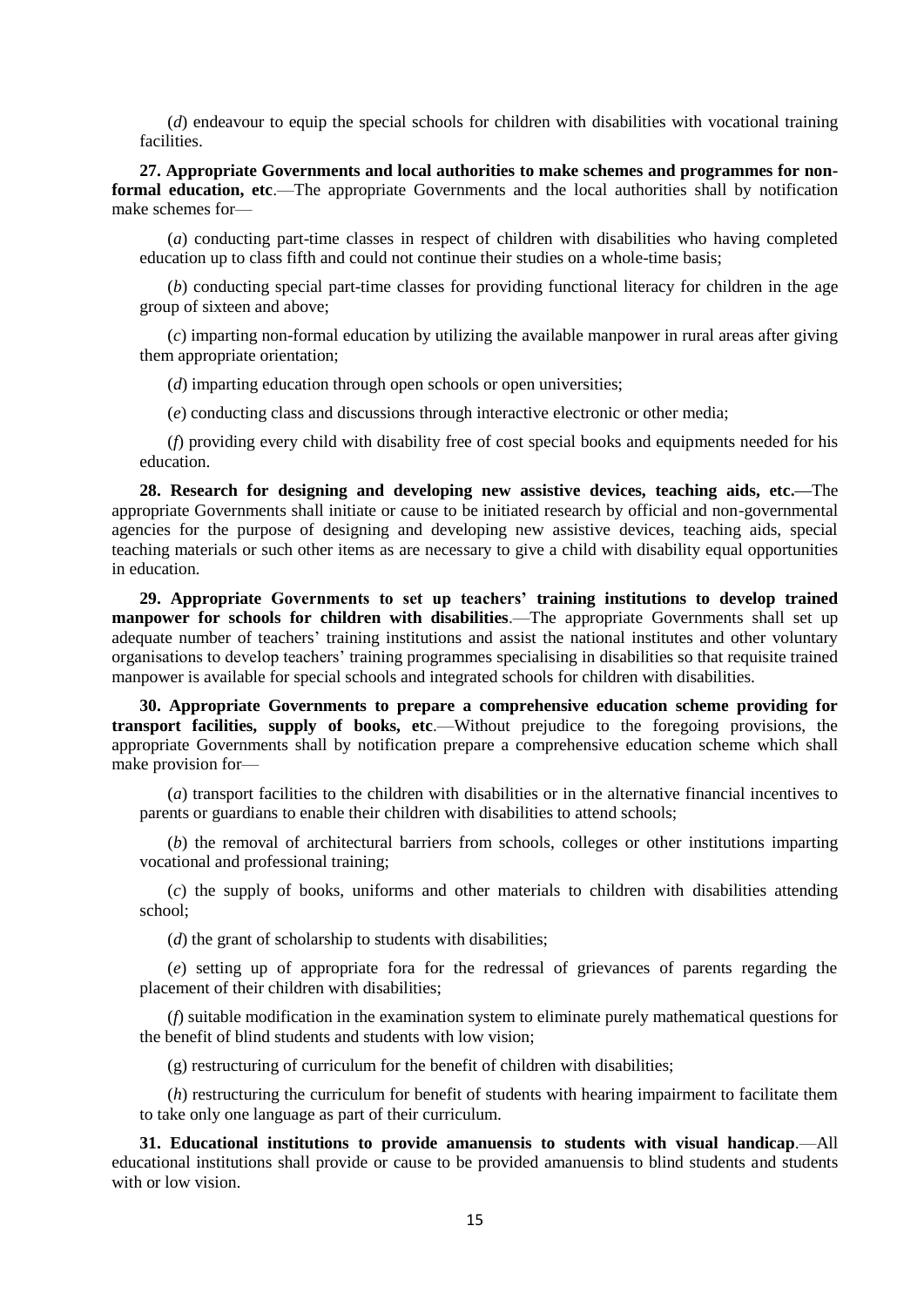#### CHAPTER VI

#### EMPLOYMENT

**32. Identification of posts which can be reserved for persons with disabilities**.—Appropriate Governments shall—

(*a*) identify posts, in the establishments, which can be reserved for the persons with disability;

(*b*) at periodical intervals not exceeding three years, review the list of posts identified and up-date the list taking into consideration the developments in technology.

**33. Reservation of posts**.—Every appropriate Government shall appoint in every establishment such percentage of vacancies not less than three per cent. for persons or class of persons with disability of which one per cent. each shall be reserved for persons suffering from—

(*i*) blindness or low vision;

- (*ii*) hearing impairment;
- (*iii*) locomotor disability or cerebral palsy,

in the posts identified for each disability:

Provided that the appropriate Government may, having regard to the type of work carried on in any department or establishment, by notification subject to such conditions, if any, as may be specified in such notification, exempt any establishment from the provisions of this section.

**34. Special Employment Exchange**.—(*1*) The appropriate Government may, by notification, require that from such date as may be specified, by notification, the employer in every establishment shall furnish such information or return as may be prescribed in relation to vacancies appointed for persons with disability that have occurred or are about to occur in that establishment to such Special Employment Exchange as may be prescribed and the establishment shall thereupon comply with such requisition.

(*2*) The form in which and the intervals of time for which information or returns shall be furnished and the particulars, they shall contain shall be such as may be prescribed.

**35. Power to inspect record or document in possession of any establishment**.—Any person authorised by the Special Employment Exchange in writing, shall have access to any relevant record or document in the possession of any establishment and may enter at any reasonable time and premises where he believes such record or document to be, and inspect or take copies of relevant records or documents or ask any question necessary for obtaining any information.

**36. Vacancies not filled up to be carried forward**.—Where in any recruitment year any vacancy under section 33, cannot be filled up due to non-availability of a suitable person with disability or, for any other sufficient reason, such vacancy shall be carried forward in the succeeding recruitment year and if in the succeeding recruitment year also suitable person with disability is not available, it may first be filled by interchange among the three categories and only when there is no person with disability available for the post in that year, the employer shall fill up the vacancy by appointment of a person, other than a person with disability:

Provided that if the nature of vacancies in an establishment is such that a given category of person cannot be employed, the vacancies may be interchanged among the three categories with the prior approval of the appropriate Government.

**37. Employers to maintain records**.—(*1*) Every employer shall maintain such record in relation to the person with disability employed in his establishment in such form and in such manner as may be prescribed by the appropriate Government.

(*2*) The records maintained under sub-section (*1*) shall be open to inspection at all reasonable hours by such persons as may be authorised in this behalf by general or special order by the appropriate Government.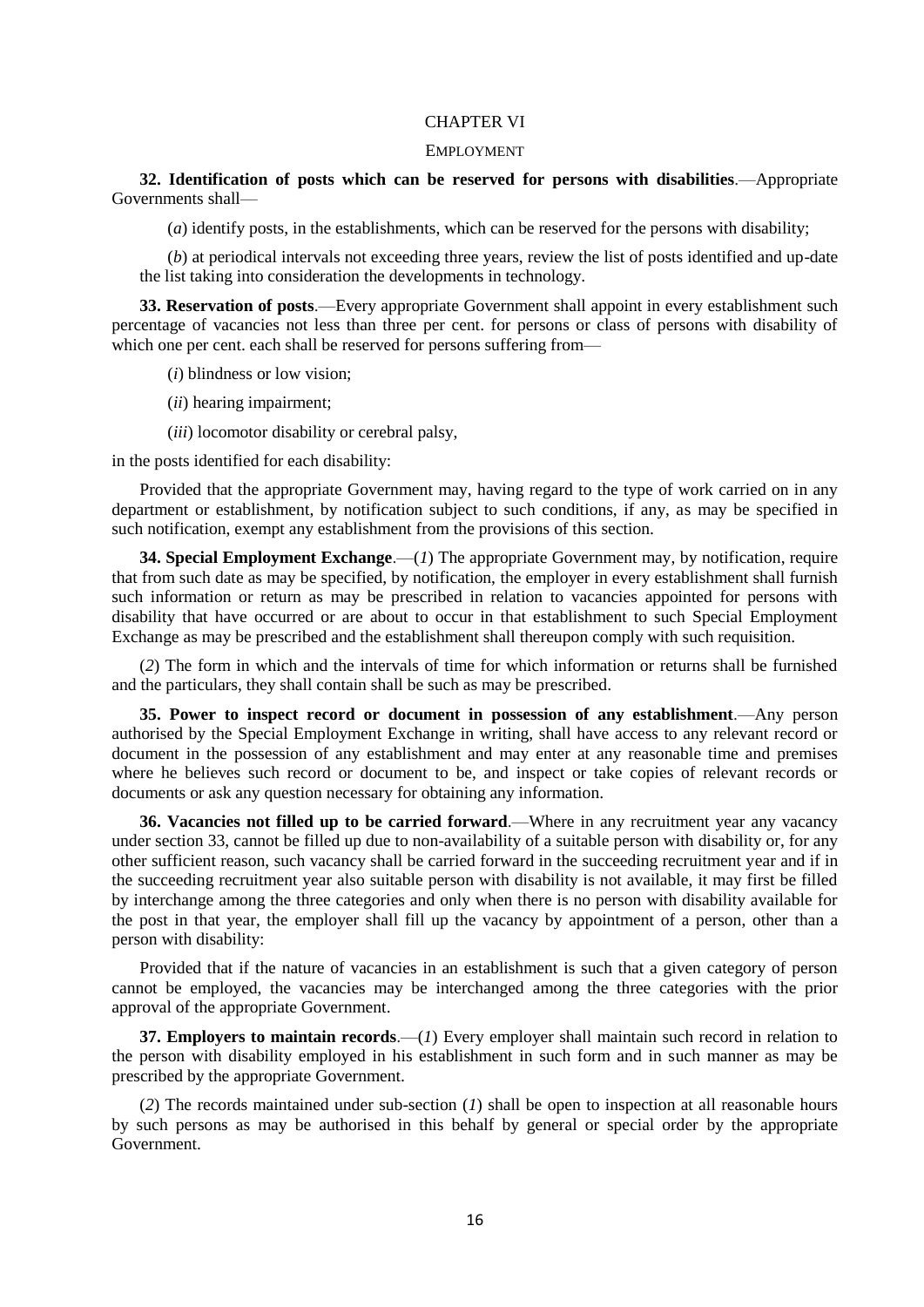**38. Schemes for ensuring employment of persons with disabilities**.—(*1*) The appropriate Governments and local authorities shall by notification formulate schemes for ensuring employment of persons with disabilities, and such schemes may provide for—

(*a*) the training and welfare of persons with disabilities;

(*b*) the relaxation of upper age limit;

(*c*) regulating the employment;

(*d*) health and safety measures and creation of a non-handicapping environment in places where persons with disabilities are employed;

(*e*) the manner in which and the persons by whom the cost of operating the schemes is to be defrayed; and

(*f*) constituting the authority responsible for the administration of the scheme.

**39. All educational institutions to reserve seats for persons with disability**.—All Government educational institutions and other educational institutions receiving aid from the Government, shall reserve not less than three per cent. seats for persons with disabilities.

**40. Vacancies to be reserved in poverty alleviation schemes**.—The appropriate Governments and local authorities shall reserve not less than three per cent. in all poverty alleviation schemes for the benefit of persons with disabilities.

**41. Incentives to employers to ensure five per cent. of the work force is composed of persons with disabilities**.—The appropriate Governments and the local authorities shall, within the limits of their economic capacity and development, provide incentives to employers both in public and private sectors to ensure that at least five per cent. of their work force is composed of persons with disabilities.

#### CHAPTER VII

#### AFFIRMATIVE ACTION

**42. Aids and appliances to persons with disabilities**.—The appropriate Governments shall by notification make schemes to provide aids and appliances to persons with disabilities.

**43. Schemes for preferential allotment of land for certain purposes**.—The appropriate Governments and local authorities shall by notification frame schemes in favour of persons with disabilities, for the preferential allotment of land at concessional rates for—

- (*a*) house;
- (*b*) setting up business;
- (*c*) setting up of special recreation centres;
- (*d*) establishment of special schools;
- (*e*) establishment of research centres;
- (*f*) establishment of factories by entrepreneurs with disabilities.

#### CHAPTER VIII

#### NON-DISCRIMINATION

**44. Non-discrimination in transport**.—Establishments in the transport sector shall, within the limits of their economic capacity and development for the benefit of persons with disabilities, take special measures to—

(*a*) adapt rail compartments, buses, vessels and aircrafts in such a way as to permit easy access to such persons;

(*b*) adapt toilets in rail compartments, vessels, aircrafts and waiting rooms in such a way as to permit the wheel chair users to use them conveniently.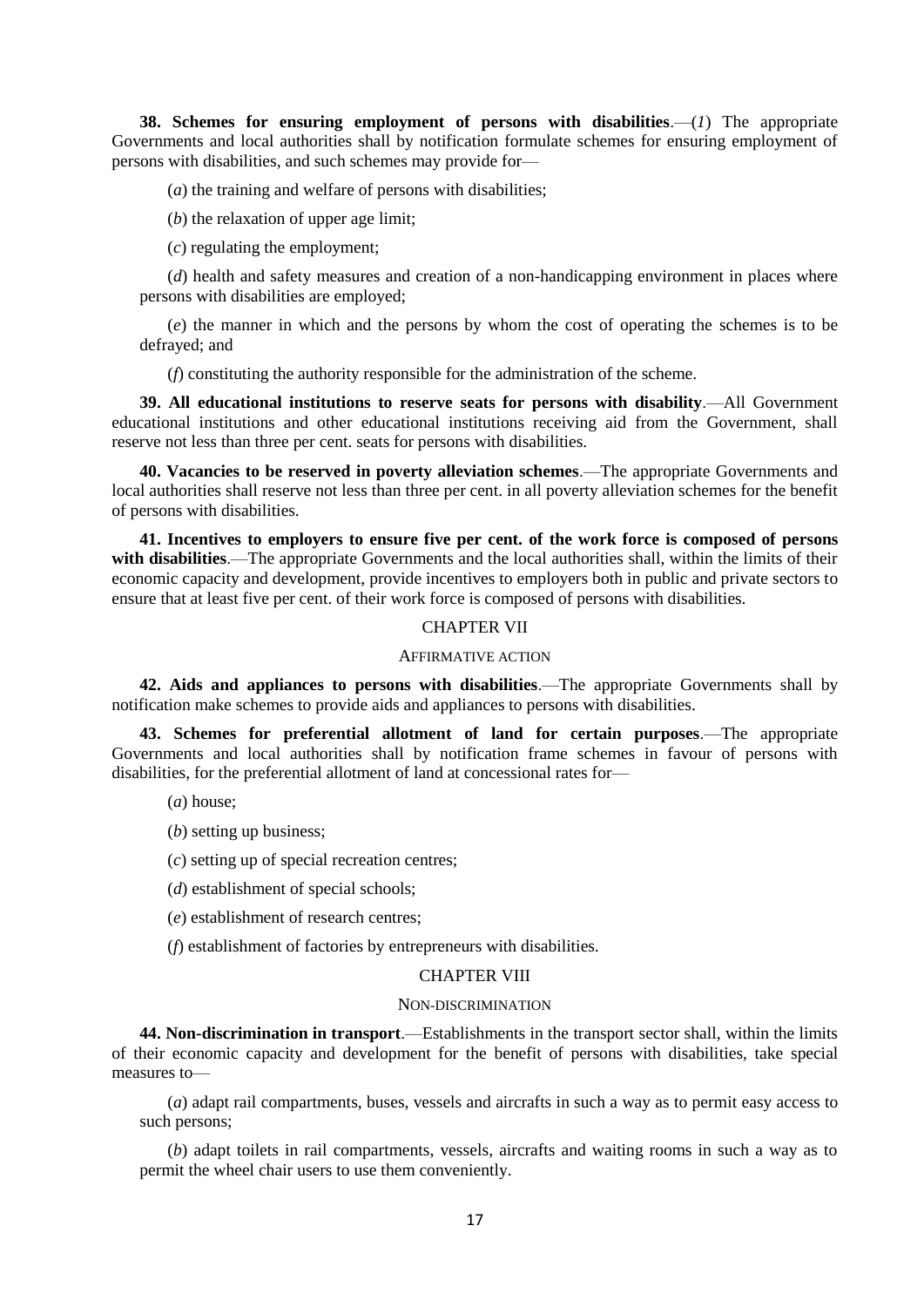**45. Non-discrimination on the road**.—The appropriate Governments and the local authorities shall, within the limits of their economic capacity and development, provide for—

(*a*) installation of auditory signals at red lights in the public roads for the benefit of persons with visually handicap;

(*b*) causing curb cuts and slopes to be made in pavements for the easy access of wheel chair users;

- (*c*) engraving on the surface of the zebra crossing for the blind or for persons with low vision;
- (*d*) engraving on the edges of railway platforms for the blind or for persons with low vision;
- (*e*) devising appropriate symbols of disability;

(*f*) warning signals at appropriate places.

**46. Non-discrimination in the built environment**.—The appropriate Governments and the local authorities shall, within the limits of their economic capacity and development, provide for—

(*a*) ramps in public buildings;

(*b*) adaptation of toilets for wheel chair users;

(*c*) braille symbols and auditory signals in elevators or lifts;

(*d*) ramps in hospitals, primary health centres and other medical care and rehabilitation institutions.

**47. Non-discrimination in Government employment**.—(*1*) No establishment shall dispense with, or reduce in rank, an employee who acquires a disability during his service:

Provided that, if an employee, after acquiring disability is not suitable for the post he was holding, could be shifted to some other post with the same pay scale and service benefits:

Provided further that if it is not possible to adjust the employee against any post, he may be kept on a supernumerary post until a suitable post is available or he attains the age of superannuation, whichever is earlier.

(*2*) No promotion shall he denied to a person merely on the ground of his disability:

Provided that the appropriate Government may, having regard to the type of work carried on in any establishment, by notification and subject to such conditions, if any, as may be specified in such notification, exempt any establishment from the provisions of this section.

#### CHAPTER IX

#### RESEARCH AND MANPOWER DEVELOPMENT

**48. Research**.—The appropriate Governments and local authorities shall promote and sponsor research, *inter alia*, in the following areas:—

- (*a*) prevention of disability;
- (*b*) rehabilitation including community based rehabilitation;
- (*c*) development of assistive devices including their psycho-social aspects;
- (*d*) job identification;

(*e*) on site modifications in offices and factories.

**49. Financial incentives to Universities to enable them to undertake research.—**The appropriate Governments shall provide financial assistance to universities, other institutions of higher learning, professional bodies and non-governmental research-units or institutions, for undertaking research for special education, rehabilitation and manpower development.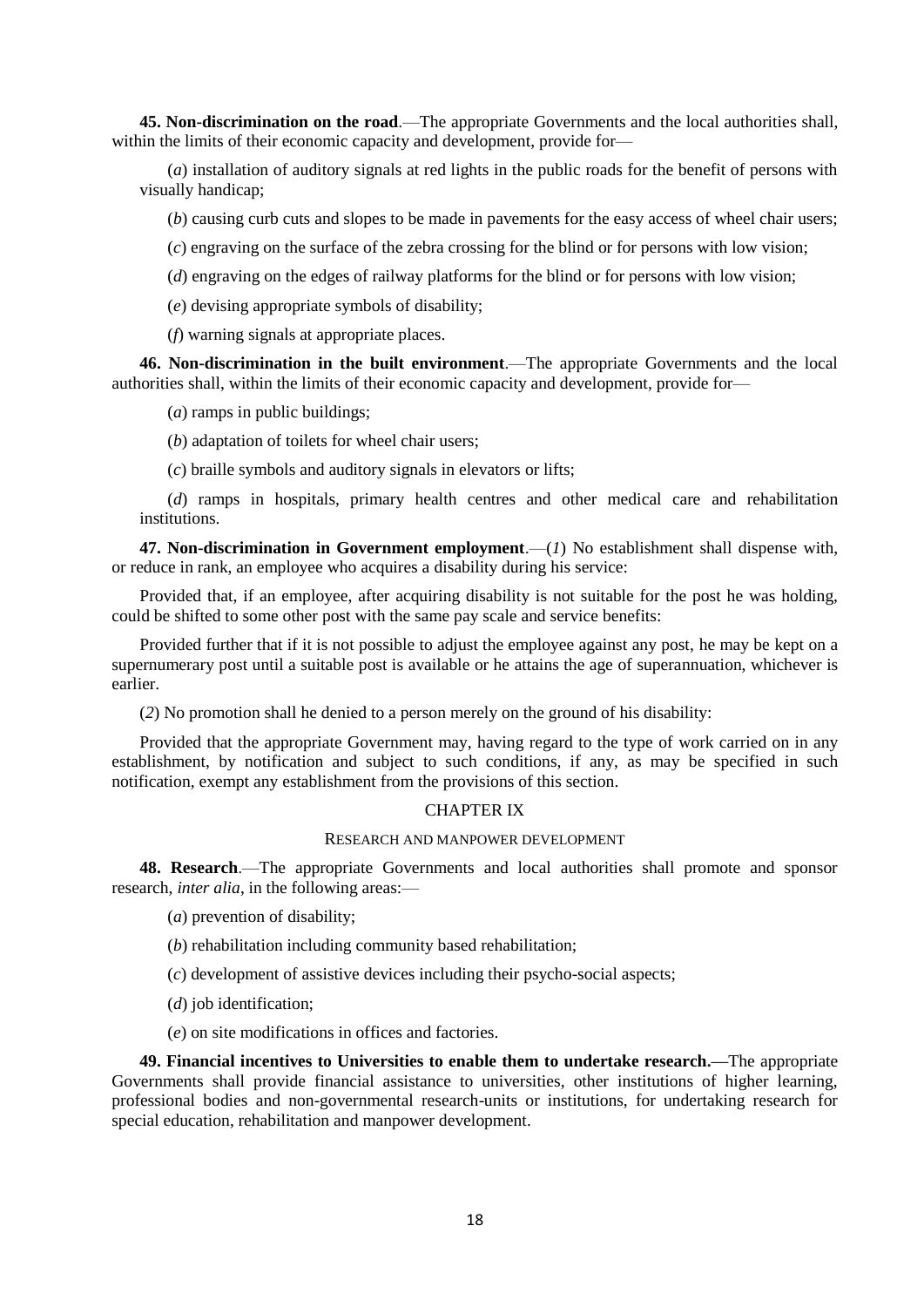#### CHAPTER X

#### RECOGNITION OF INSTITUTIONS FOR PERSONS WITH DISABILITIES

**50. Competent authority**.—The State Government shall appoint any authority as it deems fit to be a competent authority for the purposes of this Act.

**51. No person to establish or maintain an institution for persons with disabilities except in accordance with a certificate of registration**.—Save as otherwise provided under this Act, no person shall establish or maintain any institution for persons with disabilities except under and in accordance with a certificate of registration issued in this behalf by the competent authority:

Provided that a person maintaining an institution for persons with disabilities immediately before the commencement of this Act may continue to maintain such institution for a period of six months from such commencement and if he has made an application for such certificate under this section within the said period of six months, till the disposal of such application.

**52. Certificate of registration**.—(*1*) Every application for a certificate of registration shall be made to the competent authority in such form and in such manner as may be prescribed by the State Government.

(*2*) On receipt of an application under sub-section (*1*), the competent authority shall make such enquiries as it may deem fit and where it is satisfied that the applicant has complied with the requirements of this Act and the rules made thereunder it shall grant a certificate of registration to the applicant and where it is not so satisfied the competent authority shall, by order, refuse to grant the certificate applied for:

Provided that before making any order refusing to grant a certificate the competent authority shall give to the applicant a reasonable opportunity of being heard and every order of refusal to grant a certificate shall be communicated to the applicant in such manner as may be prescribed by the State Government.

(*3*) No certificate of registration shall be granted under sub-section (*2*) unless the institution with respect to which an application has been made is in a position to provide such facilities and maintain such standards as may be prescribed by the State Government.

(*4*) A certificate of registration granted under this section,—

(*a*) shall, unless revoked under section 53, remain in force for such period as may be prescribed by the State Government;

(*b*) may be renewed from time to time for a like period; and

(*c*) shall be in such form and shall be subject to such conditions as may be prescribed by the State Government.

(*5*) An application for renewal of a certificate of registration shall be made not less than sixty days before the period of validity.

(*6*) The certificate of registration shall he displayed by the institution in a conspicuous place.

**53. Revocation of certificate.**—(*1*) the competent authority may, if it has reasonable cause to believe that the holder of the certificate of registration granted under sub-section (*2*) of section 52 has—

(*a*) made a statement in relation to any application for the issue or renewal of the certificate which is incorrect or false in material particulars; or

(*b*) committed or has caused to be committed any breach of rules or any conditions subject to which the certificate was granted,

it may, after making such inquiry, as it deems fit, by order, revoke the certificate:

Provided that no such order shall be made until an opportunity is given to the holder of the certificate to show cause as to why the certificate should not be revoked.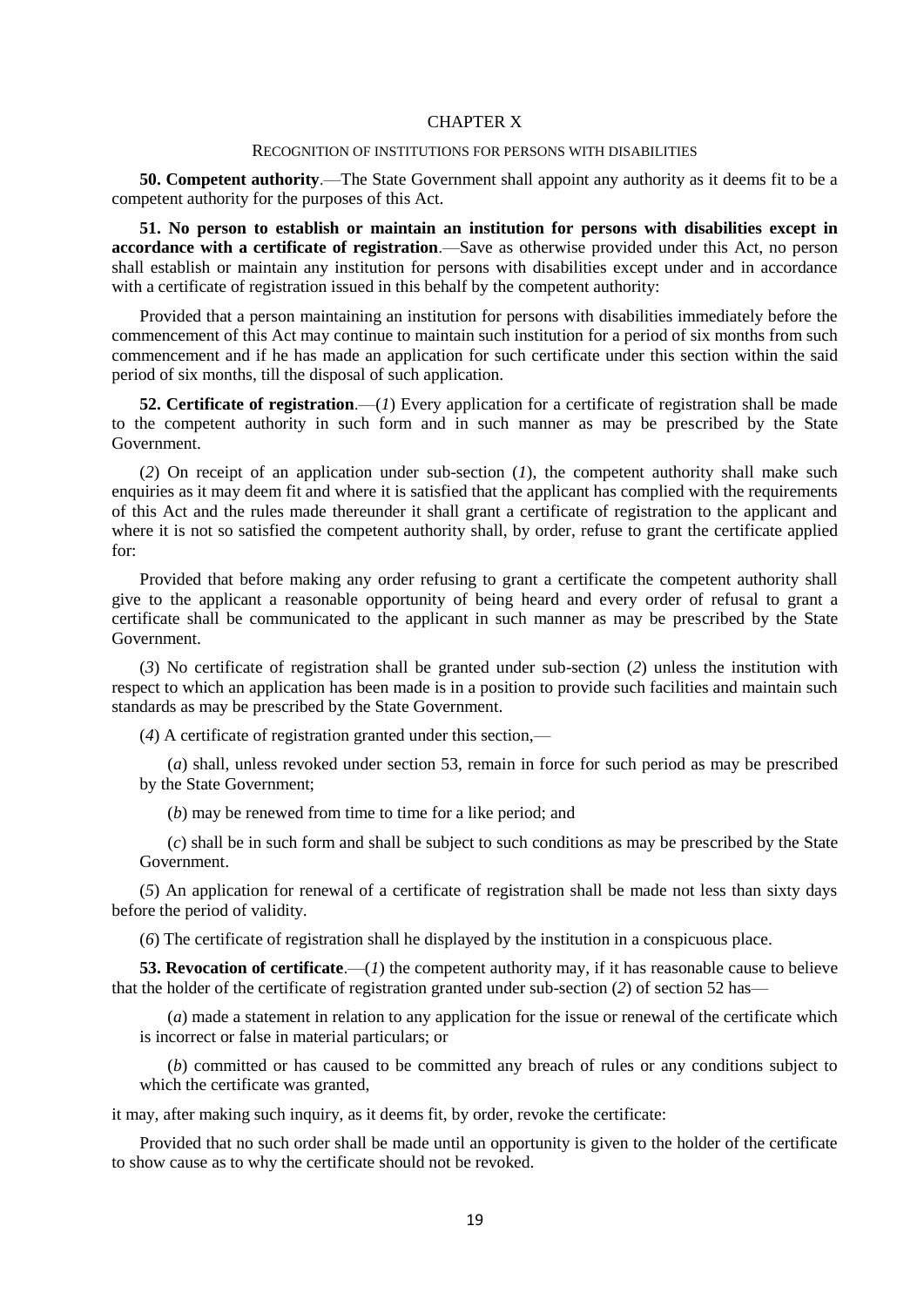(*2*) Where a certificate in respect of an institution has been revoked under sub-section (*1*), such institution shall cease to function from the date of such revocation:

Provided that where an appeal lies under section 54 against the order of revocation, such institution shall cease to function—

(*a*) where no appeal has been preferred immediately on the expiry of the period prescribed for the filing of such appeal, or

(*b*) where such appeal has been preferred, but the order of revocation has been upheld, from the date of the order of appeal.

(*3*) On the revocation of a certificate in respect of an institution, the competent authority may direct that any person with disability who is an inmate of such institution on the date of such revocation, shall be—

(*a*) restored to the custody of her or his parent, spouse or lawful guardian, as the case may be, or

(*b*) transferred to any other institution specified by the competent authority.

(*4*) Every institution which holds a certificate of registration which is revoked under this section shall, immediately after such revocation, surrender such certificate to the competent authority.

**54. Appeal**.—(*1*) Any person aggrieved by the order of the competent authority refusing to grant a certificate or revoking a certificate may, within such period as may be prescribed by the State Government, prefer an appeal to that Government against such refusal or revocation.

(*2*) The order of the State Government on such appeal shall be final.

**55. Act not to apply to institutions established or maintained by the Central or State Government**.—Nothing contained in this Chapter shall apply to an institution for persons with disabilities established or maintained by the Central Government or a State Government.

#### CHAPTER XI

#### INSTITUTION FOR PERSONS WITH SEVERE DISABILITIES

**56. Institutions for persons with severe disabilities**.—(*1*) The appropriate Government may establish and maintain institutions for persons with severe disabilities at such places as it thinks fit.

(*2*) Where, the appropriate Government is of opinion that any institution other than an institution, established under sub-section (*1*), is fit for the rehabilitation of the persons with severe disabilities, the Government may recognise such institution as an institution for persons with severe disabilities for the purposes of this Act:

Provided that no institution shall be recognised under this section unless such institution has complied with the requirements of this Act and the rules made thereunder.

(*3*) Every institution established under sub-section (*1*) shall be maintained in such manner and satisfy such conditions as may be prescribed by the appropriate Government.

(*4*) For the purposes of this section "person with severe disability" means a person with eighty per cent. or more of one or more disabilities.

#### CHAPTER XII

#### THE CHIEF COMMISSIONER AND COMMISSIONERS FOR PERSONS WITH DISABILITIES

**57. Appointment of Chief Commissioner for persons with disabilities**.—(*1*) The Central Government may, by notification, appoint a Chief Commissioner for persons with disabilities for the purposes of this Act.

(*2*) A person shall not be qualified for appointment as the Chief Commissioner unless he has special knowledge or practical experience in respect of matters relating to rehabilitation.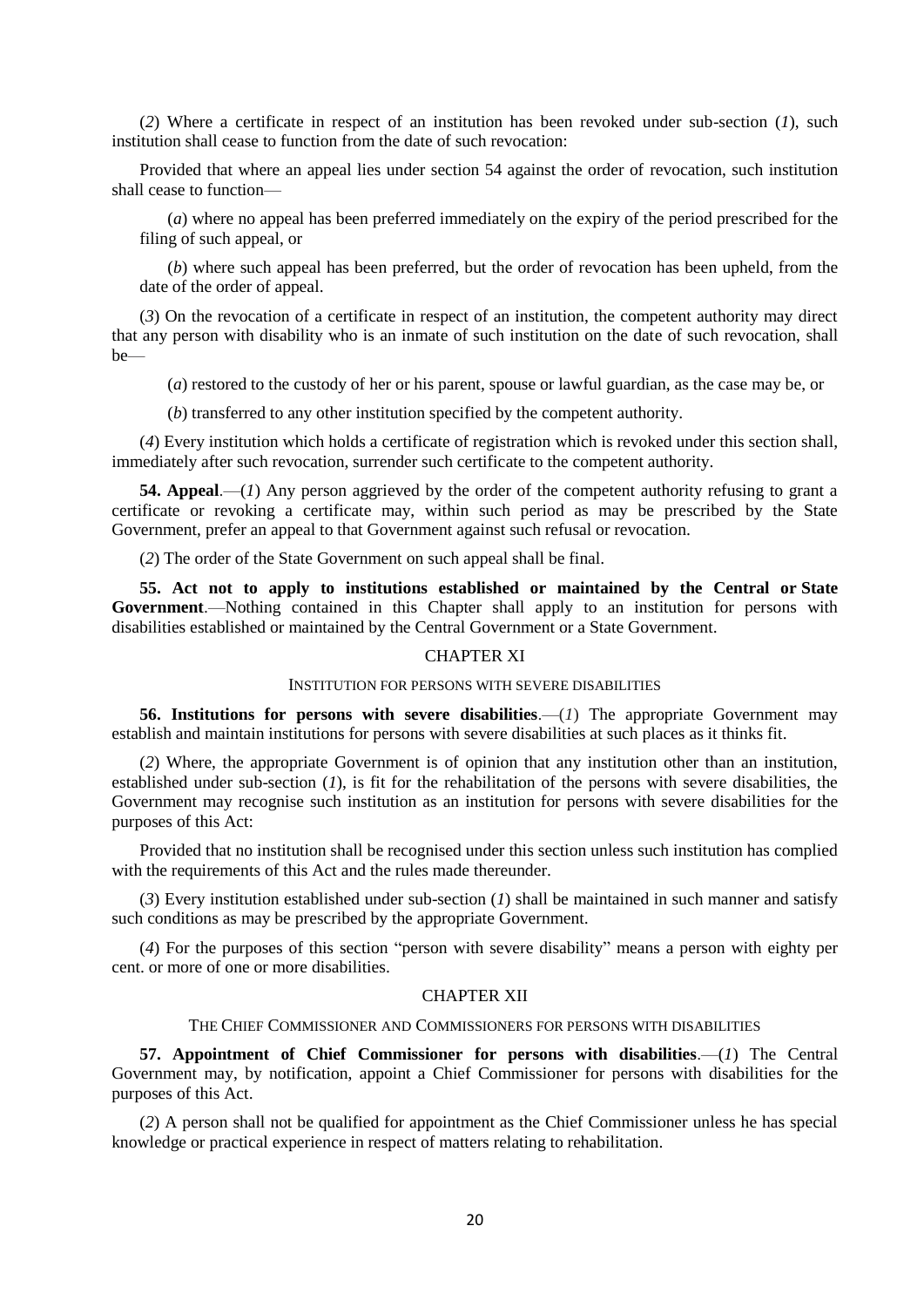(*3*) The salary and allowances payable to and other terms and conditions of service (including pension, gratuity and other retirement benefits) of the Chief Commissioner shall be such as may be prescribed by the Central Government.

(*4*) The Central Government shall determine the nature and categories of officers and other employees required to assist the Chief Commissioner in the discharge of his functions and provide the Chief Commissioner with such officers and other employees as it thinks fit.

(*5*) The officers and employees provided to the Chief Commissioner shall discharge their functions under the general superintendence of the Chief Commissioner.

(*6*) The salaries and allowances and other conditions of service of officers and employees provided to the Chief Commissioner shall be such as may be prescribed by the Central Government.

**58. Functions of the Chief Commissioner**.—The Chief Commissioner shall—

(*a*) coordinate the work of the Commissioners;

(*b*) monitor the utilisation of funds disbursed by the Central Government;

(*c*) take steps to safeguard the rights and facilities made available to persons with disabilities;

(*d*) submit reports to the Central Government on the implementation of the Act at such intervals as that Government may prescribe.

**59. Chief Commissioner to look into complaints with respect to deprivation of rights of persons with disabilities**.—Without prejudice to the provisions of section 58 the Chief Commissioner may of his own motion or on the application of any aggrieved person or otherwise look into complaints with respect to matters relating to—

(*a*) deprivation of rights of persons with disabilities;

(*b*) non-implementation of laws, rules, bye-laws, regulations, executive orders, guidelines or instructions made or issued by the appropriate Governments and the local authorities for the welfare and protection of rights or persons with disabilities,

and take up the matter with the appropriate authorities.

**60. Appointment of Commissioners for persons with disabilities**.—(*1*) Every State Government may, by notification appoint a Commissioner for persons with disabilities for the purposes of this Act.

(*2*) A person shall not be qualified for appointment as a Commissioner unless he has special knowledge or practical experience in respect of matters relating to rehabilitation.

(*3*) The salary and allowances payable to and other terms and conditions of service (including pension gratuity and other retirement benefits) of the Commissioner shall be such as may be prescribed by the State Government.

(*4*) The State Government shall determine the nature and categories of officers and other employees required to assist the Commissioner in the discharge of his functions and provide the Commissioner with such officers and other employees as it thinks fit.

(*5*) The officers and employees provided to the Commissioner shall discharge their functions under the general superintendence of the Commissioner.

(*6*) The salaries and allowances and other conditions of service of officers and employees provided to the Commissioner shall be such as may be prescribed by the State Government.

**61. Powers of the Commissioner**.—The Commissioner within the State shall—

(*a*) coordinate with the departments of the State Government for the programmes and schemes for the benefit of persons with disabilities;

(*b*) monitor the utilisation of funds disbursed by the State Government;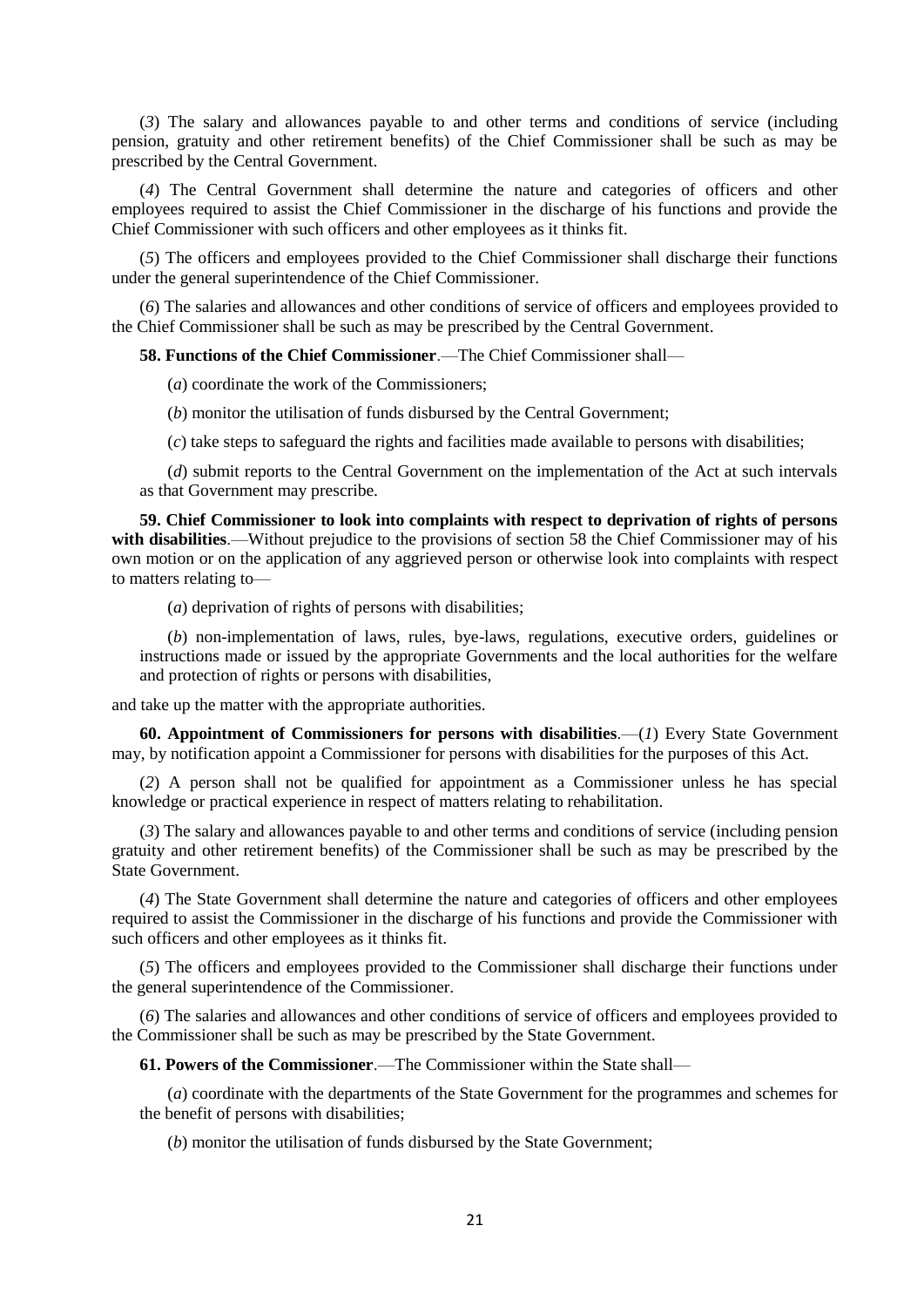(*c*) take steps to safeguard the rights and facilities made available to persons with disabilities;

(*d*) submit reports to the State Government on the implementation of the Act at such intervals as that Government may prescribe and forward a copy thereof to the Chief Commissioner.

**62. Commissioner to look into complaints with respect to matters relating to deprivation of rights of persons with disabilities**.—(*1*) Without prejudice to the provisions of section 61 the Commissioner may of his own motion or on the application of any aggrieved person or otherwise look into complaints with respect to matters relating to—

(*a*) deprivation of rights of persons with disabilities;

(*b*) non-implementation of laws, rules, bye-laws, regulations, executive orders, guidelines or instructions made or issued by the appropriate Governments and the local authorities for the welfare and protection of rights of persons with disabilities,

and take up the matter with the appropriate authorities.

**63. Authorities and officers to have certain powers of civil court**.—The Chief Commissioner and the Commissioners shall, for the purpose of discharging their functions under this Act, have the same powers as are vested in a court under the Code of Civil Procedure, 1908 (5 of 1908) while trying a suit, in respect of the following matters, namely:—

(*a*) summoning and enforcing the attendance of witnesses;

(*b*) requiring the discovery and production of any document;

(*c*) requisitioning any public record or copy thereof from any court or office;

(*d*) receiving evidence on affidavits; and

(*e*) issuing commissions for the examination of witnesses or documents.

(*2*) Every proceeding before the Chief Commissioner and Commissioners shall be a judicial proceeding within the meaning of sections 193 and 228 of the Indian Penal Code (45 of 1860) and the Chief Commissioner, the Commissioner, the competent authority, shall be deemed to be a civil court for the purposes of section 195 and Chapter XXVI of the Code of Criminal Procedure, 1973 (2 of 1974).

**64. Annual report to be prepared by the Chief Commissioner**.—(*1*) The Chief Commissioner shall prepare in such form and at such time for each financial year as may be prescribed by the Central Government an annual report giving a full account of his activities during the previous financial year and forward a copy thereof to the Central Government.

(*2*) The Central Government shall cause the annual report to be laid before each House of Parliament along with the recommendations explaining the action taken or proposed to be taken on the recommendation made therein in so far as they relate to the Central Government and the reasons for nonacceptance, if any, of any such recommendation or part.

**65. Annual reports to be prepared by the Commissioners**.—(*1*) The Commissioner shall prepare in such form and at such time for each financial year as may be prescribed by the State Government an annual report giving a full account of his activities during the previous financial year and forward a copy thereof to the State Government.

(*2*) The State Government shall cause the annual report to be laid before each State Legislature along with the recommendations explaining the action taken or proposed to be taken on the recommendation made therein in so far as they relate to the State Government and the reasons for non-acceptance, if any, of any such recommendation or part.

#### CHAPTER XIII

#### SOCIAL SECURITY

**66. Appropriate Governments and local authorities to undertake rehabilitation**.—(*1*) The appropriate Governments and the local authorities shall within the limits of their economic capacity and development undertake or cause to be undertaken rehabilitation of all persons with disabilities.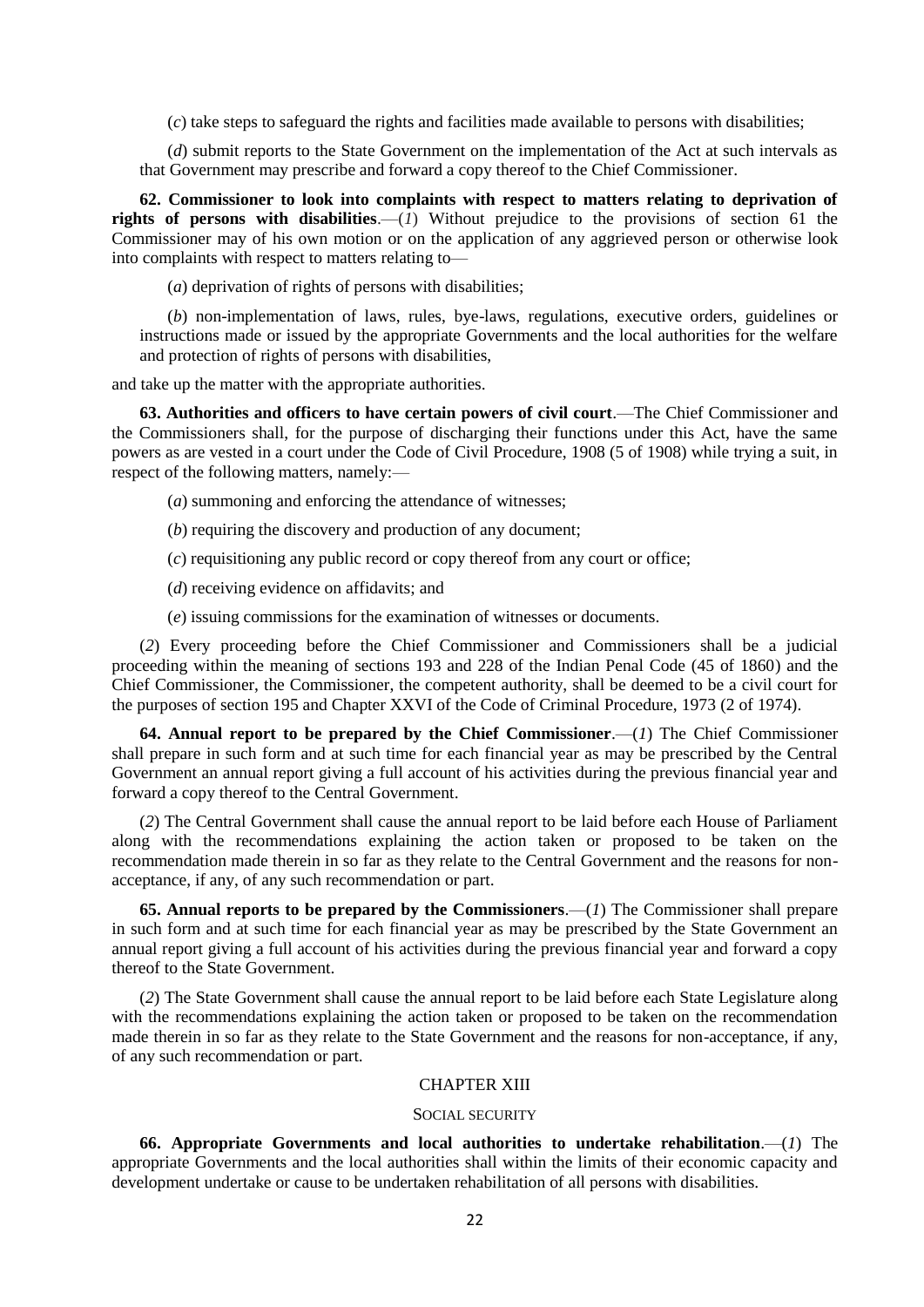(*2*) For purposes of sub-section (*1*), the appropriate Governments and local authorities shall grant financial assistance to non-governmental organisations.

(*3*) The appropriate Governments and local authorities while formulating rehabilitation policies shall consult the non-governmental organisations working for the cause of persons with disabilities.

**67. Insurance scheme for employees with disabilities**.—(*1*) The appropriate Government shall by notification frame an insurance scheme for the benefit of its employees with disabilities.

(*2*) Notwithstanding anything contained in this section, the appropriate Government may instead of framing an insurance scheme frame an alternative security scheme for its employees with disabilities.

**68. Unemployment allowance**.—The appropriate Governments shall within the limits of their economic capacity and development shall by notification frame a scheme for payment of an unemployment allowance to persons with disabilities registered with the Special Employment Exchange for more than two years and who could not be placed in any gainful occupation.

#### CHAPTER XIV

#### **MISCELLANEOUS**

**69. Punishment for fraudulently availing any benefit meant for persons with disabilities**.— Whoever, fraudulently avails or attempts to avail, any benefit meant for persons with disabilities, shall be punishable with imprisonment for a term which may extend to two years or with fine which may extend to twenty thousand rupees or with both.

**70. Chief Commissioners, Commissioners, officers and other staff to be public servants**.—The Chief Commissioner, the Commissioners and other officers and staff provided to them shall be deemed to be public servants within the meaning of section 21 of the Indian Penal Code (45 of 1860).

**71. Protection of action taken in good faith**.—No suit, prosecution or other legal proceeding shall lie against the Central Government, the State Governments or the local authority or any officer of the Government in respect of anything which is done in good faith or intended to be done in pursuance of this Act and any rules or orders made thereunder.

**72. Act to be in addition to and not in derogation of any other law**.—The provisions of this Act, or the rules made thereunder shall be in addition to, and not in derogation of any other law for the time being in force or any rules, order or any instructions issued thereunder, enacted or issued for the benefit of persons with disabilities.

**73. Power of appropriate Government to make rules**.—(*1*) The appropriate Government may, by notification, make rules for carrying out the provisions of this Act.

(*2*) In particular, and without prejudice to the generality of the foregoing powers, such rules may provide for all or any of the following matters, namely:—

(*a*) the manner in which a State Government or a Union territory shall be chosen under clause (*k*) of sub-section (*2*) of section 3;

(*b*) allowances which members shall receive under sub-section (*7*) of section 4;

(*c*) rules of procedure which the Central Coordination Committee shall observe in regard to the transaction of business in its meetings under section 7;

(*d*) such other functions which the Central Coordination Committee may perform under clause (*h*) of sub-section (*2*) of section 8;

(*e*) the manner in which a State Government or a Union territory shall be chosen under clause (*h*) of sub-section (*2*) of section 9;

(*f*) the allowances which the Member shall receive under sub-section (*3*) of section 9;

(*g*) rules of procedure which the Central Executive Committee shall observe in regard to transaction of business at its meetings under section 11;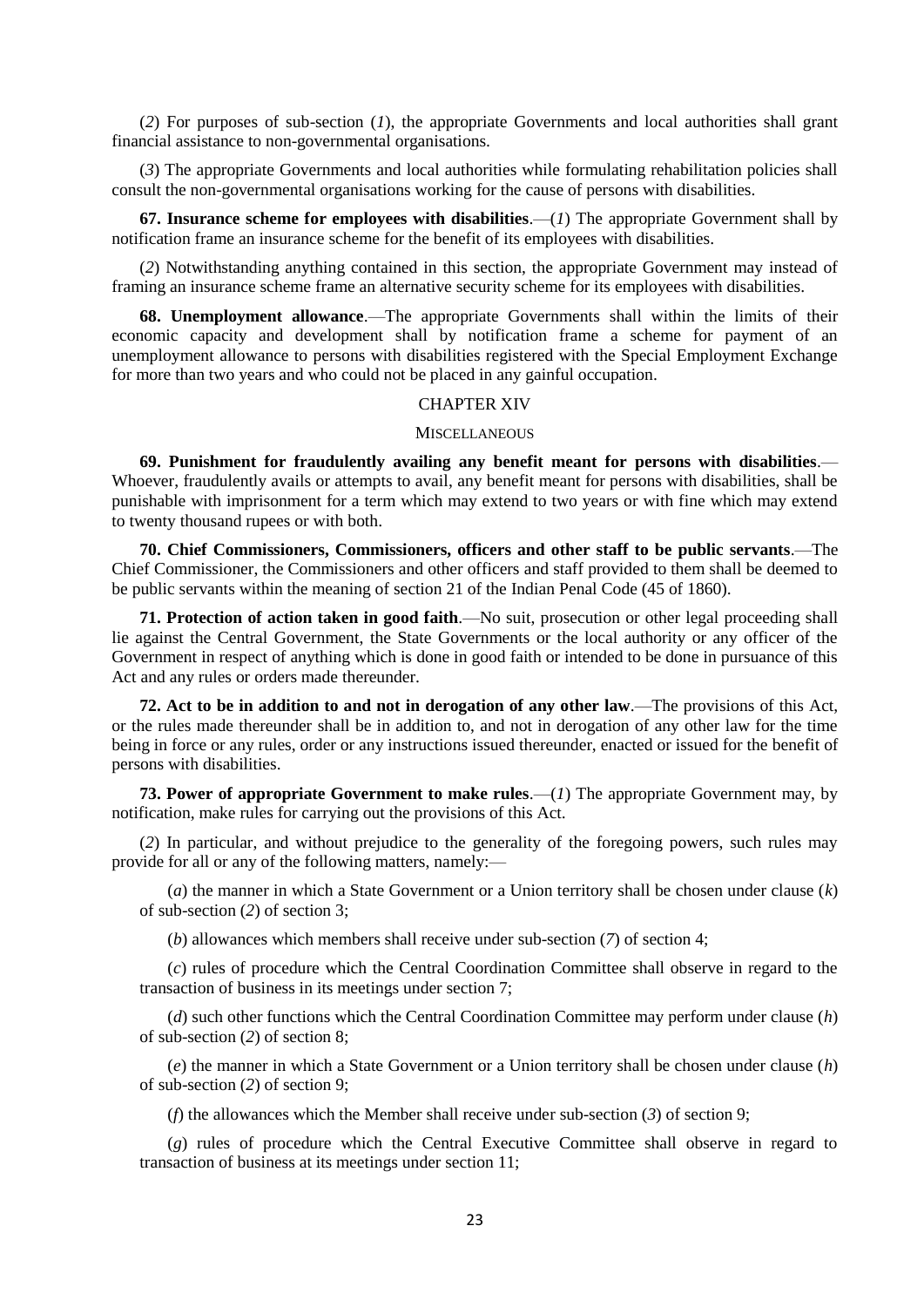(*h*) the manner and purposes for which a person may be associated under sub-section (*1*) of section 12;

(*i*) fees and allowances which a person associated with the Central Executive Committee shall receive under sub-section (*3*) of section 12;

(*j*) allowances which members shall receive under sub-section (*7*) to section 14;

(*k*) rules of procedure which a State Coordination Committee shall observe in regard to transaction of business in its meetings under section 17;

(*l*) such other functions which a State Coordination Committee may perform under clause (*g*) of sub-section (*2*) of section 18;

(*m*) the allowances which Members shall receive under sub-section (*3*) of section 19;

(*n*) rules of procedure which a State Executive Committee shall observe in regard to transaction of business at its meetings under section 21;

(*o*) the manner and purposes for which a person may be associated under sub-section (*1*) of section 22;

(*p*) fees and allowances which a person associated with the State Executive Committee may receive under sub-section (*3*) of section 22;

(*q*) information or return which the employer in every establishment should furnish and the Special Employment Exchange to which such information or return shall be furnished under sub-section (*1*) of section 34;

(*r*) the form and the manner in which record shall be maintained by an employer under sub-section (*1*) of section 37;

(*s*) the form and manner in which an application shall be made under sub-section (*1*) of section 52;

(*t*) the manner in which an order of refusal shall be communicated under sub-section (*2*) of section 52:

(*u*) facilities or standards required to be provided or maintained under sub-section (*3*) of section 52;

(*v*) the period for which a certificate of registration shall be valid under clause (*a*) of sub-section (*4*) of section 52;

(*w*) the form in which and conditions subject to which a certificate of registration shall be granted under clause (*c*) of sub-section (*4*) of section 52;

(*x*) period within which an appeal shall lie under sub-section (*1*) of section 54;

(*y*) the manner in which an institution for persons with severe disabilities shall be maintained and conditions which have to be satisfied under sub-section (*3*) of section 56;

(*z*) the salary, allowances and other terms and conditions of service of the Chief Commissioner under sub-section (*3*) of section 57;

(*za*) the salary, allowances and other conditions of service of officers and employees under sub-section (*6*) of section 57;

(*zb*) intervals at which the Chief Commissioner shall report to the Central Government under clause (*d*) of section 58;

(*zc*) the salary, allowances and other terms and conditions of service of the Commissioner under sub-section (*3*) of section 60;

(*zd*) the salary, allowances and other conditions of service of officers and employees under sub-section (*6*) of section 60;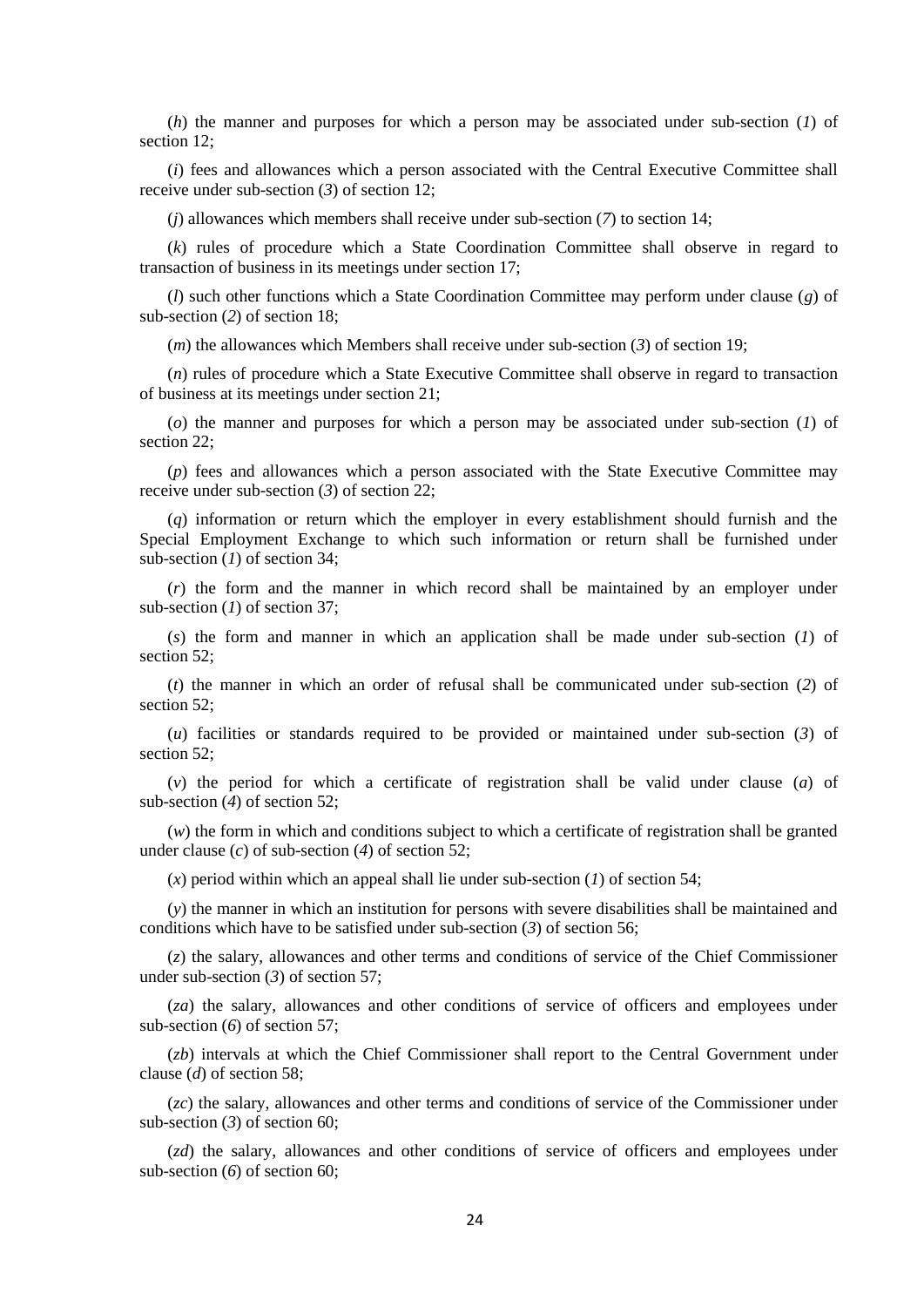(*ze*) intervals within which the Commissioner shall report to the State Government under clause (*d*) of section 61;

(*zf*) the form and time in which annual report shall be prepared under sub-section (*1*) of section 64;

(*zg*) the form and time in which annual report shall be prepared under sub-section (*1*) of section 65;

(*zh*) any other matter which is required to be or may be prescribed.

(*3*) Every notification made by the Central Government under the proviso to section 33, proviso to sub-section (*2*) of section 47, every scheme framed by it under section 27, section 30, sub-section (*1*) of section 38, section 42, section 43, section 67, section 68 and every rule made by it under sub-section (*1*), shall be laid, as soon as may be after it is made, before each House of Parliament, while it is in session for a total period of thirty days which may be comprised in one session or in two or more successive sessions, and if, before the expiry of the session immediately following the session or the successive sessions aforesaid, both Houses agree in making any modification in the rule, notification or scheme, both Houses agree that the rule, notification or scheme should not be made, the rule, notification or scheme shall thereafter have effect only in such modified form or be of no effect, as the case may be; so, however, that any such modification or annulment shall be without prejudice to the validity of anything previously done under that rule, notification or scheme, as the case may be.

(*4*) Every notification made by the State Government under the proviso to section 33, proviso to sub-section (*2*) of section 47, every scheme made by it under section 27, section 30, sub-section (*1*) of section 38, section 42, section 43, section 67, section 68 and every rule made by it under sub-section (*1*), shall be laid, as soon as may be after it is made, before each House of State Legislature, where it consists of two Houses or where such legislature consists of one House before that House.

**[74. Amendment of Act 39 of 1987**.]—*Repealed by the Repealing and Amending Act*, 2001 (30 of 2001), s. 2 and *the First Schedule*. (*w.e.f*. 3-9-2001).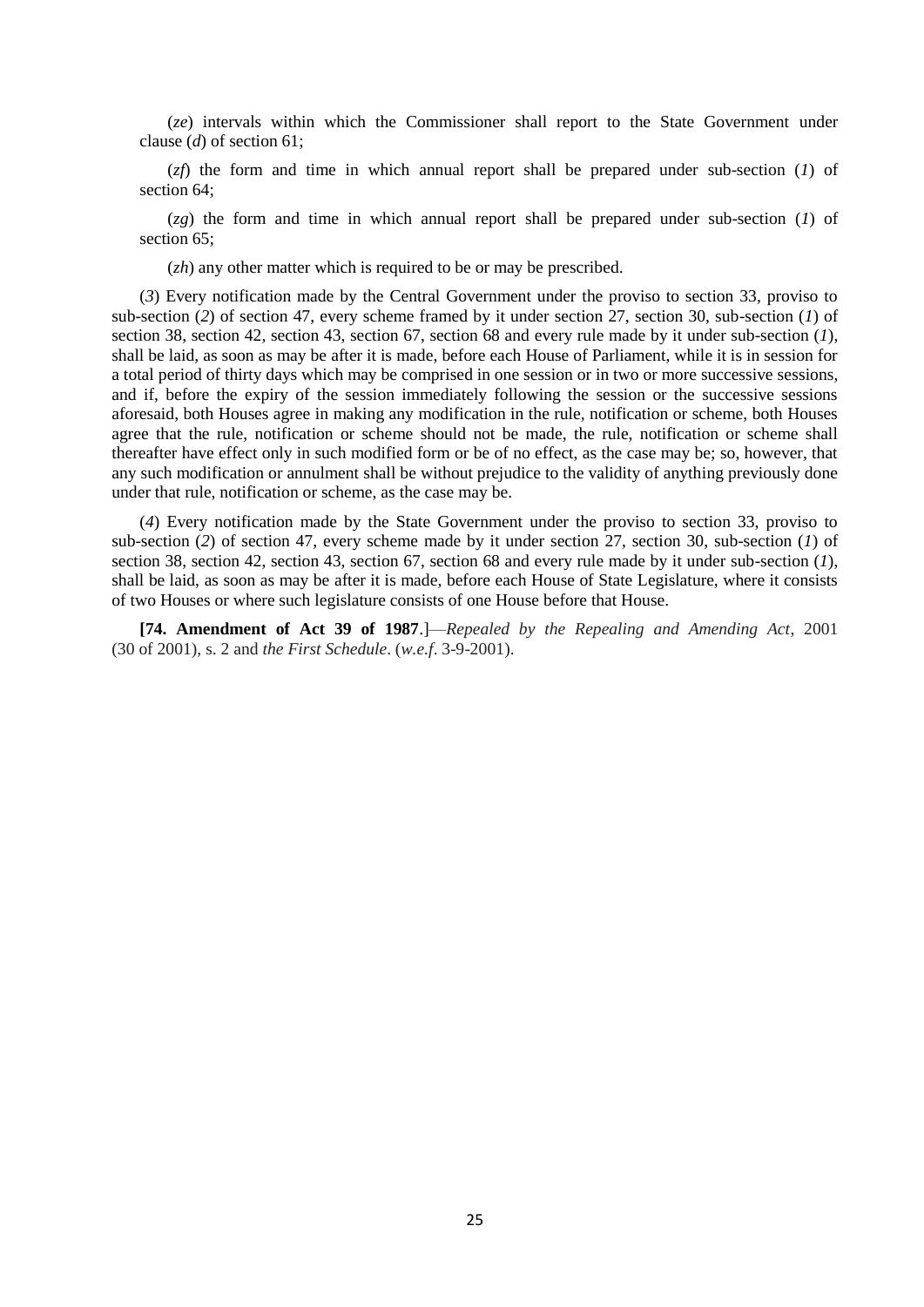# ાવકલાંગ (સમાન તકા-અાધકારાનું રક્ષણ અને પૂર્ણ ભાગીદાર) ધારો, ૧૯૯૫

િવકલાંગ યકતઓ માટના કિમરની કચેર ભોંયતળીયે, બ્લોક નં. ૧૬, ર્ડા. જીવરાજ મહેતા ભવન, સેકટર-૧૦, ગાંધીનગર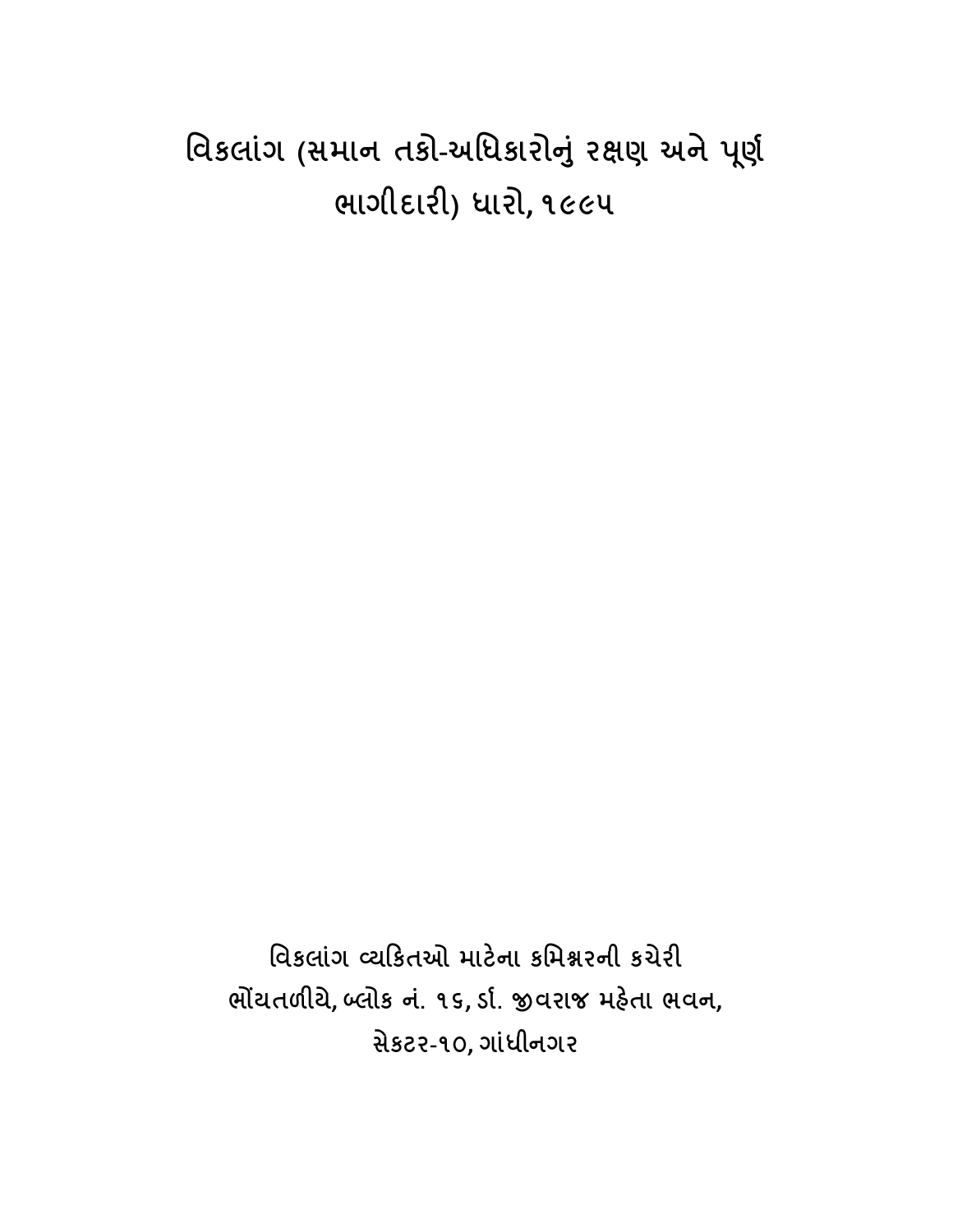## THE PERSON WITH DISABILITIES (EQUAL OPPORTUNITIES, PROTECTION OF RIGHTS AND FULL PARTICIPATION) ACT, 1995 NO. 1 OF 1996

વિકલાંગ (સમાન તકો-અધિકારોનું રક્ષણ અને ૂણ ભાગીદાર) ધારો, ૧૯૯૫

િવકલાંગ ધારો, ૧૯૯૫

નોંધ $\cdot$ 

વિકલાંગ (સમાજ તકો, અધિકારોનું રક્ષણ અને પૂર્ણ ભાગીદારી) ધારો, ૧૯૯૫ (૧૯૯૬ નો પ્રથમ, ૧ લી જાન્યુઆરી-૧૯૯૬) કેન્દ્ર સરકારના કાયદો, ન્યાય અને કંપની બાબતોનું મંત્રાલય, (વૈધાનિક વિભાગ), નવી દિલ્હી દ્રારા તારીખ: ૧ લી જાન્યુઆરી, ૧૯૯૬ ના રોજ બહાર પાડવામાં આવેલ છે. મૂળ ધારો જે ગેઝેટ ઓફ ઇન્ડીયાના એકસ્ટ્રા ઓર્ડિનરી ગેઝેટ ભાગ-૨, ખંડ-૧ માં પ્રસિધ્ધ થયેલ છે તે અંગ્રેજીમાં છે તેથી કચેરીના ઉપયોગ માટે તેનું આ જરાતી ભાષાંતર કરવામાં આવેલ છે. ુ

આ ગુજરાતી ભાષાંતર સમજ અને જાણ માટે જ છે. તેથી કોઇ કાયદાકીય બાબતે આધિકૃત ગણાશે નહીં. કોઇ પણ વખતે ચોકકસ અર્થધટન કે વેધાર્નિક પ્રશ્ને કેન્દ્ર સરકાર દ્રારા ગેઝેટમાં પ્રાસંધધ થયેલ ધારો જ અધિકૃત ગણાશે.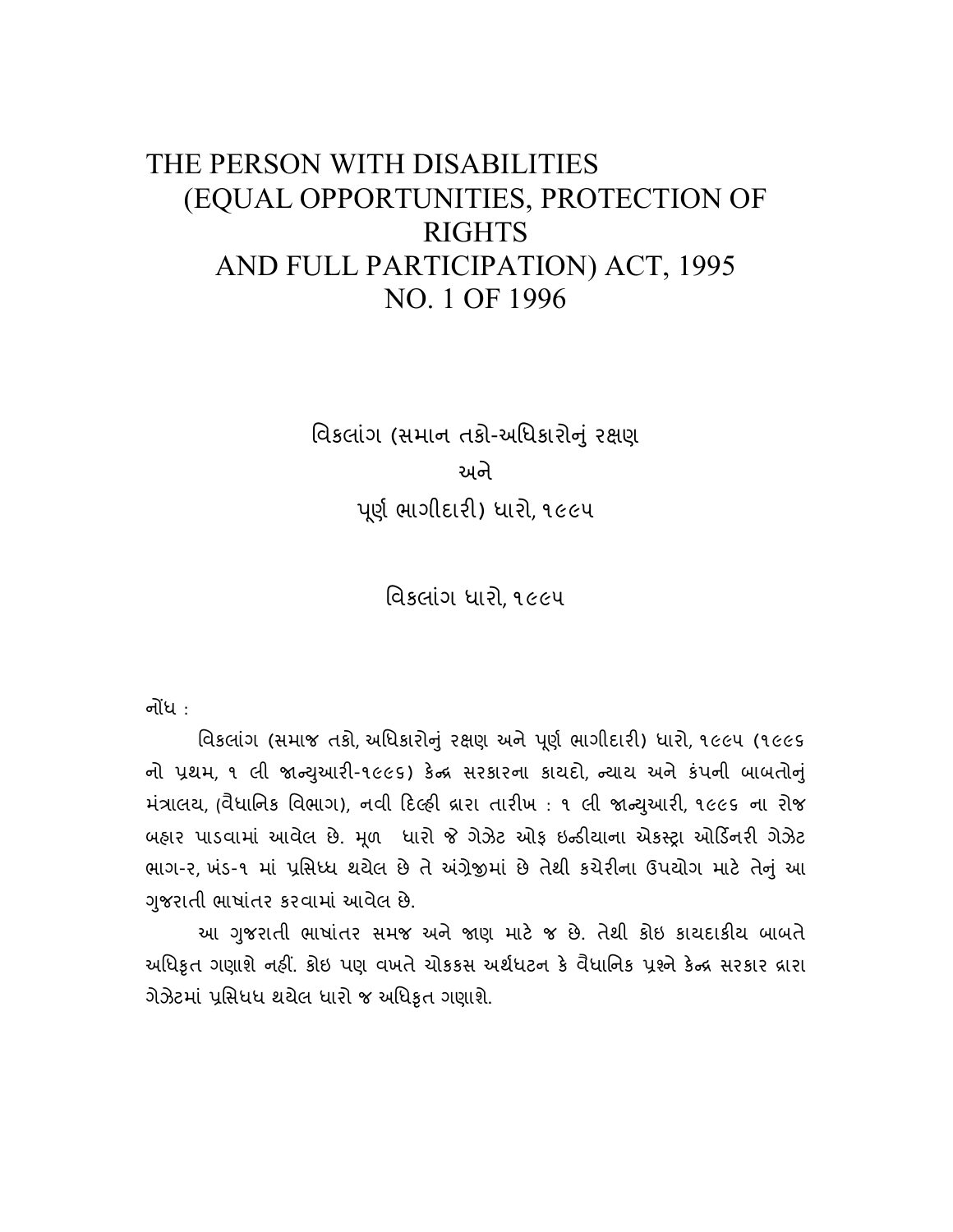| ક્રમ              | વિષય                                              |
|-------------------|---------------------------------------------------|
| પ્રકરણ-૧ પ્રાથમિક |                                                   |
| પ્રકરણ-ર          | કેન્દ્રીય સંકનલ સમિતિ                             |
| પ્રકરણ-૩          | રાજય સંકલન સમિતિ                                  |
| પ્રકરણ-૪          | વિકલાંગતાનું સમયસર નિદાન અને નિવારણ               |
| પ્રકરણ-પ          | શિક્ષણ                                            |
| પ્રકરણ-૬          | રોજગાર                                            |
| પ્રકરણ-૭          | વિધાયક કાર્ય                                      |
| પ્રકરણ-૮          | પરિવહનમાં બિનઅલિપ્તતા                             |
| પ્રકરણ-૯          | સંશોધન અને માનવ શકિત વિકાસ                        |
| પ્રકરણ-           | વિકલાંગ વ્યકિતઓ માટેની સંસ્થાઓની માન્યતા          |
| ٩O                |                                                   |
| પ્રકરણ-           | ગંભીર વિકલાંગતાવાળી વ્યકિતઓ માટે સંસ્થા           |
| १ १               |                                                   |
| પ્રકરણ-           | વિકલાંગ વ્યકિતઓ માટેના મુખ્ય કમિશ્નર અને કમિશ્નરો |
| १२                |                                                   |
| પ્રકરણ-           | સામાજિક સુરક્ષા                                   |
| 93                |                                                   |
| પ્રકરણ- પરચૂરણ    |                                                   |
| १४                |                                                   |

પાના નંબર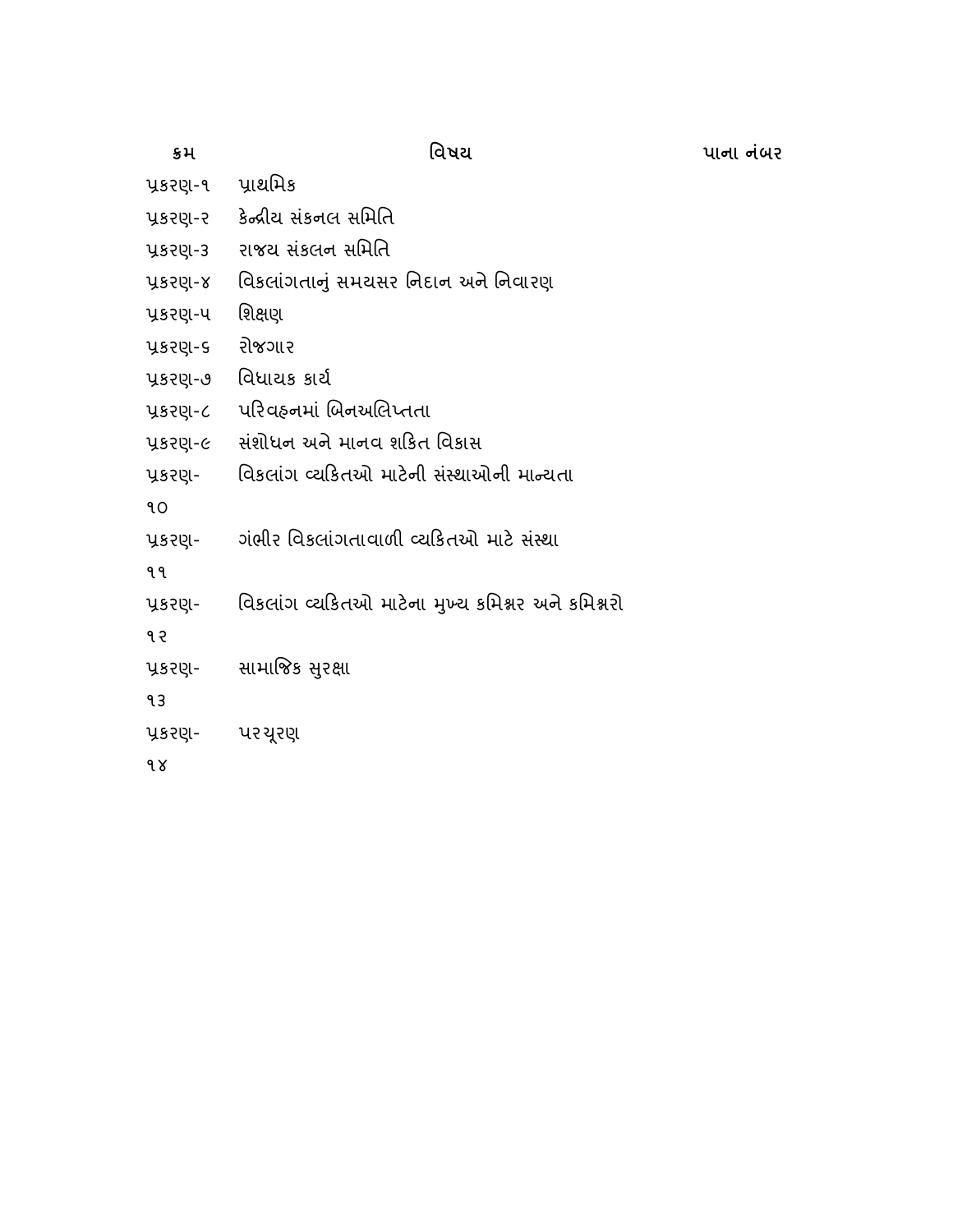િવકલાંગ ધારો-૧૯૯૫ વિકલાંગ (સમાન તકો-અધિકારોનું રક્ષણ અને ભાગીદારી) ધારો-૧૯૯૫ ૨જીસ્ટર્ડ નંબર: ડી.એસ. ૩૩૦૦૪/૯૬ ગેઝેટ ઓફિસ ઓફ ઇન્ડીયા : એકસ્ટ્રા ઓર્ડિનરી ભાગ-ર, ખંડ-૧ સાવાર રતે કાિશત : કાયદો, ન્યાય અને કંપની બાબતોનું મંત્રાલય (વૈધાનિક વિભાગ), નવી દિલ્હી

૧ લી જાન્યુઆરી, ૧૯૯૬ શક સંવત પોષ-૧૧, ૧૯૧૯ ના રોજ સંસદ વ્રારા પસાર કરાયેલું નીચેનું વિધેયક ૧ લી જાન્યુઆરી, ૧૯૯૬ રાષ્ટ્રપતિ વ્રારા મંજૂરી મળતાં જાહેર જાણકારી માટે અત્રે પ્રસિધ્ધ કરવામાં આવે છે. વિકલાંગ (સમાન તકો-અધિકારોનું રક્ષણ અને ભાગીદારી) ધારો-૧૯૯૫ ૧૯૯૬ નો પ્રથમ (૧ લી જાન્યુઆરી, ૧૯૯૬)

એશિયા અને પેસિફિક વિસ્તારમાં વિકલાંગ લોકોને પૂર્ણ ભાગીદારી અને સમાનતા આપવા માટે થયેલ જાહેરાતને અમલમાં મુકવા માટેનું વિધેયક જયારે અશિયા અને પેસિફિક વિસ્તારમાં વિકલાંગો માટે ૧૯૯૩ થી ૨૦૦૨ દાયકાનો શુભારંભ કરવા બેઇજીંગ ખાતે ૧ લી થી પ મી ડસે બર, ૧૯૯૨ દર યાન મળેલ એિશયા અને પેિસફકના આિથક અને સામાજક પ ંચની સભાએ સ્વિકારેલ એશિયા અને પેસિફિક વિસ્તારોમાં વિકલાંગ લોકોની પૂર્ણ ભાગીદારી તથા સમાનતાની હરાત :-

અને જયારે ભારત આ કહેવાતી જાહેરાત ઉપર સ્વીકૃતિની મહોર મારેલી છે અને જયારે ઉપર જણાવેલ જાહેરાતનું અમલીકરણ અનિર્વાય જણાયેલ છે. ત્યારે પ્રજાસત્તાક ભારતના ૪૬ માં વર્ષમાં સંસદ વ્રારા પસાર થયો તે નીચે મુજબ છે.

## પ્રકરણ-૧ પ્રારંભિક

૧. સંક્ષિપ્ત શીર્ષક વિસ્તાર અને પ્રારંભ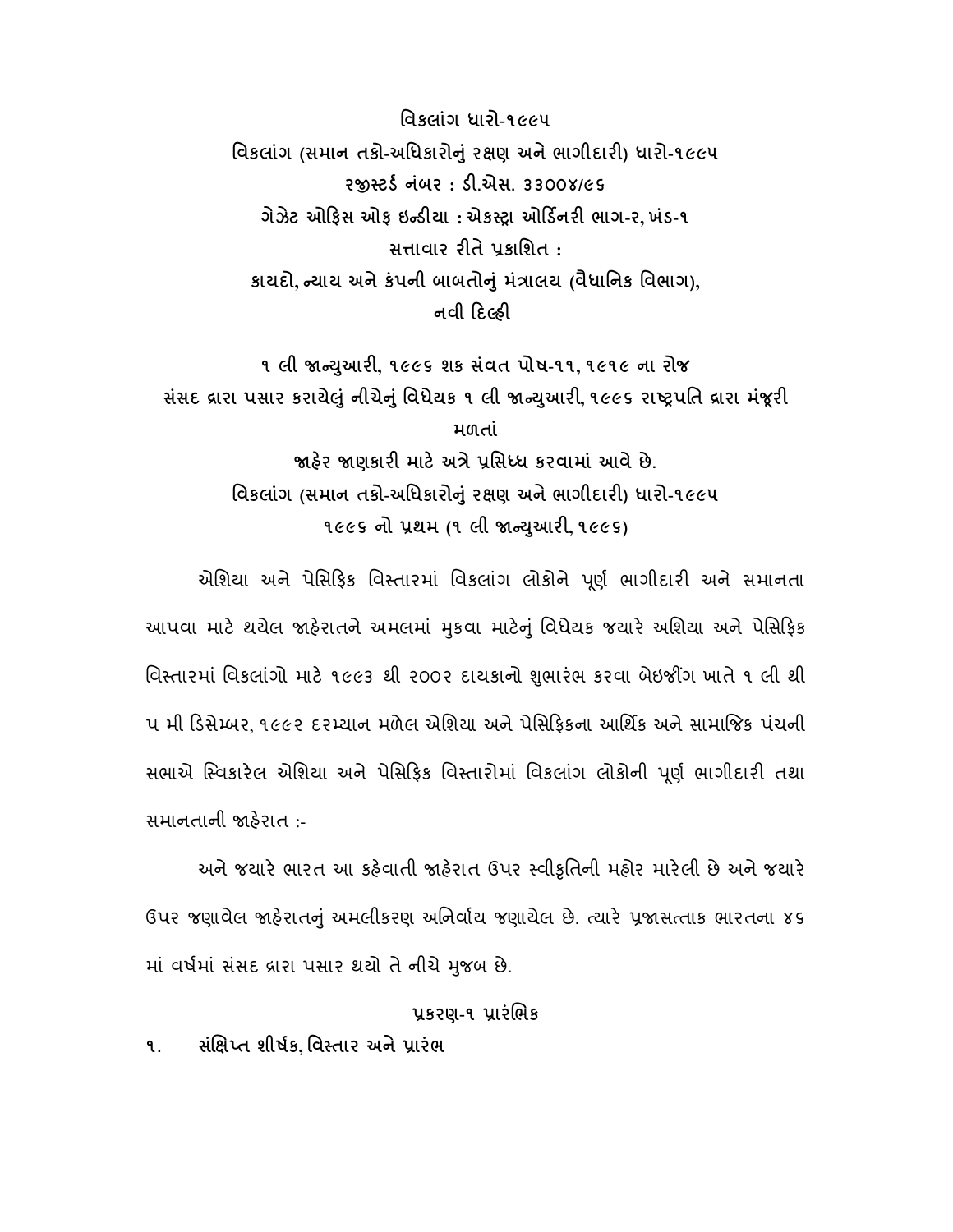- (૧) આ ધારો વિકલાંગ (સમાન તકો, અધિકારોનું રક્ષણ અને પૂર્ણ ભાગીદાર) ધારો-૧૯૯૫ તરીકે ઓળખાશે.
- (૨) તે જમ્મુ-કાશ્મીર રાજય સિવાયના સમગ્ર ભારતમાં લાગુ પડશે.
- (૩) તે કેન્દ્ર સરકાર જાહેરનામા દ્રારા નકકી કરે તે તારીખથી અમલમાં આવશે.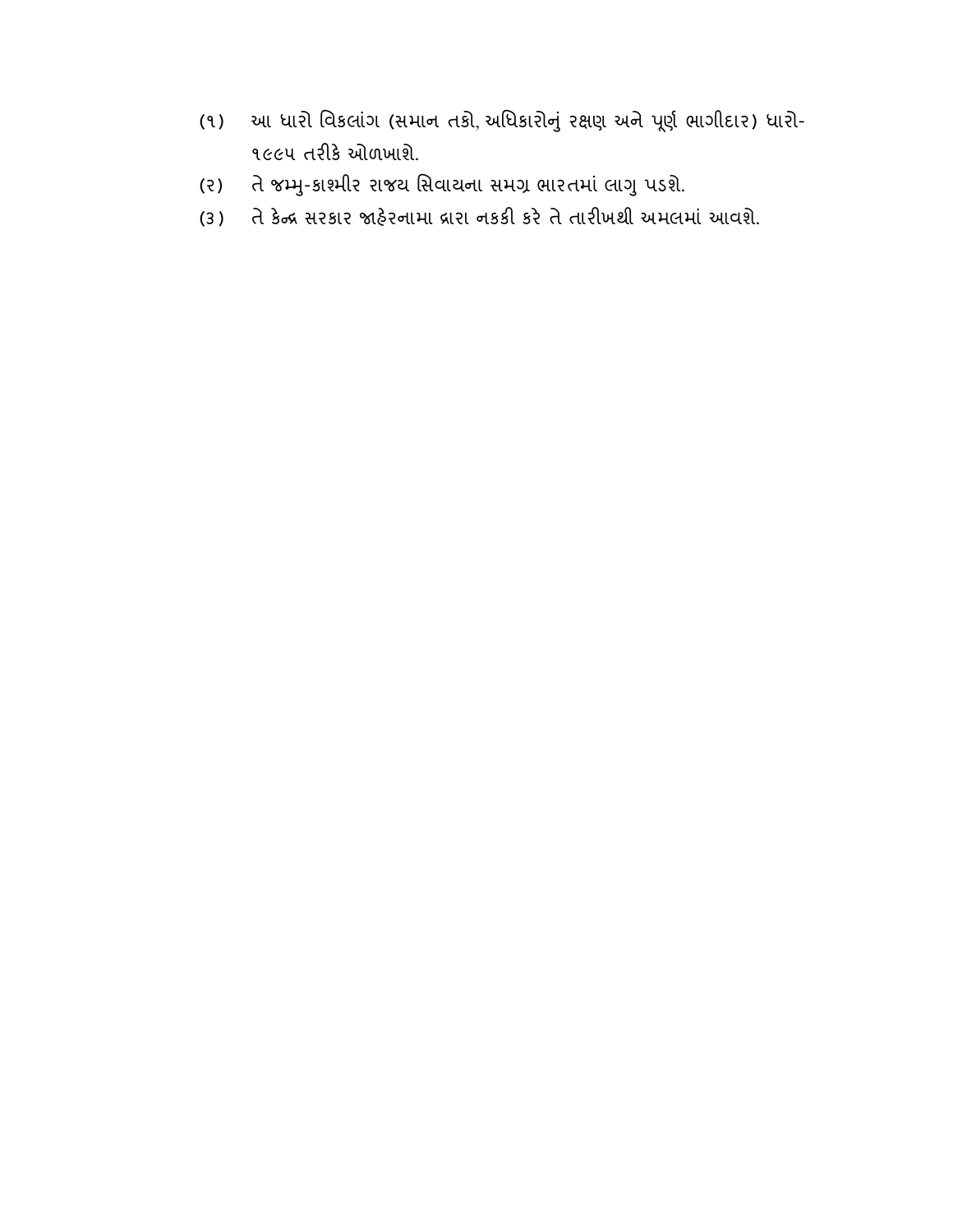વ્યાખ્યાઓ : અન્ય કોઇ રીતે સંદર્ભ જો જરૂરી ન બને તો આ ધારામાં -

(એ) " તે સરકાર અથાત" :-

- (૧) કેન્દ્ર સરકાર અથવા તે સરકાર દ્રારા પૂર્ણ કે આંશિક રીતે નાણાંકીય સહ્યય અપાતી હોય તેવું કોઇ એકમ અથવા કેન્ટોનમેન્ટ ધારો-૧૯૨૪ (૧૯૨૪ ના ૨) હેઠળ રચાયેલ કેન્ટોનમેન્ટ બોર્ડના સંબંધમાં કેન્દ્ર સરકાર.
- (૨) રાજય સરકાર અથવા તે સરકાર દ્રારા પૂર્ણ કે આંશિક રીતે નાણાંકીય સહ્યય અપાતી હોય તેવું કોઇ એકમ અથવા કેન્ટોનમેન્ટ બોર્ડ સિવાયનું કોઇ સત્તામંડળના સંબંધમાં રાજય સરકાર.
- (૩) કેન્દ્રીય સંકલન સમિતિ અને કેન્દ્રીય કાર્યવાહક સમિતિના સંબંધમાં કેન્દ્ર સરકાર.
- (૪) રાજય સંકલન સિમિત અને રાજય કાયવાહક સિમિતના સંબ ંધમાં રાજય સરકાર.
- (બી) "અંધત્વ":-

એવી પરિસ્થિતિ સુચવે છે કે જયાં વ્યકિત નીચે જણાવેલ પરિસ્થિતિઓમાંથી કોઇ એક પરિ થિતથી પીડાતી હોય : વી ક -

- (૧) દંષ્ટિનો સંપૂર્ણ અભાવ અથવા
- (૨) દંષ્ટિ સુધારા લેન્સીસવાળા સારી આંખમાં દંષ્ટિનું પ્રમાણ ૬/૬૦ અથવા ૨૦/૨૦૦ (સ્ટેલન) થી વધુ ન હોય અથવા
- (૩) દંષ્ટિ ક્ષેત્રની મર્યાદા ૨૦ અંશકોણ સુધીની કે તેથી વધારે ખરાબ હોવી.
- (સી) "કેન્દ્રીય સંકલન સમિતિ" :-

```
અર્થાત : વિભાગ-(૩) ના પેટા વિભાગ-(૧) હેઠળ  સ્થાપેલી કેન્દ્રીય સંકલન સમિતિ.
```
- (ડી) "કેન્દ્રીય કાર્યવાહક સમિતિ" :-અર્થાત : વિભાગ-૯ ના પેટા વિભાગ-(૧) હેઠળ રચાયેલી કેન્દ્રીય કાર્યવાહક સમિતિ.
- (ઇ) "સેરીબ્રલ પાર્લ્સી" :-અર્થાત : વ્યકતિ અગત્યાત્મક પરિસૃથિતિ કે જે વિકાસના બાલ્યકાળ કે જન્મ પૂર્વેના સમયગાળામાં માનસિક તનાવ અથવા મગજની ઇજાને કારણે ઉભી થતી અસામાન્ય હલન-ચલન નિયંત્રણની સ્થિતિનું લક્ષણ ધરાવતી હોય.
- (એફ) "ચીફ કિમર" :-

અર્થાત: વિભાગ (પ૭) ના પેટા વિભાગ-(૧) હેઠળ નિયુકત ચીફ કમિશ્નર.

- (જી) "કમિશ્નર":-અર્થાત : (વિભાગ-૬૬ ના પેટા વિભાગ-૧) હેઠળ નિયુકત કમિશ્નર.
- (એચ) "સક્ષમ સત્તામંડળ" :-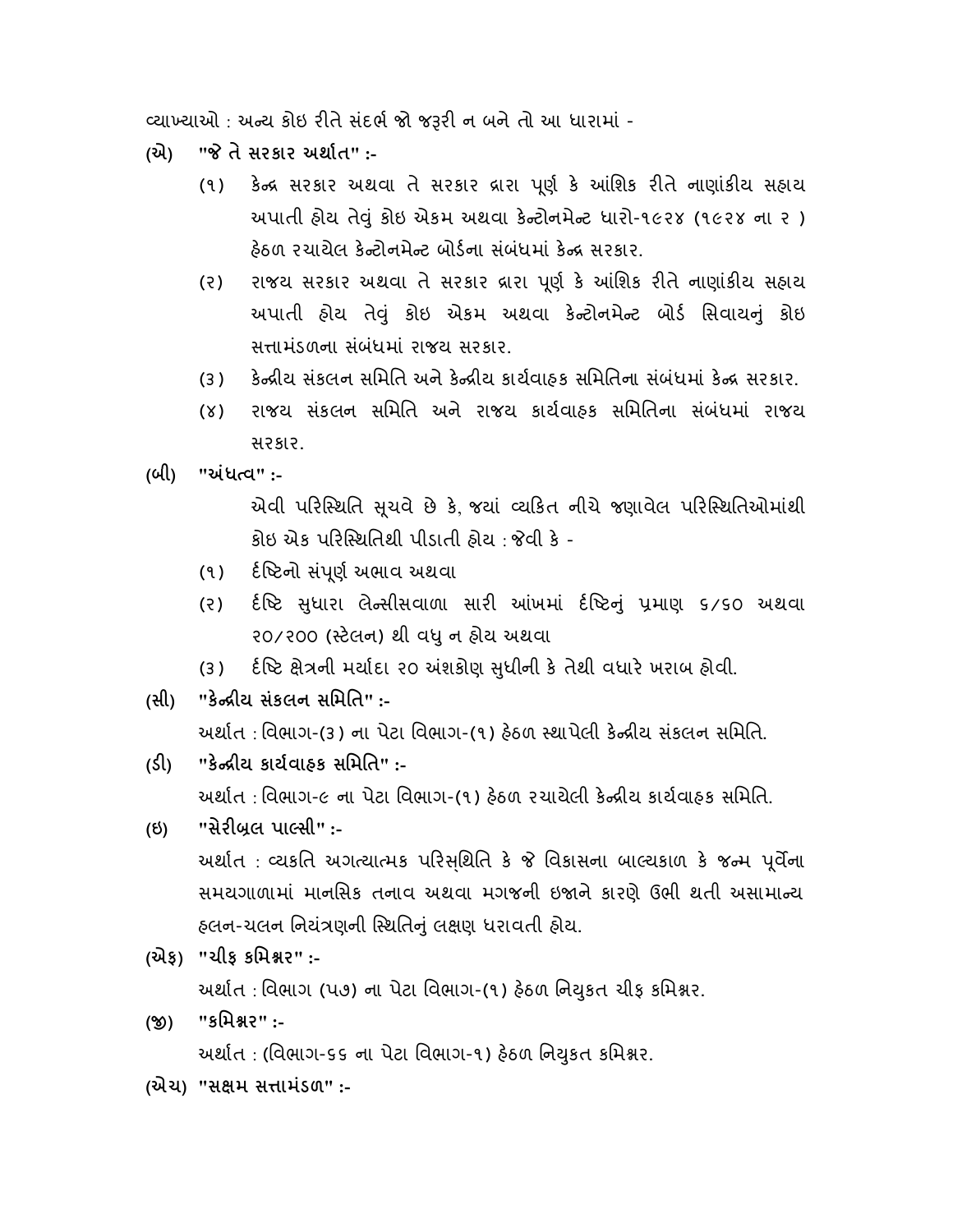અર્થાત : (વિભાગ-૫૦ હેઠળ) નિયુકત સત્તામંડળ.

(આઇ) "િવકલાંગતા" અથાત :-

- ૧. અંધત્વ
- ર. ઓછી ર્દષ્ટિ
- ૩. મટી ગયેલ રકતપિત
- ૪. શ્રવણ ખામી
- પ. હાડકાની ખોડખાંપણ
- ૬. માનિસક ખોડ
- ૭. માનસિક બિમારી
- (જે) "રોજગાર દાતા" અર્થાત :-
	- (૧) સરકારના સંબંધમાં આ માટે ખાતાના વડા દ્રારા જાહેર કરાયેલ સત્તામંડળ અથવા જયાં આવું સત્તામંડળ જાહેર કરવામાં આવેલ ન હોય ત્યાં ખાતાના વડા અને
	- (૨) એકમના સંબંધમાં, જે તે એકમના મુખ્ય કાર્યવાહક અધિકારી.
- (ક) "એકમ" અથાત :-

કેન્દ્રીય, પાંતિય કે રાજયધારા ઠેઠળ કે તે દ્રારા સ્થાપિત નિગમ અથવા સરકાર દ્રારા માલિકી ધરાવતું કે નિયંત્રિત કે સહાય પ્રાપ્ત સંગઠન કે સત્તામંડળ અથવા સ્થાનિક સત્તામંડળ કે ૧૯૫૬ ના કંપની ધારાના વિભાગ-૬૧૭ પ્રમાણે વ્યાખ્યા થયેલ સરકારી પેઢી અને સરકારી વિભાગોનો સમાવેશ થાય છે. (૧૯૫૬ નં. ૧)

- (એલ) "વણ ખામી" :- અર્થાત : આવૃતિની વાતચીતની પહોંચમાં સારા કાનમાં ૬૦ ડેસીબલ્સ કે તેથી વધુની ખોટ.
- (એમ) "વિકલાંગ વ્યકિતઓ માટેની સંસ્થા" :-અથાત : િવકલાંગ યકિતઓની આગતા- વાગતા, સ ંભાળ, રણ, િશણ, તાલીમ, પુનર્વસન અથવા અન્ય કોઇ સેવાઓ માટેની સંસ્થા.
- (એન) "રકતિપત મટલ યકત" :- અર્થાત : રકતપિતથી મુકત થયેલ હોય તેવી કોઇ પણ વ્યકિત પણ જે નીચેનાથી પીડત હોય.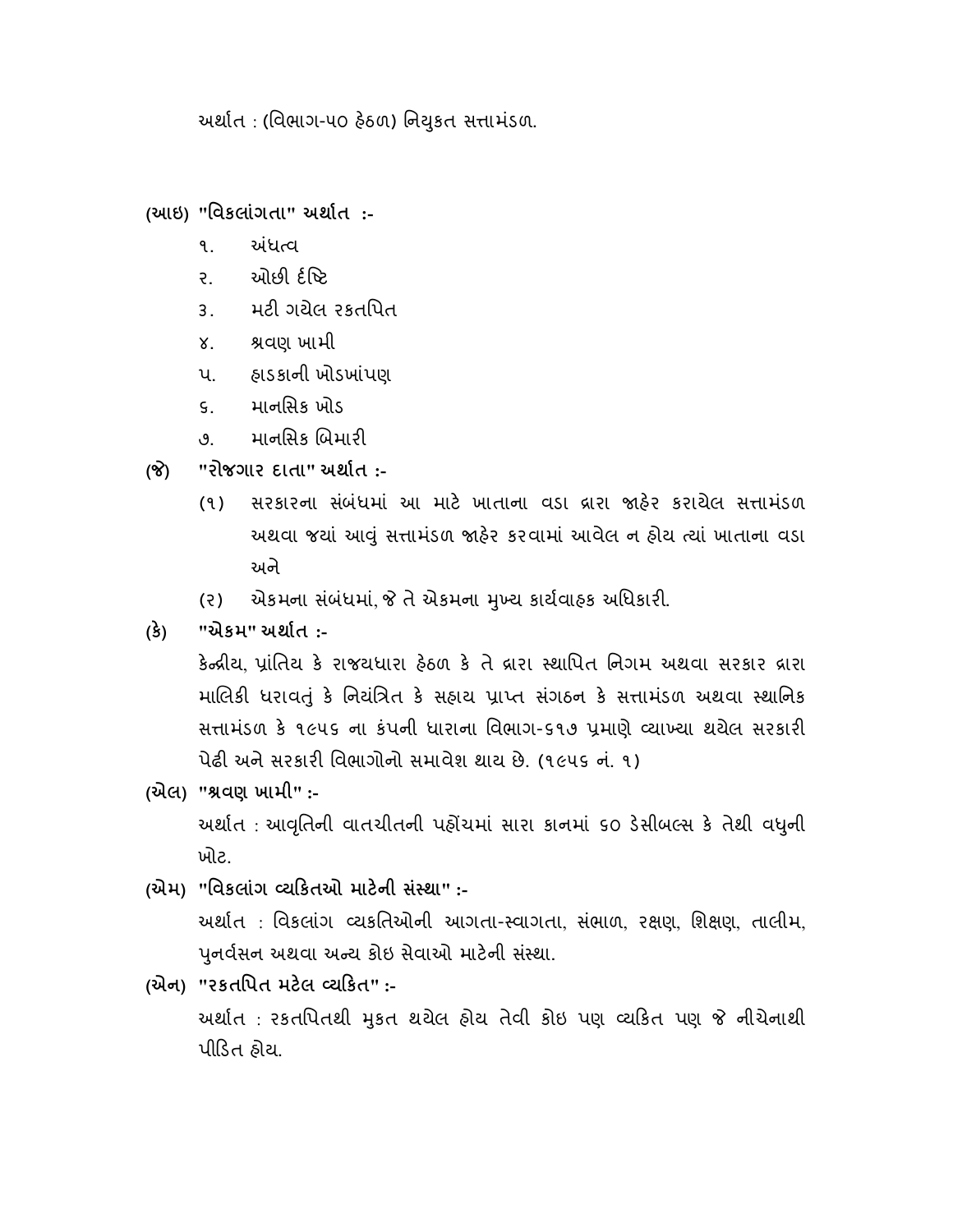- (૧) હાથ કે પગમાં સંવેદનશીલતાનો અભાવ એ જ રીતે આંખ અને આંખના પોપચાનો લકવા કે સંવેદનશીલતાનો અભાવ, પરંતુ દેખાતી રીતે સ્પષ્ટ ખોડ જણાતી ન હોય.
- (૨) દેખાય તેવી ખામી અને લકવા હોય તો પણ સામાન્ય આર્થિક પ્રવૃતિમાં રોકવા માટે તેમને સક્ષમ બનાવે તેવા હાથ-પગમાં પુરતી હલન-ચલનની ક્ષમતા ધરાવતાં હોય.
- (૩) અતિશય શારીરિક ખોડ અને મોટી ઉંમર કે જે તેને લાભકારક વ્યવસાય કરવામાં બાધક બને અને "રકતાિપત મટલ" શ દાવલી તે જબ સમજવામાં ુ આવશે.
- (ઓ) "હલન-ચલનની િવકલાંગતા" :- અર્થાત : હ્રાડકાં, સાંધા કે સ્નાયુઓની વિકલાંગતા કે જે અંગેના હલન-ચલનની વા તિવક મયાદા ઉભી કરું હોય અથવા કોઇ કારનો મગજનો લકવા.
- $(4)$  "તબીબી સત્તામંડળ" :-અર્થાત: જે તે સરકાર વ્રારા જાહેરનામા વ્રારા આ કાર્યના હેતુ માટે દર્શાવેલી કોઇ હોસ્પિટલ કે સંસ્થા.
- (કથ) "માનસિક બિમારી" :-અર્થાત : માનસિક ક્ષતિ સિવાયની કોઇ પણ માનસિક અસ્થિરતા.
- (આર) "માનસિક ક્ષતિ" :-અર્થાત : ગ્રસ્તતાની પરિસ્થિતિ અથવા વ્યકિતના મગજનો અપૂર્ણ વિકાસ જે ખાસ કરીને બુધ્ધિના આંશિક સામાન્યપણાનું લક્ષણ ધરાવતી હોય.
- (એસ) "જાહેરનામું" :-અર્થાત: સત્તાવાર ગેઝેટમાં પ્રસિધ્ધ થયેલ જાહેરનામું.
- (ટ) "િવકલાંગ યકત" :- અર્થાત : તબીબી સત્તામંડળ દ્રારા પ્રમાણિત ૪૦ ટકાથી ઓછી ન હોય તેવી વિકલાંગતાથી પીડાતી વ્યકિત.
- $(2)$  "ઓછી ર્દષ્ટિવાળી વ્યકિત" :-અર્થાત : સારવાર પછી પણ ર્દષ્ટિની ખામીવાળી વ્યકિત અથવા વક્ર ર્દષ્ટિમાં ધોરણસરના સુધારાવાળી વ્યકિત કે જે આયોજન અથવા કોઇ કાર્યના અમલીકરણમાં યથા યોગ્ય સહાયક ઉપકરણ વડે ર્દષ્ટિનો ઉપયોગ કરવામાં સક્ષમ હોય.
- (વી) "િનયત" :- અર્થાત : આ ધારા ઠેઠળ ધડાયેલા નિયમો દ્રારા નિયત.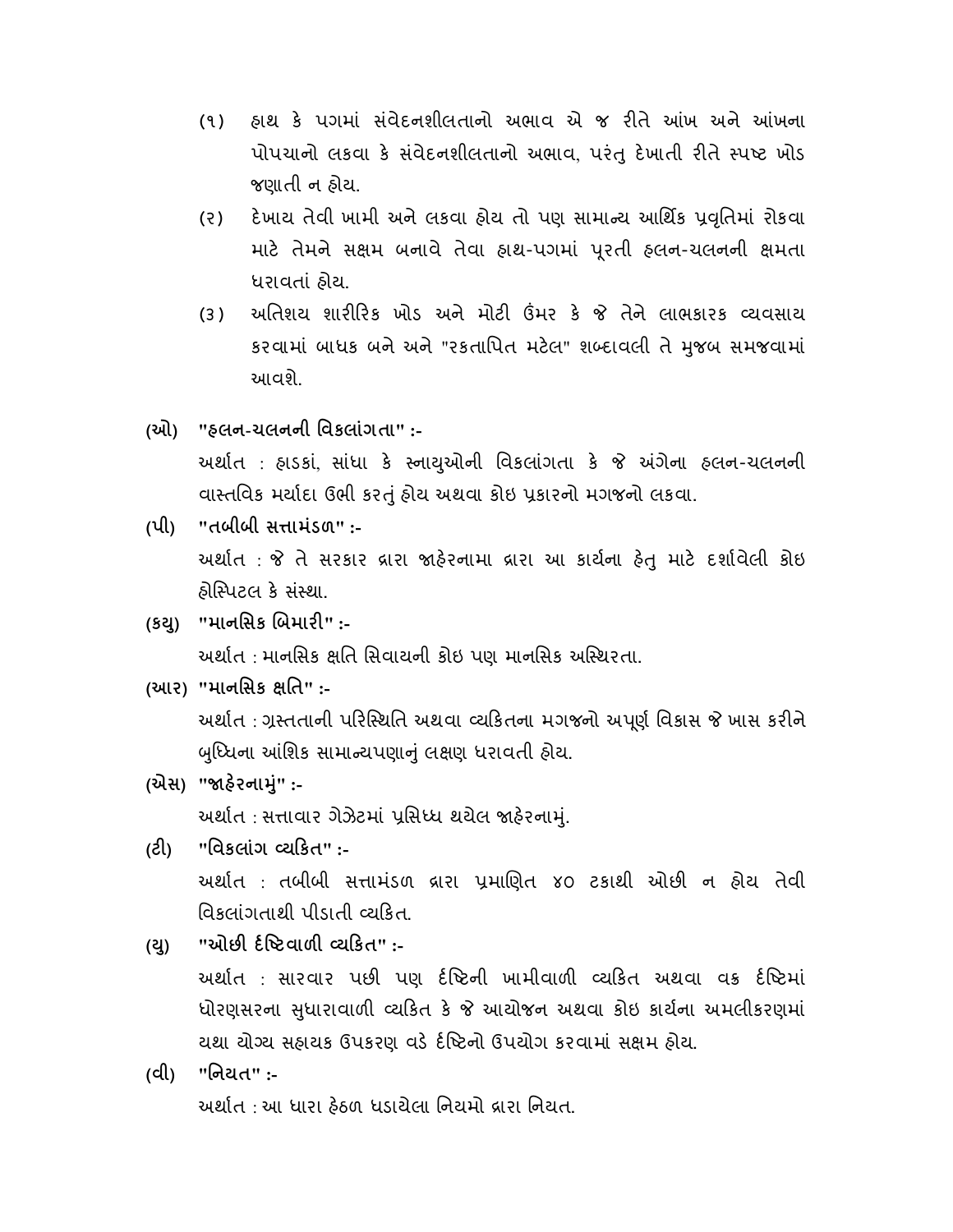(ડબલ્યુ) "પુનર્વસન" :-

અર્થાત : એવી પ્રક્રીયા કે જે વિકલાંગ વ્યકિતઓને તેમની મહતમ શારીરિક, ઇન્નિય, બૌધ્ધિક, માનસિક કે સામાજિક કાર્ય કરવાના સતરે પહોંચાડવા અને જાળવવમાં સક્ષમ બનાવવા માટે નિર્ધારિત હોય.

(એકસ) "ખાસ રોજગાર િવિનમય કચેર" :-

અર્થાત: માહિતનું એકત્રીકરણ કરવા અને પૂરી પાડવા માટે સરકાર દ્રારા સ્થપાયેલ અને ચલાવાતી કચેરી સ્થળ કે જયાં રજીસ્ટરો રાખીને કે અન્ય રીતે નીચેના સંબંધમાં માહતી રાખવામાં આવતી હોય.

- (૧) યકતઓ ક િવકલા ંગ યકતઓમાંથી કમચારઓ કામે રાખવા શોધે છે.
- (૨) િવિકલાંગ વ્યકિતઓ કે જે રોજગાર આપતી હોય.
- (૩) એવી ખાલી જગા કે જેના પર રોજગાર શોધતી વિકલાંગ વ્યકિતઓને નિયુકત કરી શકાય.
- (વાય) "રાજય સંકલન સિમિત" :- અથાત : િવભાગ-૧૩ ના (પેટા િવભાગ-૧) હઠળ રચાયેલી રાજય સંકલન સિમિત.
- (ઝેડ) "રાજય કાયવાહક સિમિત" :- અથાત : િવભાગ-૧૯ નાપેટા િવભાગ-૧ હઠળ થપાયેલી રાજય કાયવાહક સિમિત.

કરણ : ૨

- $(9)$  કેન્દ્રીય સંકલન સમિતિ : આ ધારા હેઠળ કેન્દ્ર સરકાર તેને સોંપાયેલ સત્તાઓ ચલાવવા અને કાર્યો બજાવવા જાહેરનામા દ્રારા એક સંગઠન રચાશે જે કેન્દ્રીય સંકલન સમિતિ તરીકે ઓળખાશે.
- (૨) કેન્દ્રીય સંકલન સમિતિની રચના :
- (એ) કેન્દ્ર સરકારના કલ્યાણ વિભાગનો હવાલો ધરાવતાં રાજય કક્ષાના મંત્રીશ્રી અધ્યક્ષ હોદ્દાની રૂએ.
- (બી) કેન્દ્ર સરકારના કલ્યાણ મંત્રાલયનો હવાલો ધરાવતાં રાજય કક્ષાના મંત્રીશ્રી ઉપાધ્યક્ષ હોદ્દાની રૂએ.
- (સી) ભારત સરકારના કલ્યાણ શિક્ષણ સ્ત્રી અને બાલવિકાસ, ખર્ચ, કર્મચારી તાલીમ અને જાહેર ફરિયાદ, આરોગ્ય, ગ્રામ્ય વિકાસ, ઔૈધોગિક વિકાસ, શહેરી બાબતો, જાહેર સાહસો, વિભાગોનો હવાલો સંભાળતા સચિવો-સભ્યો, હોદ્દાની રૂએ.
- (ડી) ચીફ કમિશ્નર, સભ્ય હોદ્દાની રૂએ.
- (ઇ) રેલવે બોર્ડના અધ્યક્ષ, સભ્ય હોદ્દાની રૂએ.
- (એક) શ્રમ, રોજગાર અને તાલીમના મહા નિયામક, સભ્ય હોદ્દાની રૂએ.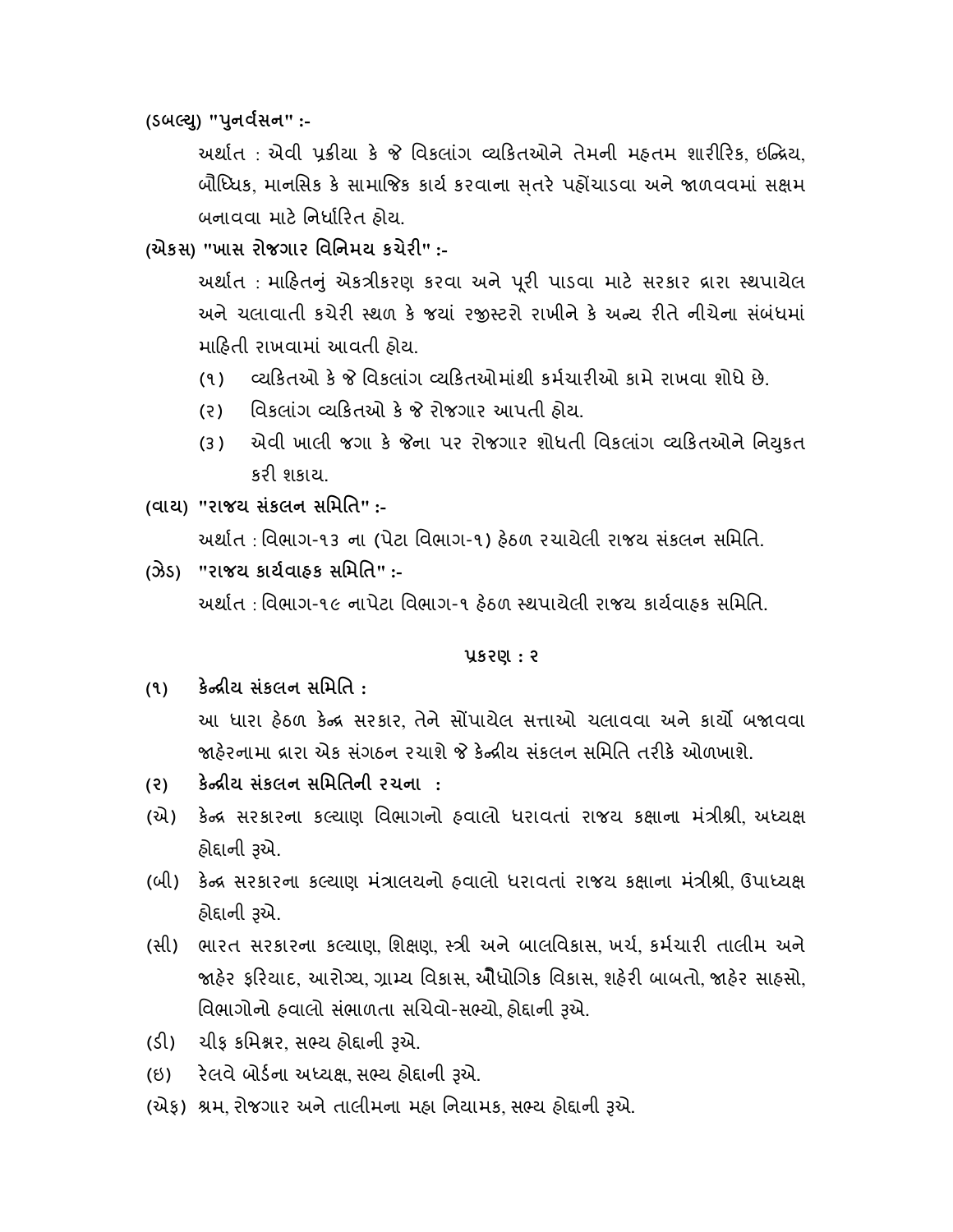- (જી) નિયામક, રાષ્ટ્રીય, શૈક્ષણિક સંશોધન અને તાલીમ પરિષદ, હોદ્દાની રૂએ.
- (એચ) ત્રણ સાંસદ સભ્યો-જેમનાં બે લોકસભા દ્રારા યુંટાયેલા હશે તથા એક રાજય સભા દ્રારા.
- (આઇ) હિતોનું પ્રતિનિધિત્વ કરવા કેન્દ્ર સરકારની ર્દષ્ટિએ જરૂર જણાય તેવી ત્રણ વ્યકિતઓ કેન્દ્ર સરકાર દ્રારા નિયુકત કરવામાં આવશે કે જેમાં સરકારના મતનું પ્રતિનિધિત્વ થતું હોું જોઇએ.
- (જે) નીચેની સંસ્થાઓના નિયામકશ્રી :
	- (૧) રા ય દિ ટ બાિધતાથ સ ં થા, દહરાૂન,(N.I.V.H.)
	- (૨) માનસિક વિકલાંગતા માટેની રાષ્ટ્રીય સંસ્થા, સિકંદરાબાદ.
	- (૩) હાડકાની ખોડખાંપણ ધરાવતી વ્યકિતઓ માટેની રાષ્ટીય સંસ્થા કોલકતા.
	- (૪) શ્રવણ વિકલાંગ માટે અલિયાવર જંગ રાષ્ટ્રીય સંસ્થા, મુંબઇ, સભ્યો હોદ્દાની રૂએ.
- (કે) કેન્દ્ર સરકાર દ્રારા રાજયો અને કેન્દ્રો શાસિત પ્રદેશોનું પ્રતિનિધિત્વ કરતાં ચાર સભ્યો વારાફરતી નિયુકત કરવામાં આવશે. આ નિયુકિત એ રીતે હશે કે જે કેન્દ્ર દ્રારા નિયત થયેલ હોય. આ કલમ હેઠળ કોઇ નિયુકિત રાજય સરકાર કે કેન્દ્ર શાસિત પ્રદેશની ભલામણ સિવાય થશ શકે નહી.
- (એલ) વ્યવહારૂ હોય ત્યાં સુધી વિકલાંગતા ધરાવતી પાંચ વ્યકિતઓ, બિન સરકારી સંગઠનો અને મંડળો કે જે વિકલાંગતા સાથે સંકળાયેલા હોય તેનું પ્રતિનિધિત્વ કરવા માટે કેન્દ્ર સરકાર દ્રારા નિયુકત કરવામાં આવશે. દરેક પ્રકારની વિકલાંગતાના પ્રત્યેક વર્ગમાંથી એક સભ્ય, આ કલમ હેઠળ નિયુકિત કરતી વખતે કેન્દ્ર સરકાર ઓછામાં ઓછી એક સ્ત્રી અને એક વ્યકિત અનુસૂચિત જાતિ કે અનુસૂચિત જનજાતિની નિયુકત કરશે.
- (એમ) ભારત સરકારના કલ્યાણ મંત્રાલયના વિકલાંગોના કલ્યાણ સાથે સંકળાયેલ સંયુકત સચિવ, સભ્ય સચિવ હોદ્દાની રૂએ.
- ૩. કેન્દ્રીય સંકલન સમિતિના સભ્યોના હોદો તેના ધારકને સંસદના કોઇ એક ગૃહના સભ્ય હોવા કે સભ્ય તરીકે પસંદ થવા માટે ગેરલાયક ઠેરવશે નહીં.
- ૪. સભ્યોના હોવાની મુદત :
- (૧) અ ય કોઇ જોગવાઇ ન હોય તો અથવા આ ધારા હઠળ િવભાગ-૩ ના પેટા િવભાગ-ર કલમ (આઇ) અથવા કલમ (એલ) હેઠળ નિયુકત થયેલ કેન્ન્રીય સંકલન સમિતિની સભ્યો નિયુકિતની તારીખથી ૩ વર્ષની મદત માટે તે હોદો ધરાવશે. આમ છતાં, તેનો અનુગામી તેના હોદ્દા પર આવે નહીં ત્યાં સુધી તેની મુદત પૂરી થઇ હોવા છતાં પણ તેને હોદ્દા ધરાવવાનું ચાલે રાખશે.
- (૨) હોદાની રૂએ નિયુકત થયેલી સભ્યની મુદત હોદ્દા પરથી દૂર થતાંની સાથે જ પૂર્ણ થશે.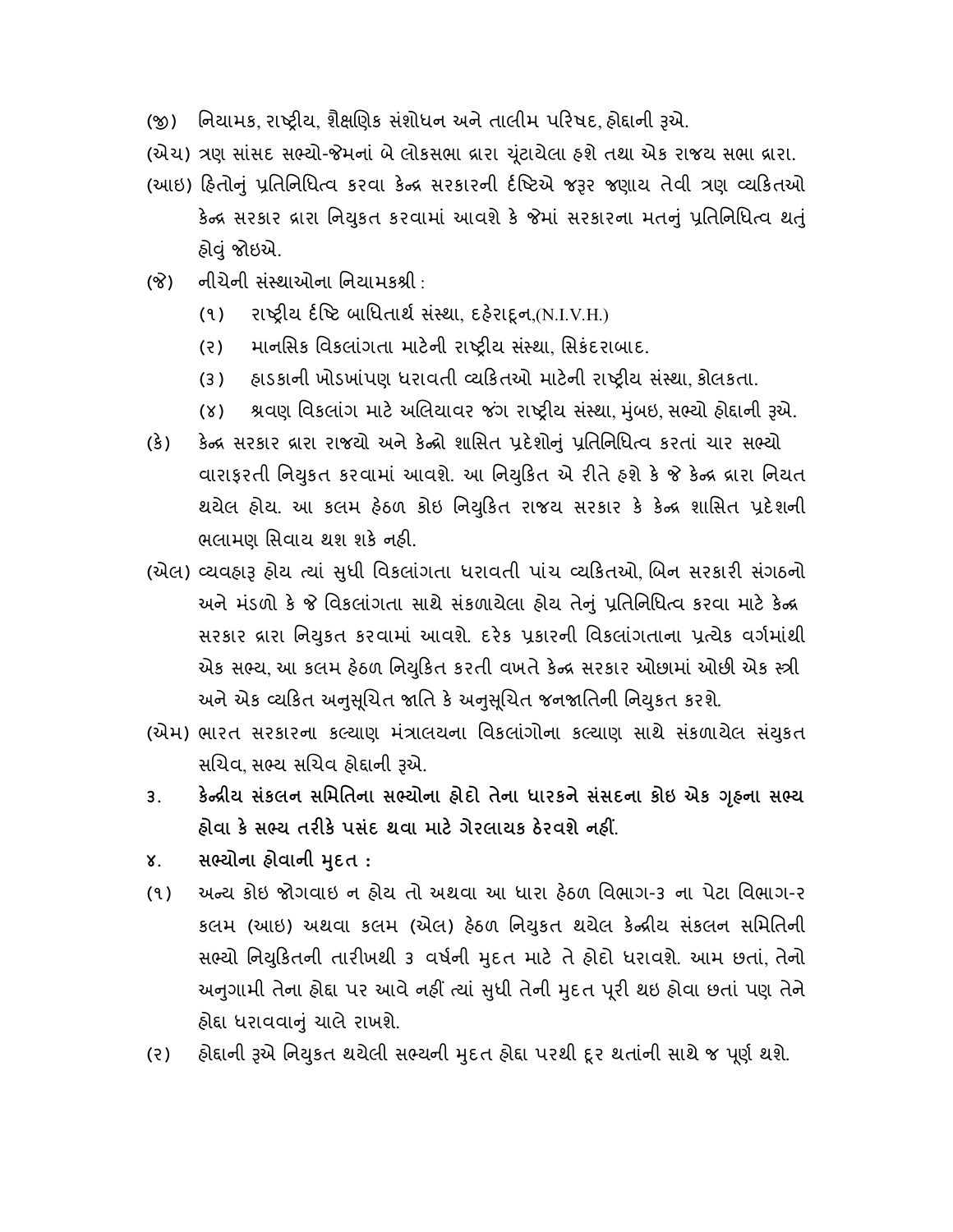- (૩) કેન્દ્ર સરકારને જો યોગ્ય જણાય તો કોઇ પણ સભ્યને કારણ દર્શાવવાની વાજબી તક આપ્યા પછી તેના હોદ્દાની મુદત પૂરી થયા પહેલાં વિભાગ-૩ ના (પેટા વિભાગ-૨ ની (કમલ-આઇ) અથવા એલ) હેઠળ નિયુકત કરેલ કોઇ પણ સભ્યને તેના હોદ્દા પરથી સભ્ય હોદ્દાની રૂએ દૂર કરી શકાશે.
- (૪) વિભાગ-૩ ના (પેટા વિભાગ-૨) ના કલમ-(આઇ) અથવા એલ હેઠળ નિયુકત કોઇ પણ સભ્ય તેના હોદ્દા પરથી કેન્દ્ર સરકારને સંબોધીને સ્વ.-હસ્તક્ષરે લખીને પોતાનું રાજીનામું આપી શકશે અને ત્યારથી સૂચિત સભ્યનું સ્થાન ખાલી પડશે.
- (૫) કેન્દ્રીય સંકલન સમિતિમાં આકસ્મિક રીતે ખાલી પડેલ સ્થાન નવી નિયુકિત દ્રારા ભરવામાં આવશે અને ખાલી પડેલ સ્થાન પર નિયુકત થયેલ વ્યકિત કે જે સભ્યના સ્થાને નિયુકત થયેલ હોય તેની બાકી થયેલ મુદત માટે સભ્યપદ ધરાવશે.
- (૬) વિભાગ-૩ (ના પેટા વિભાગ-૨) ની (કલમ-આઇ) અથવા (એલ) હેઠળ નિયુકત થયેલ સભ્ય પૂનઃ નિયુકિત માટે લાયક ગણાશે.
- (૭) િવભાગ-૩ (ના પેટા િવભાગ-ર ની કલમ-આઇ) અથવા (એલ) હઠળ િનકત થયેલ ુ સભ્યો કેન્દ્ર સરકાર દ્રારા નકકી કર્યા મુજબ ભશ્થાંઓ મેળવશે.
- ૫. ગેરલાયકાતો :
- (૧) કેન્દ્રીય સંકલન સમિતિનો કોઇ પણ વ્યકિત સભ્ય તરીકે રહી શકશે નહીં, કે જે -
	- (એ) કોઇ પણ સમયે નાદાર જાહેર કરવામાં આવ્યો હોય અથવા દેણું ચૂકવવા અસમર્થ હોય અથવા લેણદારો સાથે સમાધાન કર્યું હોય અથવા
	- (બી) અદાલતે જેને અસ્થિર મગજનો જાહેર કર્યો હોય અથવા
	- (સી) કોઇ અપરાધ માટ દોિષત હોય ક ઠરવવામાં આ યો હોય ક ક સરકારની ર્દષ્ટિએ નૈતિકતાનો ભંગ ગણાતું હોય અથવા
	- (ડી) આ ધારા હેઠળ કોઇ અપરાધ માટે દોષિત પુરવાર થયો હોય અથવા
	- (ઇ) કેન્દ્ર સરકારની ર્દષ્ટિએ કેન્દ્રીય સંકલન સમિતિમાં તેના સભ્ય તરીકેના સ્થાનનો જાહેર હિત વિરૂધ્ધ દુરૂપયોગ કર્યો હોય.
- (૨) આ વિભાગ હેઠળ સંબંધિત કોઇ પણ સભ્યને કારણ દર્શાવ્યાની પૂરી તક આપ્યા સિવાય કન્દ્ર સરકાર દ્રારા તેના બરતરફાના કાઇ ફુકમ કરવામાં આવશે નહા.
- (૩) િવભાગ-૪ (ના પેટા િવભાગ-૧) ક (૬) માં કોઇ પણ ચવેલ હોય તો પણ આ િવભાગ ુ હેઠળ દૂર કરેલ સભ્ય તરીકે પુનઃ નિયુકિત માટે લાયક ઠરશે નહીં.
- ૬. સ યો ારા ખાલી પડતી જ યાઓ : વિભાગ-(૫) માં દર્શાવ્યા મુજબ કેન્દ્રીય સંકલન સમિતિનો સભ્ય અયોગ્યતાને પાત્ર ઠરે તો તેનું સ્થાન ખાલી પડશે.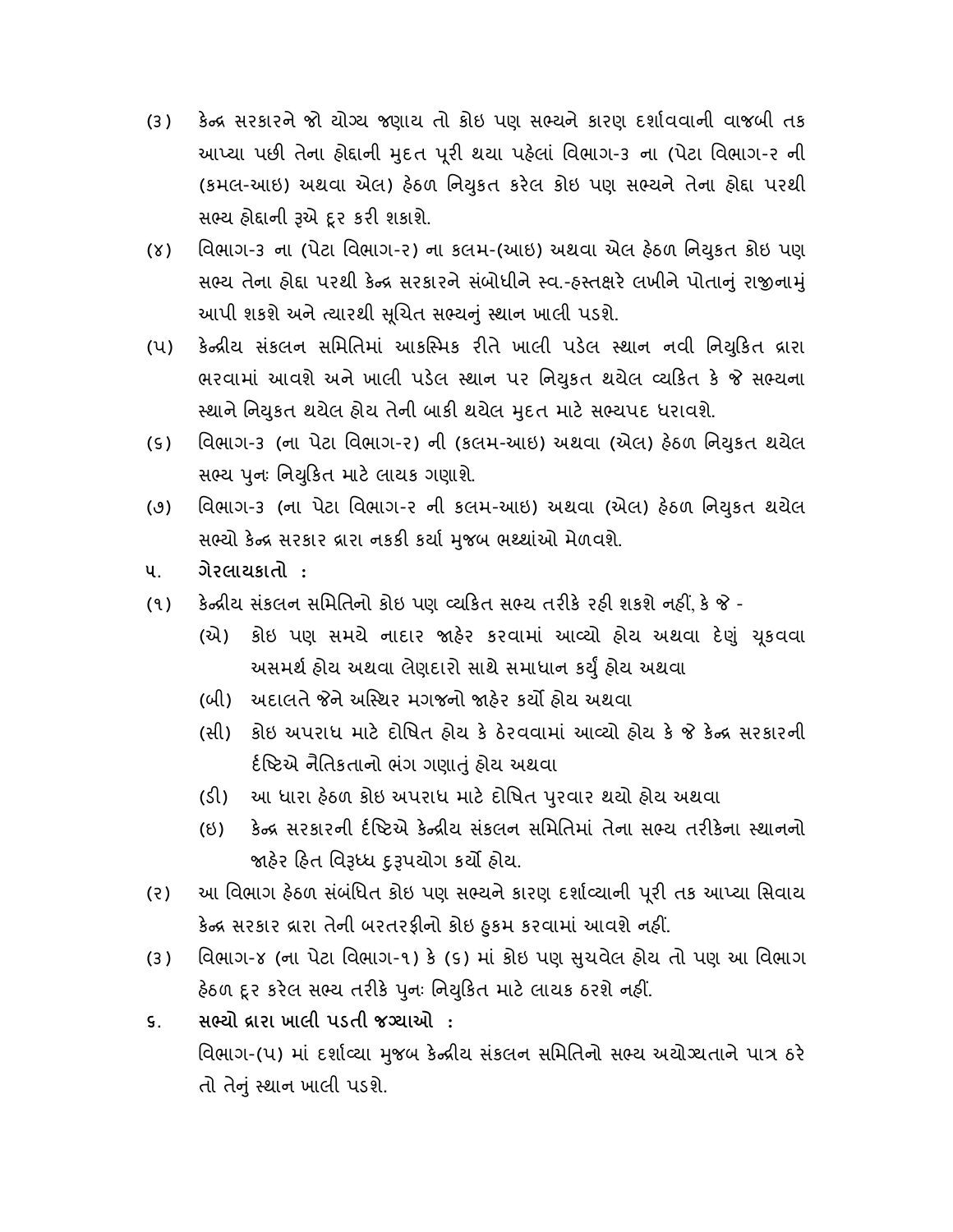- ૭. કેન્દ્રીય સંકલન સમિતિની સભાઓ : કેન્દ્રીય સંકલન સમિતિ દર છ માસે ઓછામાં ઓછી એક વખત મળશે અને કેન્દ્ર સરકાર વ્રારા સચવાય તેવી સભાની કાર્યવાઠી સંબંધી પવિધિના નિયમો પાળશે.
- ૮. કેન્દ્રીય સંકલન સમિતના કાર્યો :
- (૧) આ ધારાની જોગવાઇઓને આધિન કેન્દ્રીય સંકલન સમિતિનું કાર્ય વિકલાંગતાને લગતી બાબતો પરના રાષ્ટ્રીય મુખ્ય મુદા પ્રમાણે કામગીરી કરવી અને વિકલાંગ વ્યકિતઓને નડતી સમસ્યાઓના ઉકેલ માટે સર્વગ્રાફી નીતિ વિકસાવવાનું રહેશે.
- (૨) ઉપર જણાવેલ સામાન્ય બાબતોના બાધ વિના કેન્દ્રીય સંકલન સમિતિ ખાસ કરીને નીચેના તમામ કે કોઇ એક કાર્ય બજાવી શકશે જેવાં કે.
	- (એ) વિકલાંગ વ્યકતિઓની લગતી બાબતોમાં કાર્યરત તમામ સરકારી ખાતાઓ અને અન્ય સરકારી તથા બિન સરકારી સંગઠનોની પ્રવૃતિઓની સમીક્ષા અને સંકલન કરું.
	- (બી) વિકલાંગ વ્યકિતઓને બાધક પ્રશ્નો પરત્વે રાષ્ટ્રીય નીતિનો વિકાસ કરવો.
	- (સી) વિકલાંગતાના સંબંધમાં નિતિઓ, કર્યક્રમો, ધારાઓ અને યોજનાઓ ઘડવામાં કેન્દ્ર સરકારને સલાહ આપવી.
	- (ડી) રાષ્ટ્રીય યોજનાઓ અને અન્ય કાર્યક્રમો તથા આંતરરાષ્ટ્રીય સંગઠનો દ્રારા વિકસાવેલ નીતિઓ અનુરૂપ વિકલાંગો માટે યોજનાઓ અને પ્રકલ્પો પૂરા પાડવાના ર્દષ્ટિકોણથી લાગતા વળગતા સત્તાધિકારીઓ અને આંતરરાષ્ટ્રીય સંગઠનો સમક્ષ વિકલાંગોના હિતને આગળ ધરી રજ઼આત કરવી.
	- (ઇ) વિકલાંગો પર થતી અસરના દષ્ટીકોણથી દાતા સંસ્થાઓ સાથે તેમની અનુદાન નીતિઓ બાબતોમાં સમીક્ષા કરવી.
	- (એક) જાહેર સ્થળો, કાર્યસ્થળો, જાહેર ઉપયોગિતાઓ, શાળાઓ અન્ય સંસ્થાઓમાં આવરોધકુમત પર્યાવરણ ઊભું કરવા આવાં અન્ય પગલાં ભરવાં.
	- (જી) વિકલાંગ વ્યકતિઓને સમાનતા અને પૂર્ણ ભાગીદારી હાંસલ કરવા ઘડાયેલ નીતિઓ અને કાર્યક્રમોની અસરોનું સંચાલન અને મૃલ્યાંકન કરવું.

(એચ) કેન્દ્ર સરકાર દ્રારા સૂચવાય એવાં અન્ય કાર્યો કરવાં.

- ૯. કેન્દ્રીય કાર્યવાઠક સમિતિ :
- (૧) આ ધારા હેઠળ સોંપાયેલ કાર્યો કરવા કેન્દ્ર સરકાર જે સમિતિ રચશે તે કેન્દ્રીય કાર્યવાહક સમિતિ તરીકે ઓળખાશે.
- (૨) કેન્દ્રીય કાર્યવાહક સમિતિની રચના.
	- (એ) ભારત સરકારના કલ્યાણ મંત્રાલયના સચિવ, અધ્યક્ષ હોદ્દાની રૂએ.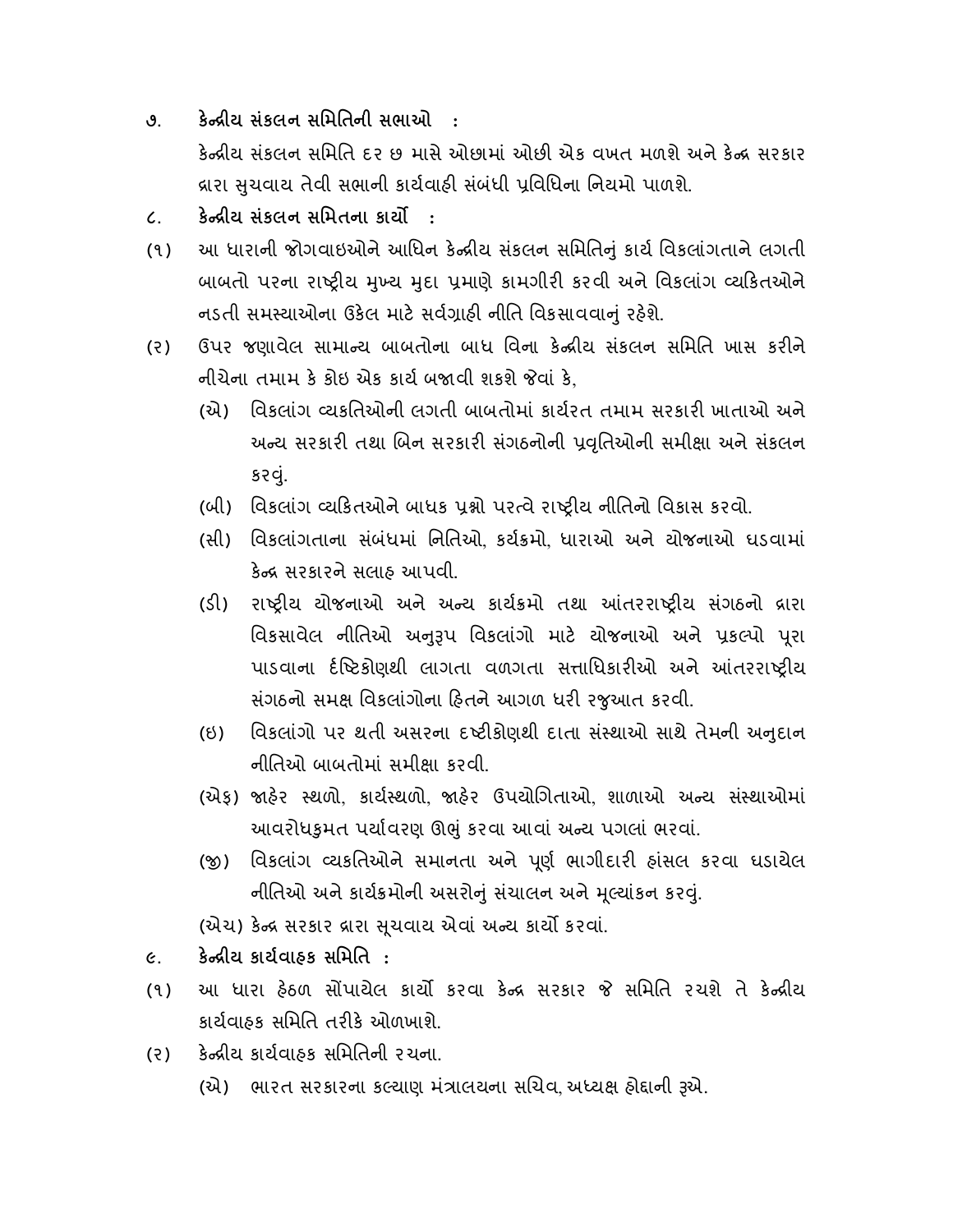- (બી) ચીફ કિમર, સ ય હોાની એ.
- (સી) મહાનિયામક, આરોગ્ય સેવાઓ, સભ્ય, હોદ્દાની રૂએ.
- (ડી) મહાનિયામક, રોજગાર અને તાલીમ, સભ્ય હોદ્દાની રૂઅ.
- (ઇ) ભારત સરકારના ગ્રામ્ય વિકાસ, શિક્ષણ, કલ્યાણ, કર્મચારી જાહેર કરિયાદ અને પેન્શન અને શહેરી બાબતો અને રોજગાર વિજ્ઞાન અને ટેકનોલોજી મંત્રાલય કે વિભાગનું પ્રતિનિધિત્વ કરવા સંયુકત સચિવની કક્ષાએથી ઉતરતી ન હોય તેવી છ વ્યકિતઓ, સભ્ય હોદ્દાની રૂએ.
- (એફ) કેન્દ્ર સરકારના કલ્યાણ મંત્રાલય નાણાં સલાહકાર, સભ્ય હોદ્દાની રૂએ.
- (જી) સલાહકાર (નૂર) રેલ્વે બોર્ડ, સભ્ય હોદ્દાની રૂએ.
- (એચ) રાજય સરકારો અને કેન્દ્રશાસિત પ્રદેશોનું પ્રતિનિધિત્વ કરવા કેન્દ્ર સરકાર દ્રારા સુચવાય તે રીતે વારાફરતી કેન્દ્ર સરકાર દ્રારા ચાર સભ્યો નિયુકત થશે.
- (આઇ) વિકલાંગોના હિતોનું પ્રતિનિધિત્વ કરવા કેન્દ્ર સરકારની ર્દષ્ટિએ જરૂર જણાય તેવી એક વ્યકિત કેન્દ્ર સરકાર દ્રારા નિયુકત કરવામાં આવશે જેમાં સરકારના મતનું પ્રતિનિધિત્વ થતું હોવું જોઇએ. સભ્ય.
- (જે) વિકલાંગતા સાથે સંલગ્ન બિન સરકારી સંગઠનો અને મંડળોનું પ્રતિનિધિત્વ કરવા અપંગતા ધરાવતી વ્યકિતઓ વ્યવહારૂતા જણાય ત્યાં સુધી વિકલાંગતા પ્રત્યેક પ્રકારમાંથી એક એમ કેન્દ્ર સરકાર દ્રારા પાંચ વ્યકિતઓ નિયુકત થશે. સભ્યો.

આ કલમ હેઠળ વ્યકતિની નિયુકિત કરતી વખતે કેન્દ્ર સરકાર ઓછામાં ઓછી એક સ્ત્રી અને અનુસુચિત જાતિ કે જનજાતિની એક વ્યકિતને નિયુકત કરશે.

- (કે) ભારત સરકારના કલ્યાણ મંત્રાલયનમાં વિકલાંગોના કલ્યાણ સંબંધી કાર્યરત સંયુકત સચિવ સભ્ય સચિવ હોદ્દાની રૂએ.
- (૩) પેટા વિભાગ-૨ (ની કલમ-આઇ) અને (જે) હેઠળ નિયુકત સભ્યો કેન્દ્ર સરકાર દ્રારા સુચિત ભથ્થાં મેળવશે.
- (૪) પેટા વિભાગ-૨ (ની કલમ-આઇ) અને (જે) હેઠળ નિયુકત સભ્ય કોઇ પણ સમયે કેન્દ્ર સરકારને સંબોધીને સ્વહસ્તાક્ષરે લેખિતમાં તેના હોદ્દાનું રજીનામું આપી શકશે અને તે સભ્યોનું સ્થાન ત્યારથી ખાલી ગણાશે.
- ૧૦. કેન્દ્રીય કાર્યવાહક સમિતિના કાર્યો :
- (૧) કેન્દ્રીય કાર્યવાહક સમિતિ, કેન્દ્રીય સંકલન સમિતિનું કાર્યવાહક સંગઠન રહેશે અને કેન્દ્રીય સંકલન સમિતિના નિર્ણયોનું અમલીકરણ કરવાની જવાબદારી ઉપડશે.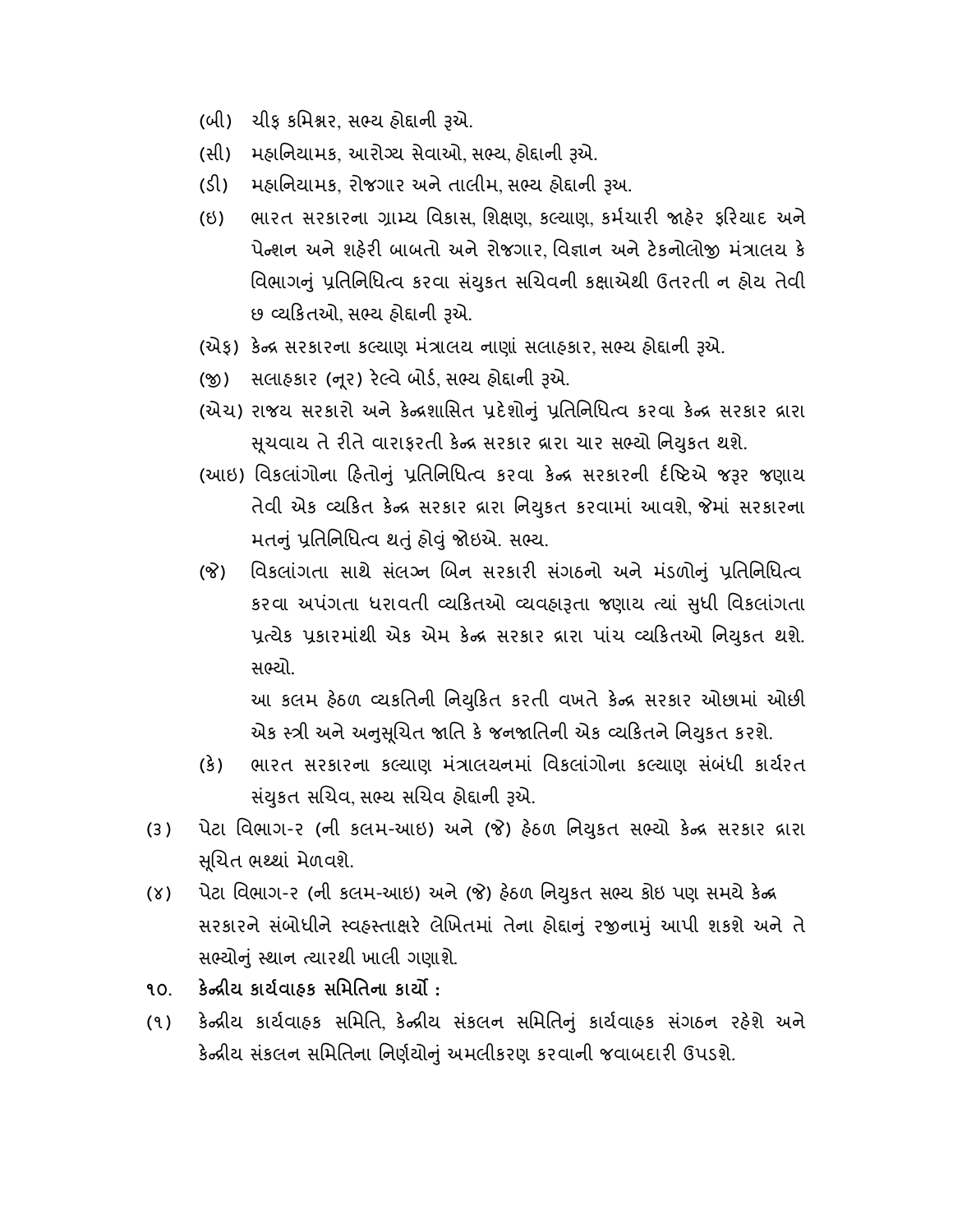- (૨) પેટા વિભાગ-(૧) ની જોગવાઇને લક્ષમાં લીધા વગર કેન્દ્રીય કાર્યવાહક સમિતિ કેન્દ્રીય સંકલન સમિતિ દ્રારા સોંપયલાં આવાં અનય કાર્યો પણ કરશે.
- ૧૧. કેન્દ્રીય કાર્યવાઠક સમિતિના સભાઓ : કેન્દ્રીય કાર્યવાહક સમિતિ દર ત્રણ માસે ઓછામાં ઓછી એક વખત મળશે અને કેન્દ્ર સરકાર વ્રારા સુચવાય તેવી સભાની કાર્યવાહી સંબંધી પ્રવિધિના નિયમો પાળશે.
- ૧૧. ખાસ હેતુ માટે કેન્દ્રીય કાર્યવાહક સમિતિ માટે વ્યકિતઓનું હંગામી જોડાણ :
- (૧) કેન્દ્રીય કાર્યવાહક સમિતિ, કેન્દ્ર સરકાર નિયત કરે એ રીતે એવા હેતુઓ માટે કોઇ પણ વ્યકિત સાથે પોતાનું જોડાણ કરી શકશે. આ ધારા હેઠળ કાર્યો કરવા જે વ્યકિતની સહાય અથવા સલાહ મેળવવાું તે ઇ છે તે મેળવી શકશે.
- (૨) કોઇ પણ હેતુ માટે (પેટા વિભાગ-૧) હેઠળ કેન્દ્રીય કાર્યવાહક સમિતિ સાથે જોડાયેલ વ્યકિતને તે હેતુ સંબંધિત કેન્દ્રીય કાર્યવાહક સમિતિની ચર્ચાઓમાં ભાગ લેવાનો અધિકાર રહેશે. પણ તે સમિતિની સભામાં મત આપવાનો અધિકારી રહેશે નહીં અને અન્ય કોઇ હેત માટે સભ્ય પણ રહેશે. નહીં.
- (૩) પેટા વિભાગ-(૧) હેઠળ સુચિત સમિતિ સાથે જોડાયેલ વ્યકિતને કેન્દ્ર સરકાર નિયત કરે તે મુજબ સૂચિત સમિતિની સભામાં હાજરી આપવા કે અન્ય કાર્યો કરવા શુલ્ક અને ભ થાંઓ આપવામાં આવશે.

## કરણ : ૩

- ૧૩. રાજય સંકલન સિમિત :
- (૧) આ ધારા હેઠળ આપેલી સત્તાઓ ચલાવવા અને તેને સોંપેલ કાર્યો કરવા રાજય સરકાર જાઠેરનામા દ્રારા જે સંગઠન રચશે તે રાજય સંકલન સમિતિ તરીકે ઓળખાશે.
- (ર) રાજય સંકલન સિમિત રચના:
	- (એ) રાજય સરકારમાં સમાજ કલ્યાણ વિભાગનો હવાલો સંભાળતા મંત્રી, અધ્યક્ષ હોદાની રૂએ.
	- (બી) સમાજ કલ્યાણ વિભાગનો હવાલો સંભાળતા જો રાજય કક્ષાના મંત્રી હોય તો તે ઉપાધ્યક્ષ હોદ્દાની રૂએ.
	- (સી) રાજય સરકારના કલ્યાણ, શિક્ષણ, મહિલા અને બાળ વિકાસ ખર્ચ, કર્મચારી તાલીમ અને જાહેર ફરિયાદો, આરોગ્ય, ગ્રામ વિકાસ, ઔધોગિક વિકાસ, શહેરી વિકાસ અને રોજગાર, વિજ્ઞાન અને ટેકનોલોજી, જાહેર સાહસો જે કોઇ નામે ઓળખાતું હોય તે વિભાગના સચિવો, સભ્યો હોદાની રૂએ.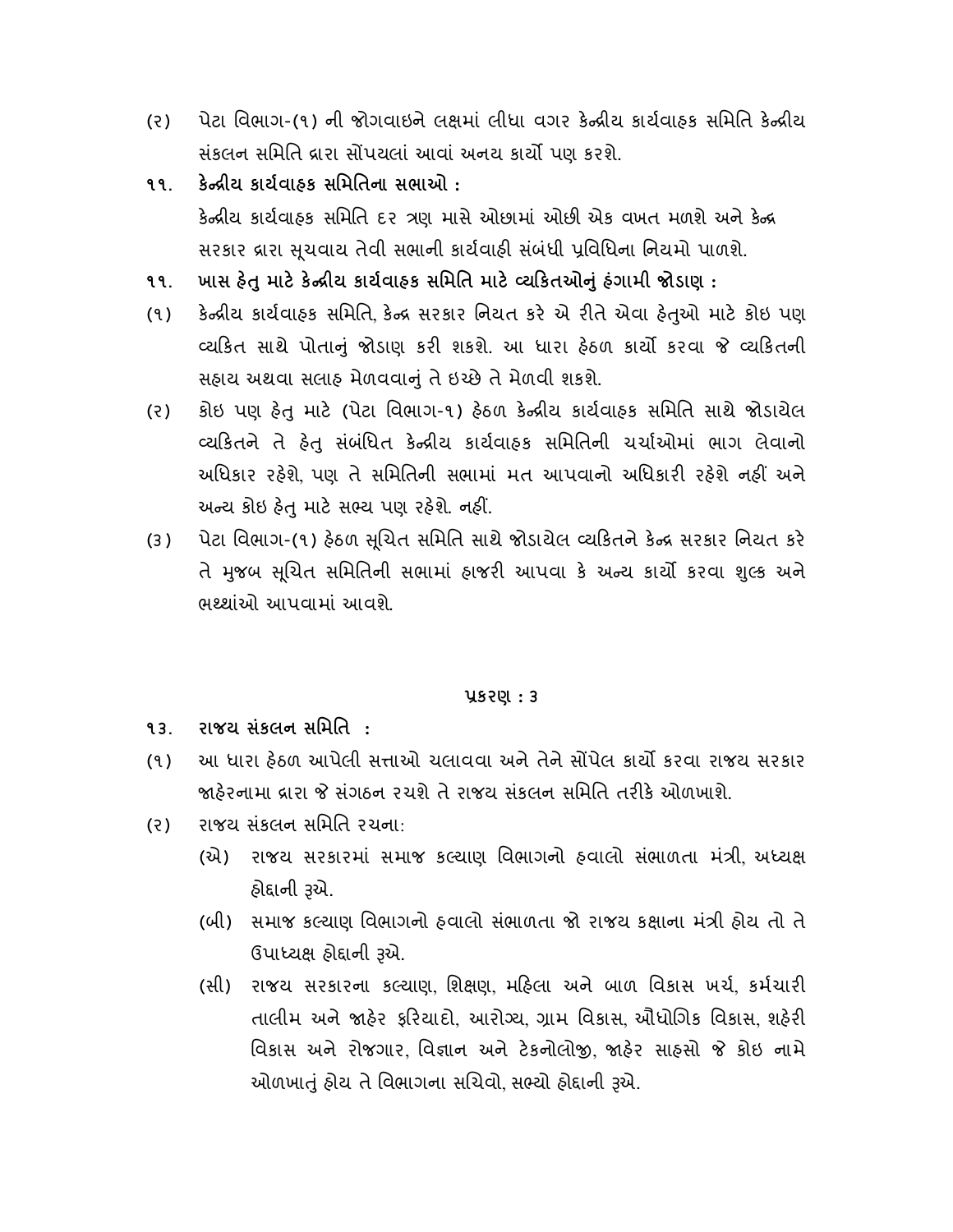- (ડી) રાજય સરકારને જરૂરી જણાય અને નકકી કરે તેવા અન્ય કોઇ વિભાગના સચિવ, સભ્ય હોદ્દાની રૂએ.
- (ઇ) જાહેર સાહસો (જે કોઇ નામથી ઓળખાતા હોય) સંસ્થાના અધ્યક્ષ સભ્ય હોદ્દાની એ.
- (એફ) વ્યવહારૂ લાગે ત્યાં સુધી વિકલાંગતા ધરાવતી પાંચ વ્યકિતઓ બિન સરકારી સંગઠનો કે, જે વિકલાંગતા સાથે સંકળાયેલ હોય તેનું પ્રતિનિધિત્વ કરવા રાજય સરકાર વિકલાંગતાના પ્રત્યેક પ્રકારમાંથી એક એક વ્યકિત નિયુકત કરશે. સભ્યો આ કલમ હેઠળ રાજય સરકાર ઓછામાં ઓછી એક મહિલા અને એક અનુસૂચિત જાતિ કે અનુસુચિત જનજાતિની વ્યકિતને નિયુકત કરશે.
- (જી) રાજય વિધાન ગૃહમાંથી ત્રણ સભ્યો જેમના બે વિધાનસભા વ્રારા અને એક િવધાન પરષદ હોય તો તેના ારા ૂંટવામાં આવશે.
- (એચ) કૃષિ ઉધોગ અથવા વેપાર અથવા અન્ય કોઇ હિતોનું પ્રતિનિધિત્વ કરવા રાજય સરકારની ર્દષ્ટિએ જરૂરી જણાય તેવી ત્રણ વ્યકિતઓ જે તે રાજય સરકાર દ્રારા નિયુકત કરવામાં આવશે. સભ્યો હોદ્દાની રૂએ.
- (આઇ) કમિશ્નર, સભ્ય હોદ્દાની રૂએ.
- (જે) વિકલાંગોના કલ્યાણ સાથે સંકળાયેલ રાજય સરકારના સચિવ, સભ્ય સચિવ હોદ્દાની રૂએ.
- (૩) આ વિભાગમાં ગમે તે સુચવયું હોય પણ કેન્દ્ર શાસિત પ્રદેશ માટે અને કેન્દ્ર શાસિત પ્રદેશના સંબંધમાં રાજય સંકલન સમિતિની રચના કરવામાં આવશે નહીં. કેન્દ્રીય સંકલન સમિતિ કેન્દ્ર શાસિત પ્રદેશ માટે રાજય સંકલન સમિતિની સત્તાઓ ચલાવશે અને કાર્યો બજાવશે સિવાય કે, કેન્દ્ર સરકાર જે રીતે નિર્દિષ્ટ કરે તે રીતે કેન્દ્ર શાસિત પ્રદેશના સંબંધમાં કેન્દ્રીય સંકલન સમિતિ આ પેટા વિભાગ હેઠળ આવી વ્યકિત કે વ્યકિતઓના સંગઠનને તેની તમામ કે કોઇ એક સત્તાઓ કે કાર્યો સોંપી શકશે.
- ૧૪. સભ્યોની સેવાની મુદત અને શરતો :
- (૧) આ ધારા હેઠળ તે વ્રારા અન્ય રીતે ઠરાવાયું હોય એ સિવાય વિભાગ-(૧૩) ના પેટા વિભાગ-(૨) ના કલમ-(એફ) કે કલમ-(એચ) હેઠળ નિયુકત જ સંકલન સમિતિનો સભ્ય તેની નિયુકિતની તારીખથી ત્રણ વર્ષ સુધી તેના હોદ્દા પર રહેશે. આમ છતાં, આવા સભ્યોનો અનુગામી તેના હોદ્દા પર આવે નહીં ત્યાં સુધી તેની મુદત પુરી થઇ હોવા છતાં સભ્ય તરીકે ચાલુ રહેશે.
- (૨) જે હોદ્દાની રૂએ સભ્ય નિયુકત થયેલ હોય તે હોદ્દા ઉપરથી દૂર થતાં તેના સભ્યપદની મુદત તરત જ પૂરી થશે.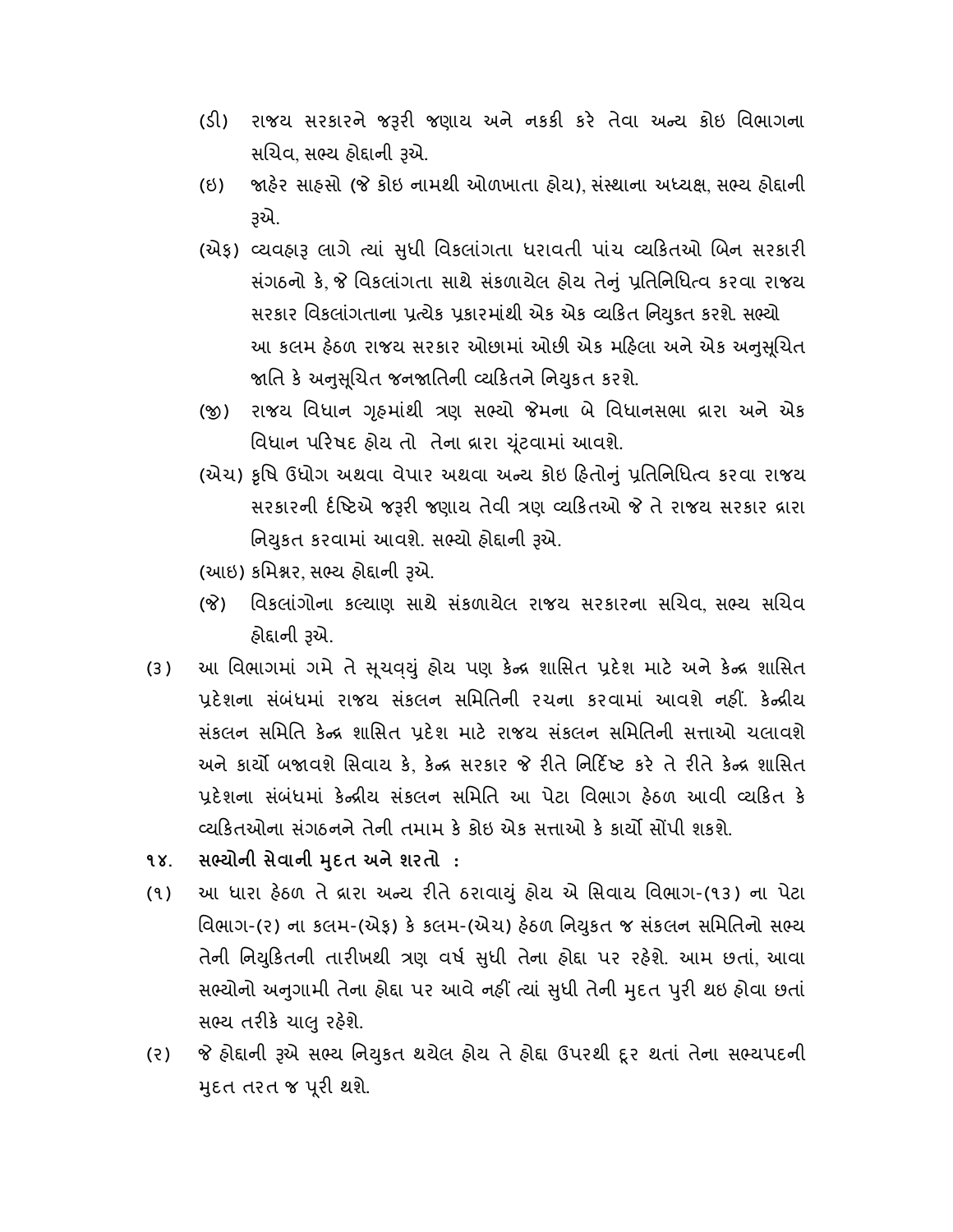- (૩) રાજય સરકારને જો યોગ્ય જણાય તો કોઇ પણ સભ્યને કારણ દર્શાવવાની વાજબી તક આપ્યા પછી તેના પદની મુદત પૂરી થયા પહેલાં વિભાગ-(૧૩) ના પેટા વિભાગ-(૨) ની કલમ-(એફ) અથવા (એચ) હેઠળ નિયુકત કોઇ પણ સભ્યને તેના પદ પરથી દૂર કરી શકાશે.
- (૪) િવભાગ-(૧૩) ના પેટા િવભાગ-(ર) ની કલમ (એફ) અથવા કલમ (એચ) હઠળ નિયુકત સભ્ય કોઇ પણ સમયે તેના પદેથી રાજય સરકારને સંબોધીને સ્વહસ્તાક્ષરે લેખિતમાં પોતાનું રાજીનામું આપી શકશે અને ત્યારથી સૂચિત સભ્યનું સ્થાન ખાલી પડશે.
- (પ) રાજય સંકલન સમિતિમાં આકસ્મિક રીતે ખાલી પડેલ સ્થાન નવી નિયુકિત દ્રારા ભરવામાં આવશે અને ખાલી પડેલ સ્થાન પર નિયુકિત થયેલ વ્યકિત કે જે સભ્યના સ્થાને નિયુકત થયેલ હોય તે બાકી રહેતી મુદત માટે સભ્યપદ ધરાવશે.
- (૬) વિભાગ-(૧૩) ના પેટા વિભાગ-(૨) ની કલમ-(એફ) અથવા (એચ) હેઠળ નિયુકત થયેલ સભ્ય પુનઃ નિયુકિત માટે લાયક ગણાશે.
- (૭) વિભાગ-(૧૩) ના પેટા વિભાગ-(૨) ની કલમ-(એફ) અથવા (એચ) હેઠળ નિયુકત થયેલ સભ્યો રાજય સરકાર નકકી કરે તે અને તેવાં ભથ્થાઓ મેળવશે.
- ૧૫. ગેરલાયકાતો :
- (૧) રાજય સંકલન સમિતિના સભ્ય તરીકે એવી વ્યકિત રહી શકશે નહીં કે જે-
	- (એ) કોઇ પણ સમયે દવાળયો હોય ક નાદાર હર કરવામાં આ યો હોય અથવા દેવું યૂકવવા અસમર્થ હોય અથવા લેણદારો સાથે સમાધાન કર્યું હોય અથવા
	- (બી) સક્ષમ અદાલતે જેને અસ્થિર મગજનો જાહેર કર્યો હોય અથવા.
	- (સી) કોઇ પણ અપરાધ માટે દોષિત હોય કે ઠેરવવામાં આવ્યો હોય કે જે રાજય સરકારની ર્દષ્ટિએ નૈતિકતાનો ભંગ ગણાતો હોય અથવા
	- (ડી) આ ધારા હેઠળ કોઇ અપરાધ માટે દોષિત હોય અથવા દોષિત પુરવાર થાય અથવા
	- (ઇ) રાજય સરકારની ર્દષ્ટિએ રાજય સંકલન સમિતિમાં તેના સભ્ય તરીકેના પદનો જાહેર હિત વિરૂધ્ધ દરૂપયોગ કર્યા હોય.
- (૨) કારણ દશાવવાની યાજબી તક આ યા િસવાય આ િવભાગ હઠળ લાગતાવળગતા સભ્યને રાજય સરકાર તેના પદેથી દૂર કરવાનો ફૂકમ આપી શકશે નહીં.
- (૩) વિભાગ-(૧૪) ના પેટા વિભાગ-(૧) અથવા પેટા વિભાગ-(૬) માં કોઇ પણ સૂચવાચેલ હોય તો પણ આ વિભાગ હેઠળ દૂર કરેલ સભ્ય, સભ્ય તરીકેની પુનઃ નિયુકિત માટે લાયક ઠરશે નહી.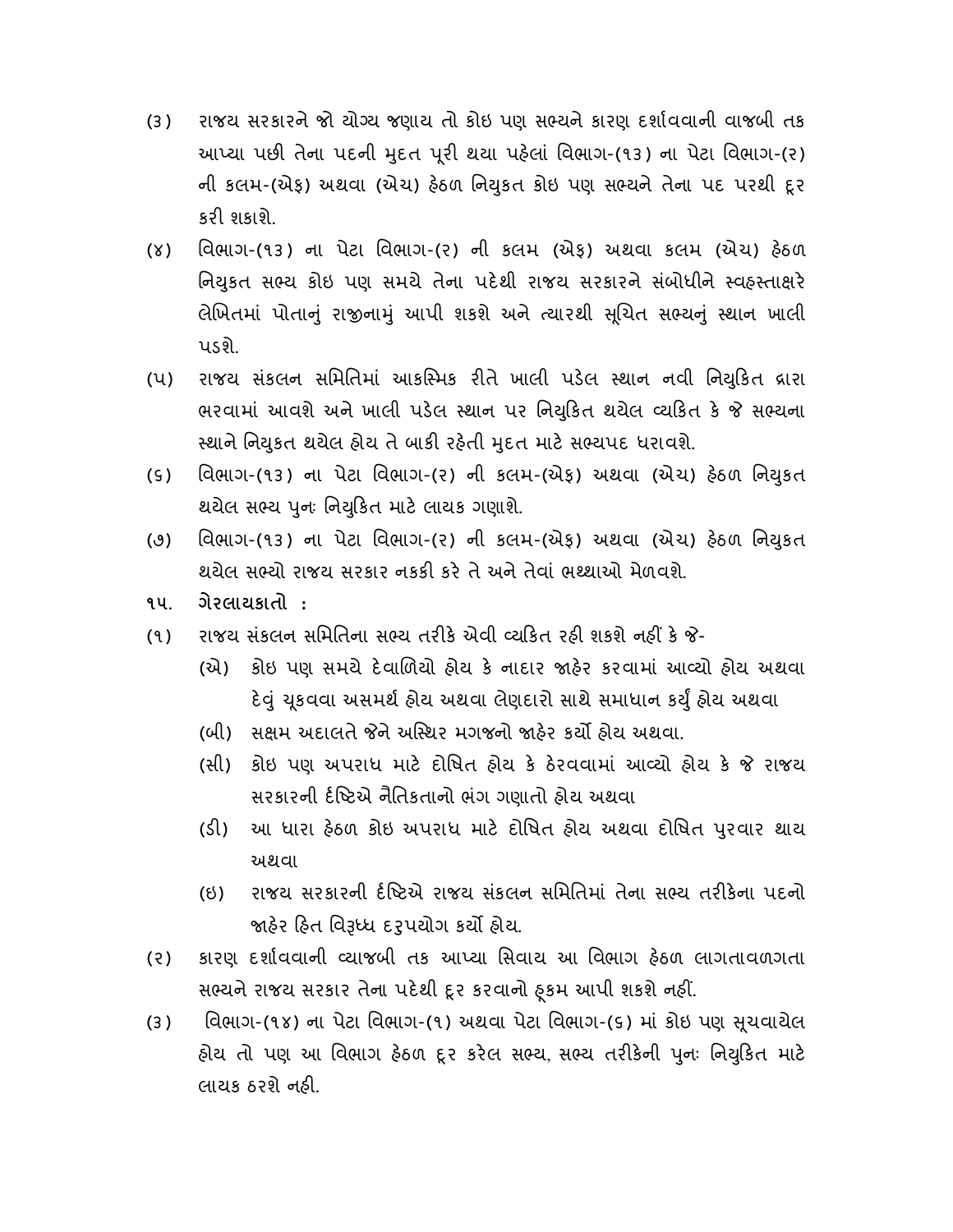૧૬. ખાલી પડલ જગાઓ:

વિભાગ-૧૫ હેઠળ ઠરાવ્યા અનુસાર રાજય સંકલન સમિતિનો કોઇ પણ સભ્ય કોઇ પણ ગેરલાયકાતને પ ઠરશે તો તેું થાન ખાલી થું ગણાશે.

- ૧૭. રાજય સંકલન સિમિતની સભાઓ : રાજય સંકલન સમિતિ દર છ મહિને ઓછામાં ઓછી એક વખત અને તેની સભાની કાર્યવાઠી સંબંધી પુવિધિના ઠરાવેલ નિયમો પાળશે.
- ૧૮. રાજય સંકલન સમિતિના કાર્યો:
- (૧) આ ધારાની જોગવાઇઓને આિધન િવકલાંગ યકતઓને બાધક સમ યાઓના ઉકલ માટે સર્વગ્રાહી નીતિ ધડવાનું અને વિકલાંગતાની બાબતોના પાયાના મુદા સંબંધિ કાર્યો કરવાું રાજય સંકલન સિમિતું કાય રહશે.
- (૨) ઉપર જણાવેલ સામાન્ચ બાબતોના બાધ વિના રાજય સંકલન સમિતિ ખાસ કરીને રાજયમાં બધી કે કોઇ એક નીચે જણાવેલાં કાર્યો કરશે જેવાં કે.
	- (એ) વિકલાંગ વ્યકિતઓને લગતી બાબતોમાં કાર્યરત તમામ સરકારી ખાતાઓ અને અન્ય સરકારી તથા બિનસરકારી સંગઠનોની પ્રવૃતિઓની સમીક્ષા અને સંકલન કરવું.
	- (બી) વિકલાંગ વ્યકિતઓને બાધક પુશ્નો પરત્વે રાજયની નીતિનો વિકાસ કરવો.
	- (સી) વિકલાંગતા સંબંધિ નીતિઓ, કાર્યક્રમો, ધારાઓ અને ચોજનઓ ધડવામાં રાજય સરકારને સલાહ આપવી.
	- (ડી) દાતા એજન્સીઓના સંપર્કમાં રહી વિકલાંગ વ્યકિતઓ પર તેમની અનુદાન નીિતઓની અસરની સમીા કરવી.
	- (ઇ) જાહેર સ્થળો, કાર્યલયો જાહેર ઉપયોગિતાઓ, શાળાઓ અને અન્ય સંસ્થાઓ અવરોધ મુકત પર્યાવરણ તૈયાર કરવું આવાં અન્ય પગલાં ભરવાં.
	- (એફ) વિકલાંગ વ્યકિતઓની સભાનતા અને પૂર્ણ ભાગીદારી હાંસલ કરવા ઘડાયેલ નીતિઓ અને કાર્યક્રમોની અસરનું નિયંત્રણ અને મૂલ્યાંકન કરવું.
	- (જી) રાજય સરકાર દ્રારા નિયત થાય તેવાં અન્ય કાર્યો કરવા.
- ૧૯. રાજય કાયવાહક સિમિત :
- (૧) આ ધારા હેઠળ સોંપયેલા કાર્યો કરવા રાજય સરકાર જે સમિતિ રચશે તે રાજય કાર્યવાહક સમિતિ તરીકે ઓળખાશે.
- (ર) રાજય કાયવાહક સિમિતની રચના :
	- (એ) સચિવશ્રી, સમાજ કલ્યાણ વિભાગ, અધ્યક્ષ હોદ્દાની રૂએ.
	- (બી) કમિશ્નર, સભ્ય હોદ્દાની રૂએ.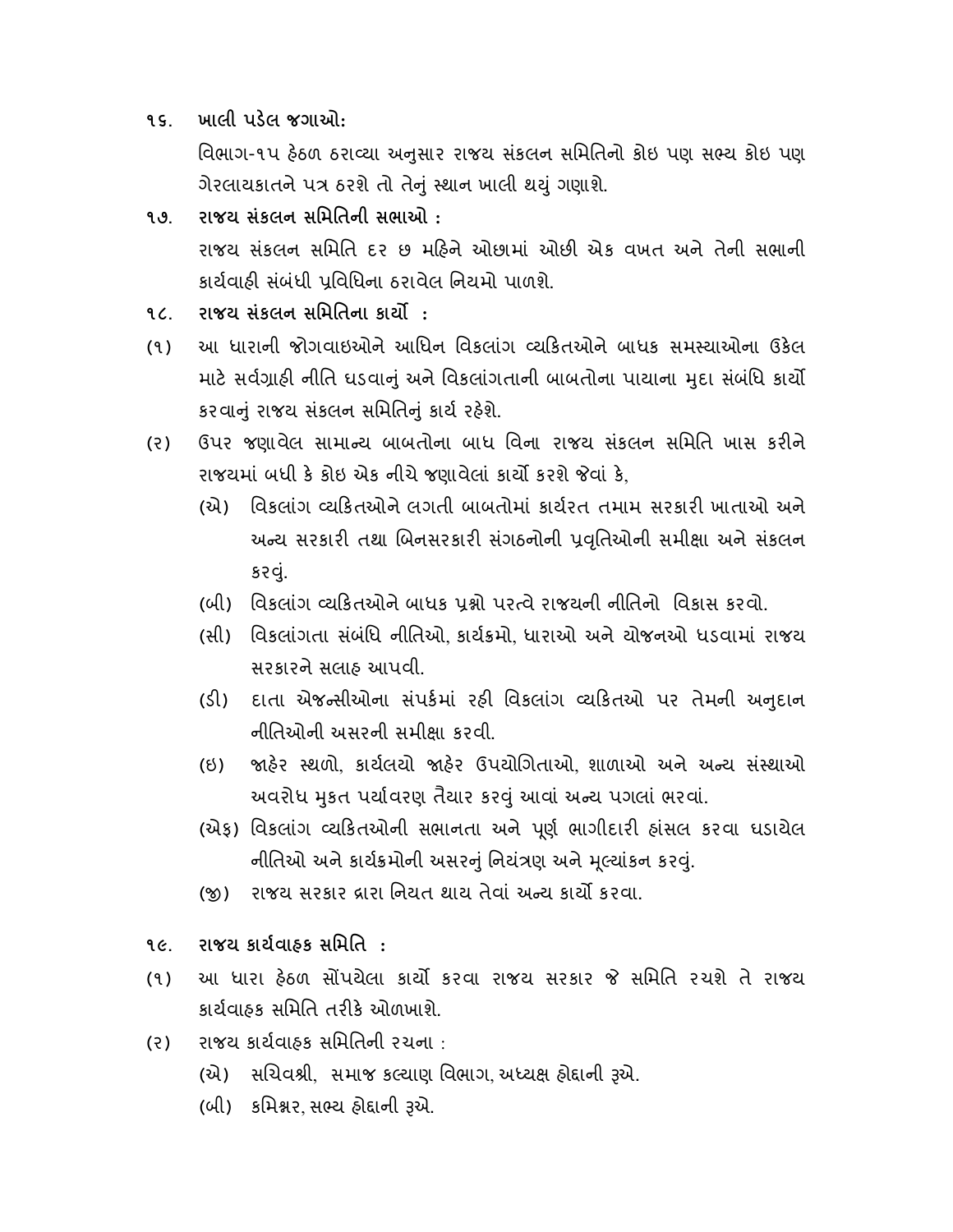- (સી) રાજય સરકારના સંયુકત સચિવશ્રીથી ઉતરતી કક્ષાની ન હોય તેવી નવ વ્યકિતઓ : આરોગ્ય, ગ્રામ વિકાસ, શિક્ષણ, કલ્યાણ, કર્મચારી, જાહેર ફરિયાદો, શહેરી બાબતો, શ્રમ અને રોજગાર, વિજ્ઞાન ટેકનોલોજી વિભાગોનું પ્રતિનિધિત્વ કરતાં સભ્યો હોદ્દાની રૂએ.
- (ડી) વિકલાંગોના હિતોનું પ્રતિનિધિત્વ કરવા રાજય સરકારની ર્દષ્ટિએ જરૂર જણાય તેવી એક વ્યકિત રાજય સરકાર વ્રારા નિયુકત કરવામાં આવશે. જેમાં સરકારના મતનું પ્રતિનિધિત્વ થતું હોવું જોઇએ. સભ્ય
- (ઇ) વિકલાંગતા સાથે સંલગ્ન બિન સરકારી સંગઠનોને મંડળનું પ્રતિનિધિત્વ કરવા વિકલાગતા ધરાવતી વ્યાકતઓ વ્યવહારુતા જણાય ત્યાં સુધી વિકલાગતાના પ્રત્યેક પ્રકારમાંથી એક એમ રાજય સરકાર વ્રારા ૫ (પાંચ) વ્યકિતઓ નિયુકત થશે. સ યો

 આ કલમ હઠળ યકતની િનમૂંક કરતી વખતે રાજય સરકાર ઓછામાં ઓછી એક સ્ત્રી અને એક અનુસુચિત જાતિ કે અનુસુચિત જનજાતિની વ્યકિતની નિયકત કરવાની રહેશે.

- (એફ) કલ્યાણ વિભાગમાં વિકલાંગતાને લગતી કામગીરી સંભાળતા સંયુકત સચિવ, સભ્ય સચિવ, હોદ્દાની રૂએ.
- (૩) પેટા વિભાગ-(૨) ની કલમ-(ડી) અને કલમ-(ઇ) હેઠળ નિયુકત સભ્યો રાજય સરકાર ઠરાવે તેમ અને તેવાં ભ થાઓ મેળવશે.
- (૪) કલમ-(ડી) અથવા કલમ-(ઇ) હેઠળ નિયુકત સભ્ય રાજય સરકારને સંબોધિને પોતાના હસ્તાક્ષરમાં કોઇ પણ સમયે રાજીનામું આપી શકશે અને ત્યારથી સૂચિત સભ્યનું સ્થાન ખાલી ગણાશે.
- ૨૦. રાજય કાર્યવાઠક સમિતિનાકાર્યો :
- (૧) રાજય કાયવાહક સિમિત રાજય સ ંકલન સિમિતું કાયવાહક સ ંગઠન રહશે અને રાજય સંકલન સમિતિના નિર્ણયોનું અમલીકરણ કરવાની જવાબદારી ઉપાડશે.
- (ર) પેટા િવભાગ-(૧) ની જોગવાઇને લમાં લીધા વગર રાજય કાયવાહક સિમિતન રાજય સંકલન સમિતિ વ્રારા સોંપાયેલ આવાં અન્ય કાર્યો પણ કરશે.
- ૨૧. રાજય કાયવાહક સિમિતની સભાઓ : રાજય કાર્યવાહક સમિતિ દ૨ ૩ (ત્રણ) માસે ઓછામાં ઓછી એક વખત મળશે. રાજય સરકાર વ્રારા સુચવાય તેવા સભાની કાર્યવાહી સંબંધી પ્રવિધિના નિયમો પાળશે.
- ૨૨. વિશિષ્ટ હેતુ માટે રાજય કાર્યવાહક સમિતિ સાથે વ્યકિતઓનું હંગામી જોડાણ :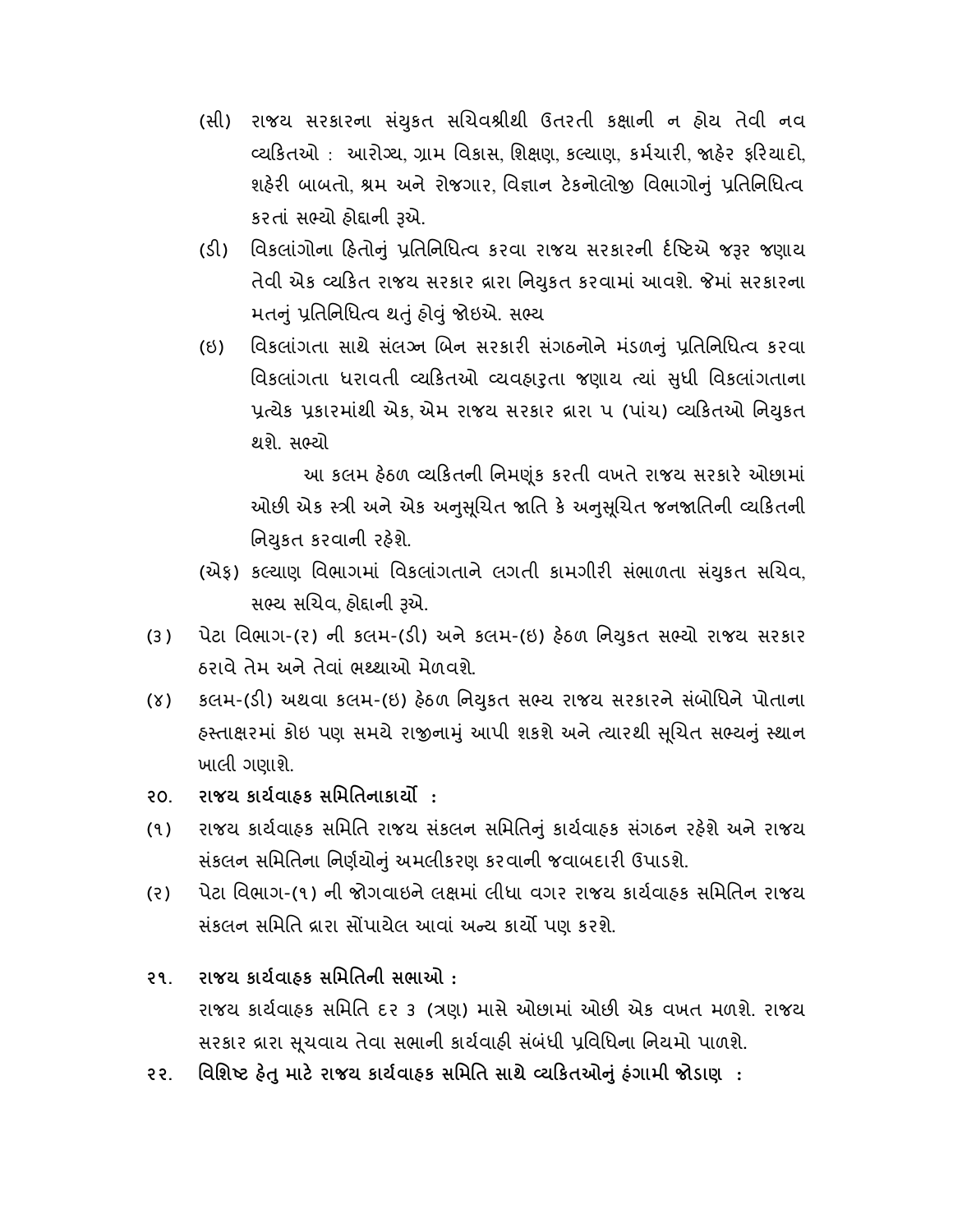- (૧) રાજય કાર્યવાહક સમિતિ રાજય સરકાર દ્રારા નકકી થાય તે રીતે અને એવા હેતુ માટે કોઇ પણ યકત સાથે જોડાઇ શકશે ક યકતની સલાહ અને સહાય આ ધારા હઠળ કરવા માટ મેળવવાું તે ઇ છે, તે મેળવી શકશે.
- (ર) પેટા િવભાગ-(૧) હઠળ રાજય કાયવાહક સિમિત સાથે જોડાયેલ કોઇ યકતને કોઇ પણ હેતસરની ચર્ચાઓમાં ભાગ લેવાનો અધિકાર રહેશે. પણ સચિત સમિતિની સભાઓમાં મત આપવાનો અધિકાર રહેશે નહીં અને અન્ય કોઇ હતુસર તે સભ્ય રહેશે નહીં.
- (3) પેટા વિભાગ-(૧) હેઠળ સૂચિત સમિતિ સાથે કોઇ પણ હેતુ માટે રાજય સરકાર નિયત કરે તે મુજબ સૂચિત સમિતિની સભાઓમાં હાજરી આપવા કે અન્ય કાર્યો કરવા શુલ્ક અને ભથ્થાંઓ આપવામાં આવશે.
- ૨૩. િનદશો આપવા માટની સા : આ ધારા હઠળ સરકારના કાયની બજવણીમા ં :
- (એ) કેન્દ્ર સરકાર આપે તેવાં લેખિત નિર્દેશો. કેન્દ્રીય સમિતિને બંધનકર્તા રહેશે.
- (બી) કેન્દ્રીય સંકલન સમિતિ અથવા રાજય સરકાર આપે તેવાં લેખિત નિર્દેશો રાજય સંકલન સમિતિને બંધનકર્તા રહે, સિવાય કે જયારે રાજય સરકાર દ્રારા અપાયેલ નિર્દેશો કેન્દ્રીય સંકલન સમિતિ વ્રારા અપાયેલ નિર્દેશો સાથે સુસંગત ન હોય ત્યારે તે બાબતને નિર્ણય માટે કેન્દ્ર સરકાર સમક્ષ મૂકવાની રહેશે.
- ૨૪. કાર્યવાહીને અયોગ્ય પુરવાર ન કરતાં ખાલી સ્થાનો : કેન્દ્રીય સંકલન સમિતિ કે રાજય કાર્યવાહક સમિતિની કાર્યવાહી કે ધારો માત્ર સમિતિમાં રહેલ ખાલી સ્થાનો કે તેની રચનાની ઉણપના આધારે પડકારી શકાશે નહીં.

## કરણ : ૪

૨૫. િવકલાંગતા સમયસર િનદાન અને િનવારણ : જે તે સરકારો અને સ્થાનિક સત્તામંડળોએ વિકલાંગતા નિવારવા ચોકકસ પગલાં ભરવાં. વિકલાંગતાની ઘટાનાઓના નિવારણ માટે જે તે સરકારો અને સ્થાનિક સત્તામંડળો

તેમની આર્થિક ક્ષમતા અને વિકાસની મર્યાદાઓમાં રહીને કાર્યો કરશે.

- (એ) િવકલા ંગતાની, ઘટનાઓ સંબ ંધી કારણોને લગતાં સવણો, પરણો અને સ ંશોધનો હાથ ધરશે અથવા હાથ ધરાશે.
- (બી) િવકલા ંગતા િનવારણની િવિવધ પ ધિતઓને વેગ આપશે.
- (સી) જોખમકારક બને તેવા કિસ્સાઓ શોધી કાઢવાના હેતુસર ઓછામાં ઓછું વર્ષમાં એક વખત આ બાળકોની શારીરિક તપાસ કરાશે.
- (ડી) પ્રાથમિક આરોગ્ય કેન્દ્રમાં કામ કરતાં કર્મચારીઓની તાલીમ માટેની સુવિધાઓ પૂરી પાડશે.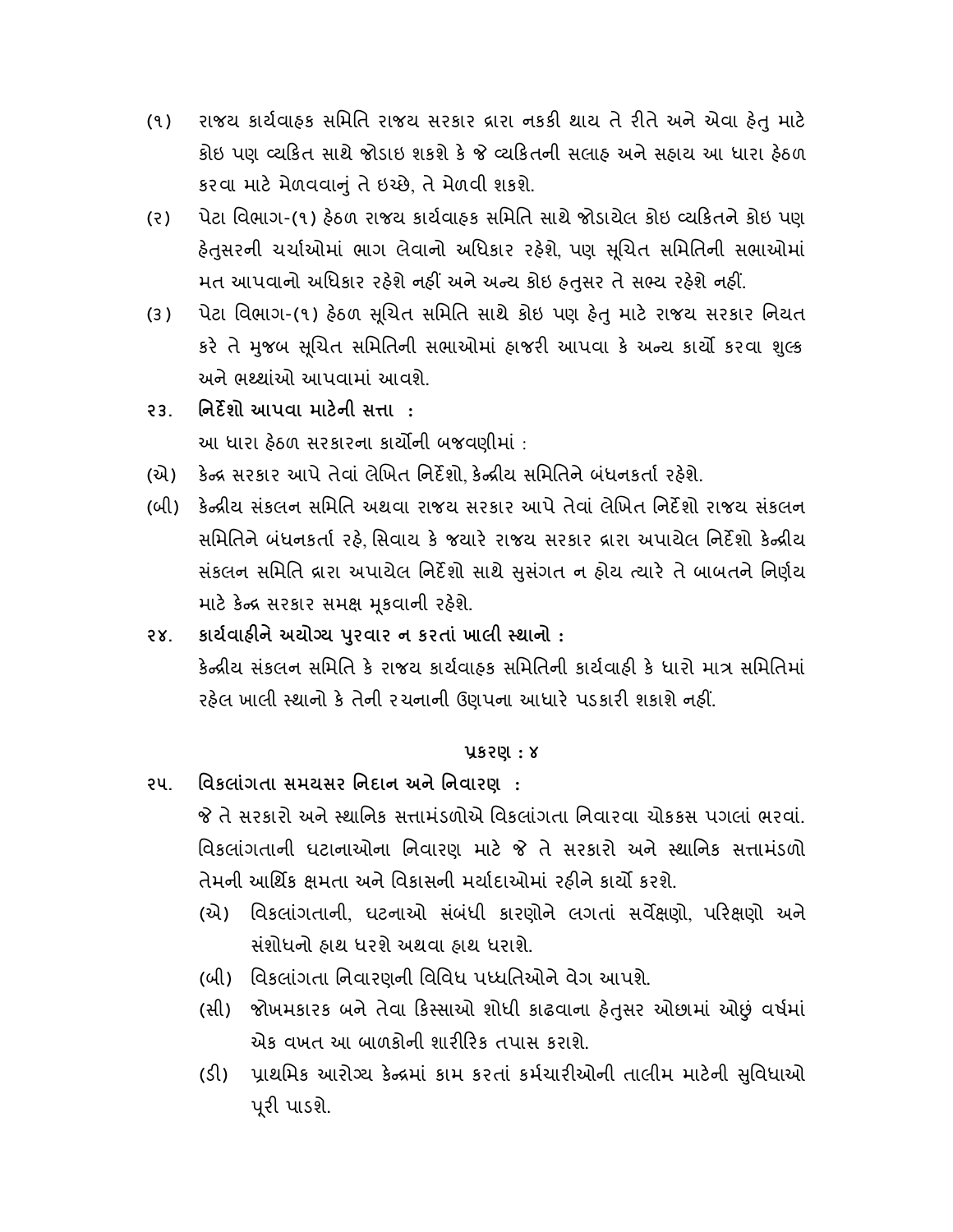- (ઇ) જાહેર સ્વાસ્થય, આરોગ્ય અને સ્વચછતા માટે જાગૃતિ અભિયાન અને માહતનીનો ફલાવો કરશે અને કરાવશે.
- (એફ) માતા અને બાળકના જન્મ પૂર્વે જન્મ સમય દરમ્યાન અને જન્મ પછીની સંભળ લેવા માટ પગલાં ભરાશે.
- (જી) પૂર્વ પ્રાથમિક શાળાઓ, આરોગ્ય કેન્દ્રો, ગ્રામ્ય કક્ષાના કાર્યકરો અને આંગણવાડીના કાર્યકરો વ્રારા જનતાને શિક્ષણ આપશે.
- (એચ) વિકલાંગતાનાં કારણો અને નિવારક ઉપાયો સંબંધી લોકોમાં જાગૃતિ લાવવા દૃરદર્શન, આકાશવાણી અને અન્ય જાહેર માધ્યમો વ્રારા પગલાં ભરશે.

#### કરણ : ૫

## િશણ :

- ૨૬. વિકલાંગ બાળકોને નિ:શુલ્ક શિક્ષણ વગેરે જે તે સરકારો અને સ્થાનિક સત્તા મંડળો દ્રારા પુરાં પડવાં.
	- (એ) એ જોશે કે, પ્રત્યેક વિકલાંગ બાળકને ૧૮ વર્ષનું થાય ત્યાં સુધી યોગ્ય પર્યાવરણમાં નિ:શુલ્ક શિક્ષણ મેળવવાની સગવડ મળે.
	- (બી) વિકલાંગ વિદ્યાર્થીઓનું સામાન્ય શાળાઓમાં સંકલન થાય તેવા પ્રયાસોને વેગ આપશે.
	- (સી) સરકારી અને ખાનગી ક્ષેત્રે ખાસ શિક્ષણની જરૂરિયાત વધારવા માટે ખાસ શાળાઓ થપાય અને આવી શાળાઓમાં દશના કોઇ પણ ભાગમાં રહતા વિકલાંગ બાળકને સગવડ અપાશે.
	- (ડી) વિકલાંગ બાળકો માટેની ખાસ શાળાઓને વ્યાવસાયિક તાલીમની સુવિધાઓથી સસજ્જ કરવા પ્રચત્ન કરાશે.
- ૨૭. જે તે સરકાર અને સત્તામંડળ દ્રારા અનૌપચારિક શિક્ષણ વગેરે માટે યોજનાઓ અને કાયમો ઘડવા :
	- જે તે સરકાર તથા સ્થાનિક સત્તામંડળ, જાહેરનામા દ્રારા યોજનાઓ ઘડશે.
	- (એ) પાંચમાં ધોરણ સુધી અભ્યાસ કરેલ અને પૂર્ણકાલિન સમયના ધોરણે આગળ અભ્યાસ ન કરી શકે તેવાં વિકલાંગ બાળકો માટે અંશકાલીન વર્ગો ચલાવવા.
	- (બી) સોળ કે તેથી વધુ ઉંમરના બાળકને કામચલાઉ સાક્ષરતા પૂરી પાડવા માટે અંશકાલીન વર્ગો ચલાવવા.
	- (સી) તેમને યોગ્ય પ્રાથમિક જ્ઞાન (ઓરિએન્ટેશન) આપ્યા પછી ગ્રામ્ય વિસ્તારમાં ઉપલ ધ માનવ શકતનો ઉપયોગ કરને અનૌપચારક િશણ આપું.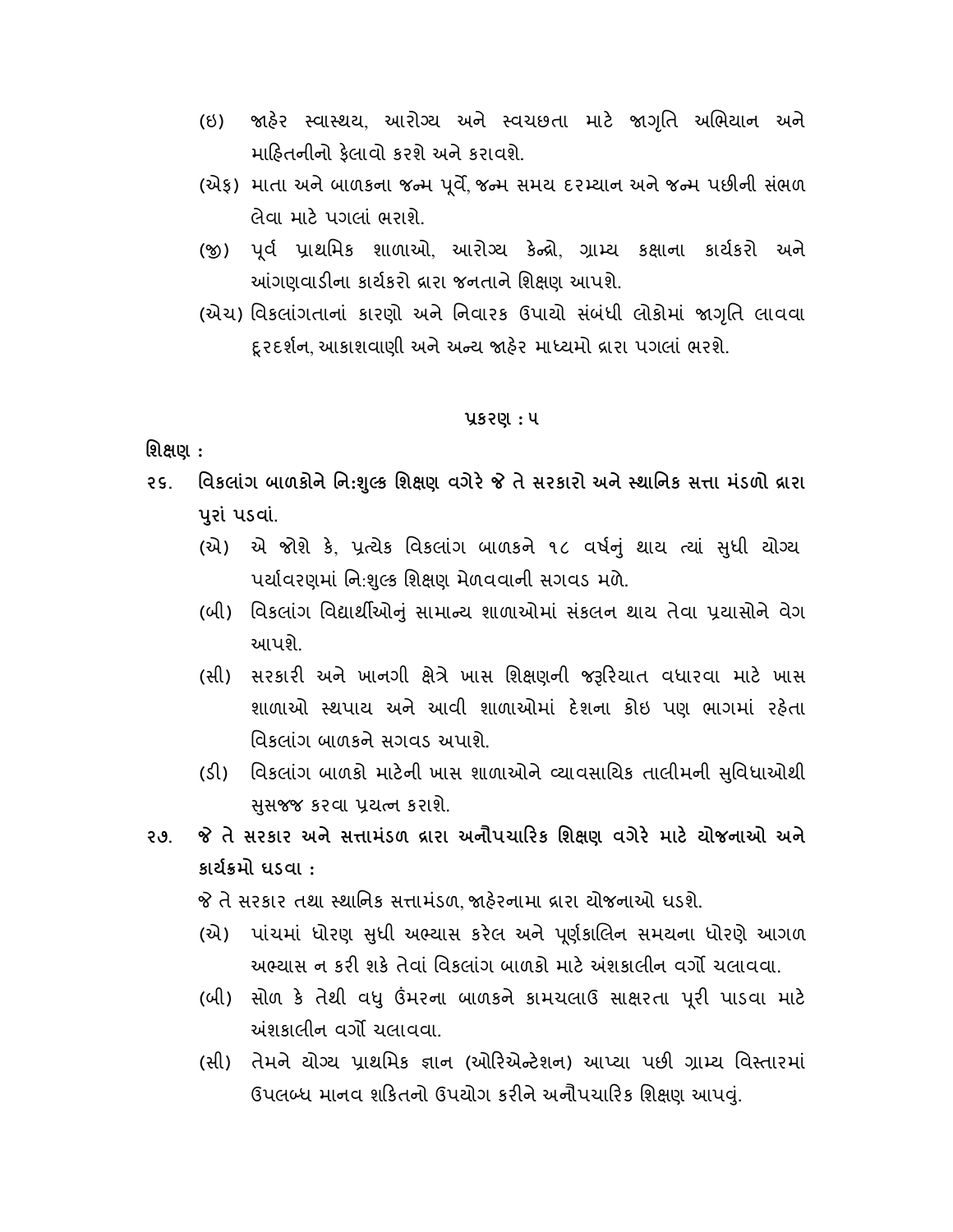- (ડી) મુકત શાળા (ઓપન સ્કેલ) અથવા મુકત વિશ્વ વિધાલય (ઓપન યુનિવર્સિટી) વ્રારા શિક્ષણ આપવં.
- (ઇ) આંતર ક્રિયાત્મક વીજાણું અથવા અન્ય માધ્યમો વ્રારા વર્ગો અને ચર્ચાઓ સ ંચાલત કરવા.
- (એફ) દરેક વિકલાંગ બાળકોને તેઓના શિક્ષણ માટે આવશ્યક ખાસ પસ્તકો અને સાધનો નિ:શુલ્ક પુરાં પાડવા.
- ૨૮. નવાં સહ્રાયક ઉપકરણો અને શૈક્ષણિક સાધનો વગેરે તૈયાર કરવા અને વિકસાવવા માટે સંશોધન :

વિકલાંગ બાળકોને શિક્ષણમાં સમાન તકો આપવા માટે જરૂરી હોય એવાં નવાં સહાયક ઉપકરણો, શૈક્ષણિક સાધનો, ખાસ શૈક્ષણિક સામગ્રી અથવા આવી અન્ય વસ્તૃઓ બનાવવા અને વિકસાવવાના હેતુ માટે સરકારી કે બિન સરકારી સંસ્થાઓ દ્રારા સ ંશોધનની પહલ તે સરકાર કરશે અથવા કરાવશે.

- ૨૯. વિકલાંગ બાળકો માટેની શાળાઓ માટે તાલીમબધ્ધ માનવશકિત વિકસાવવા જે તે સરકાર વ્રારા શિક્ષણ તાલીમ સંસ્થા સ્થાપવી : વિકલાંગ બાળકો માટેની શાળાઓ અને સંકલિત શિક્ષણની શાળાઓ માટે આવશ્યક તાલીમબધ્ધ માનવશકિત ઉપલબ્ધ થાય તે હેતુથી જે તે સરકારો પૂરતા પ્રમાણમાં શિક્ષણ તાલીમ સંસ્થાઓ સ્થાપશે અને રાષ્ટ્રીય સંસ્થાઓ તેમજ અન્ય સ્વૈચ્છિક સંગઠનોને વિકલાંગતામાં નિષ્ણાતીકરણ કાર્યક્રમ માટે શિક્ષકોની તાલીમ વિકસાવવા માટ સહાય કરશે.
- ૩૦. જે તે સરકાર વ્રારા પરિવહન સુવિધાઓ, પુસ્તકો પૂરાં પાડવા વગેરે માટે સર્વગ્રાહી િશણ યોજનાઓ ઘડવી :

ઉપરોકત જોગવાઇઓના બાધ વિના જે તે સરકાર જાહેરનામા વ્રારા સર્વગ્રાહી શિક્ષણ યોજનાઓ ઘડશે ક તેમાં નીચેની જોગવાઇઓ કરશે.

- (એ) શાળામાં હાજરી આપવા માટે વિકલાંગ બાળકોને પરિવહન સુવિધાઓ અથવા તેમના માતા-પિતા કે વાલીને વૈકલ્પિક આર્થિક પ્રત્સાહન.
- (બી) યાવસાિયક અને ધ ંધાકય તાલીમ આપતી શાળાઓ, મહાશાળાઓ અથવા અન્ય સંસ્થાઓમાંથી સ્થાપત્ય સંબંધી અવરોધ દૃર કરવા.
- (સી) શાળામાં જતાં વિકલાંગ બાળકોને પુસ્તકો ગણવેશ અને અન્ય સામગ્રી પૂરી પાડવી.
- (ડી) વિકલાંગ વિદ્યાર્થીઓને શિષ્યવૃતિ આપવી.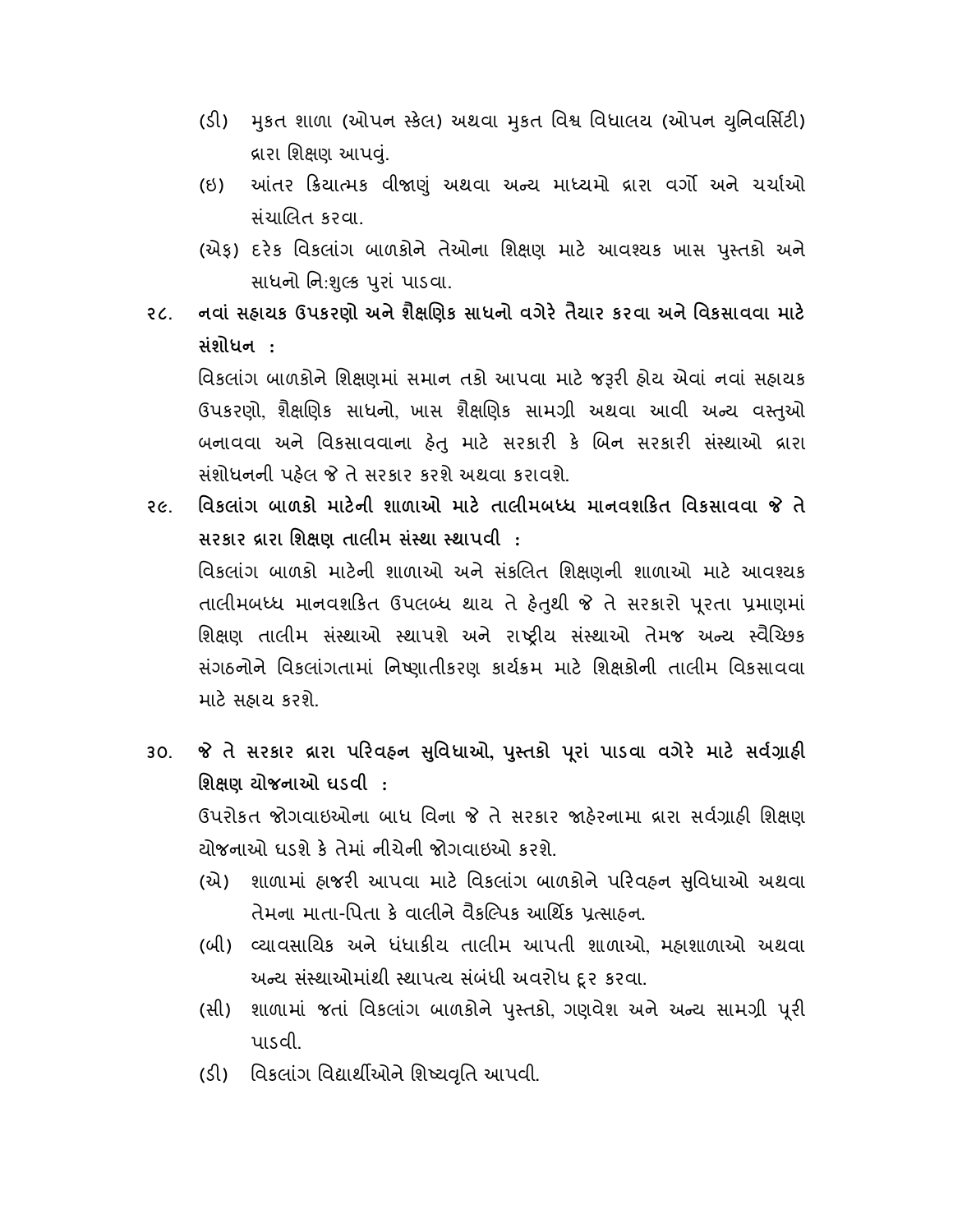- (ઇ) િવિકલાંગ બાળકોને રોજગાર સંબંધિ તેમના માતા-પિતાઓને કરિયાદોના ઉકેલ માટે યોગ્ય કરિયાદ નિવારણ પંચો સ્થાપવા.
- (એફ) નેત્રહીન વિદ્યાર્થીઓ અને ઓછી ર્દષ્ટિવાળા વિદ્યાર્થીઓના લાભાર્થે સંપૂર્ણ ગાણિતિક પ્રશ્નો દૃર કરવા અને પરીક્ષા પધ્ધતિમાં સુધારા-વધારા કરવા.
- (જી) વિકલાંગ બાળકોના લાભાર્થી અભ્યાસક્રમોના માળખાની પુનર્રચના કરવી.
- ૩૧. દીષ્ટિ ખોડ ધરાવતાં વિદ્યાર્થીઓને શૈક્ષણિક સંસ્થાઓ દ્રારા લહિયા પૂરા પાડવા નેત્રહીન વિદ્યાર્થીઓ તથા ઓછી દંષ્ટિવાળા વિદ્યાર્થીઓને તમામ શૈક્ષણિક સંસ્થાઓ લહિયા પુરા પાડશે અથવા પૂરા પડાવશે.

## કરણ : ૬

રોજગાર :

- ૩૨. િવકલાંગ યકતઓ માટ અનામત રાખી શકાય તેવી જ યાઓની તારવણી : આ માટ તે સરકારો-
	- (એ) એકમોમાં એવી જગ્યાઓ તારવશે કે જે વિકલાંગ માટે અનામત કરી શકાય.
	- (બી) ૩ વર્ષથી વધુ ન હોય એવા સમયગાળે તારવેલી જગ્યાઓની યાદીની સમીક્ષા કરશે અને ટેકનોલોજીમાં થયેલા વિકાસને લક્ષમાં લઇ આવી જગ્યાઓની યાદીને અતન કરશે.
- ૩૩. અનામત જ યાઓ :

દરેક જે તે સરકાર પ્રત્યેક એકમોમાં ખાલી પડેલ જગ્યાઓ પૈકી ૩ ટકાથી ઓછી ન હોય તેટલી જગાઓ વિકલાંગ વ્યકિતઓ કે વિકલાંગ વ્યકિતઓના વર્ગ માટે અનમાત રાખશે. જે નીચેની પત્ચેક વિકલાંગતા માટે ૧ ટકા અનામત રહેશે.

- (૧) અંધત્વ અથવા ઓછી ર્દષ્ટિ
- (ર) વણની ખામી.
- (૩) હલન-ચલન િવકલાંગતા અથવા મગજનો લકવા. યેક િવકલા ંગતા માટ તારવેલી જ યાઓમાં કોઇ પણ િવભાગ ક એકમમાં ચાલતા કામકાજના પ્રકારને ધ્યાનમાં લેતાં. આવી શરતો કે જે જાહેરનામા દ્રારા િનદ ટ કરવામાં આવી હોય, તેવી શરતોને આિધન રહને તે સરકાર જાહેરનામા વ્રારા કોઇ એકમને આ વિભાગની જોગવાઇમાંથી મુકિત આપી શકશે.
- ૩૪. ખાસ રોજગાર વિનિમય કચેરી :
- (૧) જાહેરનામા વ્રારા નિર્દિષ્ટ તારીખથી જે તે સરકાર પ્રત્યેક એકમના રોજગાર દાતાને વિકલાંગો માટે નકકી કરેલ જગ્યાઓના સંબંધમાં નિયત કરેલ હોય એ અનુરૂપ માહિતી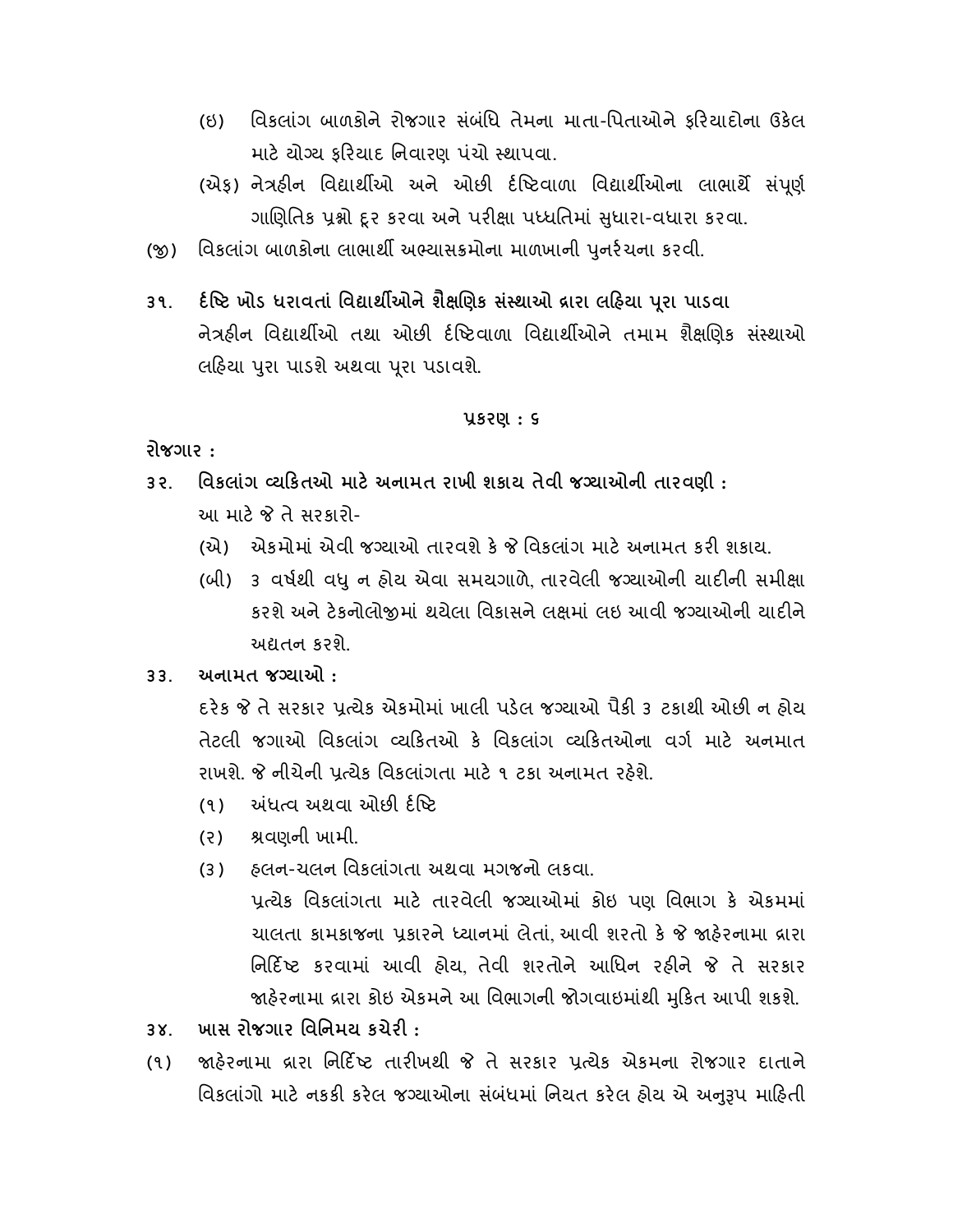પુરી પાડવાનું કહી શકાશે. આ માહિતી જે તે એકમમાં ઉભી થયેલી કે ઉભી થનાર જગ્યા સંબંધી હશે અને જાહેરનામા દ્રારા નકકી થયેલી ખાસ રોજગાર વિનિમય કચેરીઓને પૂરી પાડવાની રહેશે.

- (૨) માહિત પત્રકો જે નિયત નમુનામાં જે નિયત સમયગાળે અને જે વિગતો સાથે ભરવાના થશે તે િનયત કરલ હશે.
- ૩૫. કોઇપણ એકમના કબજામાં દફતરો કે દસ્તાવેજોનું નિરીક્ષણ કરવાની સત્તા : ખાસ રોજગાર કચેરી વ્રારા લેખિતમાં અપાયેલી સત્તા ધરાવતી કોઇ પણ વ્યકિત કોઇ પણ એકમના કબજામાંના લગતા-વળગતા દફતરો કે દસ્તાવેજો હોવાનું જણાય તે સ્થળે તેને યોગ્ય લાગે તે સમયે પ્રવેશ કરી શકશે અને લાગતા-વળગતા દફતર કે દસ્તાવેજો સંબંધિત નકલો લઇ શકશે અને નિરીક્ષણ કરી શકશે અથવા કોઇ પણ પ્રકારની માહિતી મેળવવા માટે જરૂરી પ્રશ્ન પછી શકશે.
- ૩૬. વણપુરાયેલી જગ્યાઓને આગળ ખેંચી જવી: વિભાગ-૩૩ હેઠળ વિકલાંગ વ્યકિતની અને ઉપલબ્ધતાને લીધે અથવા અન્ય કોઇ

પરતા કારણોસર કોઇ ભરતી વર્ષમાં જો કોઇ જગ્યા ભરી ન શકાય, તો આવી ખાલી જગ્યા તે પછીના ભરતી વર્ષમાં આગળ ખેંચી જવામાં (કેરી કોરવર્ડ) આવશે અને જો તે પછીના ભરતી પ્રકારોમાંથી આંતરિક કેરબદલી વ્રારા ભરી શકાશે અને જયારે સ્થાન માટે તે વર્ષમાં કોઇ વિકલાંગ વ્યકિત ઉપલબ્ધ થાય નહીં. ત્યારે રોજગાર દાતા વિકલાંગ વ્યકિત સિવાયની નિમણુંક કરી તે જગ્યા ભરી શકશે.

 આું તો જ બનશે જો કોઇ એકમમાં ખાલી જ યાનો કાર એવો હોય ક, જણાવેલ પ્રકારની વ્યકિતને રોજગારી આપી શકાય તેમ હોય નહીં તો ત્રણ પ્રકારમાં ખાલી જગ્યાઓની ફેરબદલી જે તે સરકારની અગાઉ લીધેલ મંજૂરીથી જ કરવાની રહેશે.

- ૩૭. રોજગાર દાતાઓ દ્રારા દકતરોની જાળવણી :
- (૧) પ્રત્યેક રોજગાર દાતા જે તે સરકાર દ્રારા નિયત કરેલ નમૂનામાં અને નિયત કરેલ રીતે નોકરીએ રાખેલ વિકલાંગ વ્યકિત સંબંધિત દફતરોની જાળવણી કરશે.
- (૨) પેટા વિભાગ-(૧) હેઠળ જાળવેલાં તમામ દકતરો યોગ્ય સમયે એવી વ્યકિતઓ દ્રારા નિરીક્ષણ માટે ખુલ્લાં રાખવાં પડશે કે જે વ્યકિતઓને જે તે સરકાર દ્રારા સત્તા આપવામાં આવી હોય.
- ૩૮. વિકલાંગ માટે રોજગાર સુનિશ્ચિત કરવા યોજનાઓ :
- (૧) જે તે સરકાર અને સ્થાનિક સત્તામંડળ વિકલાંગોના રોજગાર સુનિશ્ચિત કરવા માટે જાહેરનામા દ્રારા યોજનાઓ ઘડશે અને આવી યોજનાઓ નીચેની બાબતો પૂરી પાડશે.
	- (એ) િવકલા ંતા તાલીમ અને ક યાણ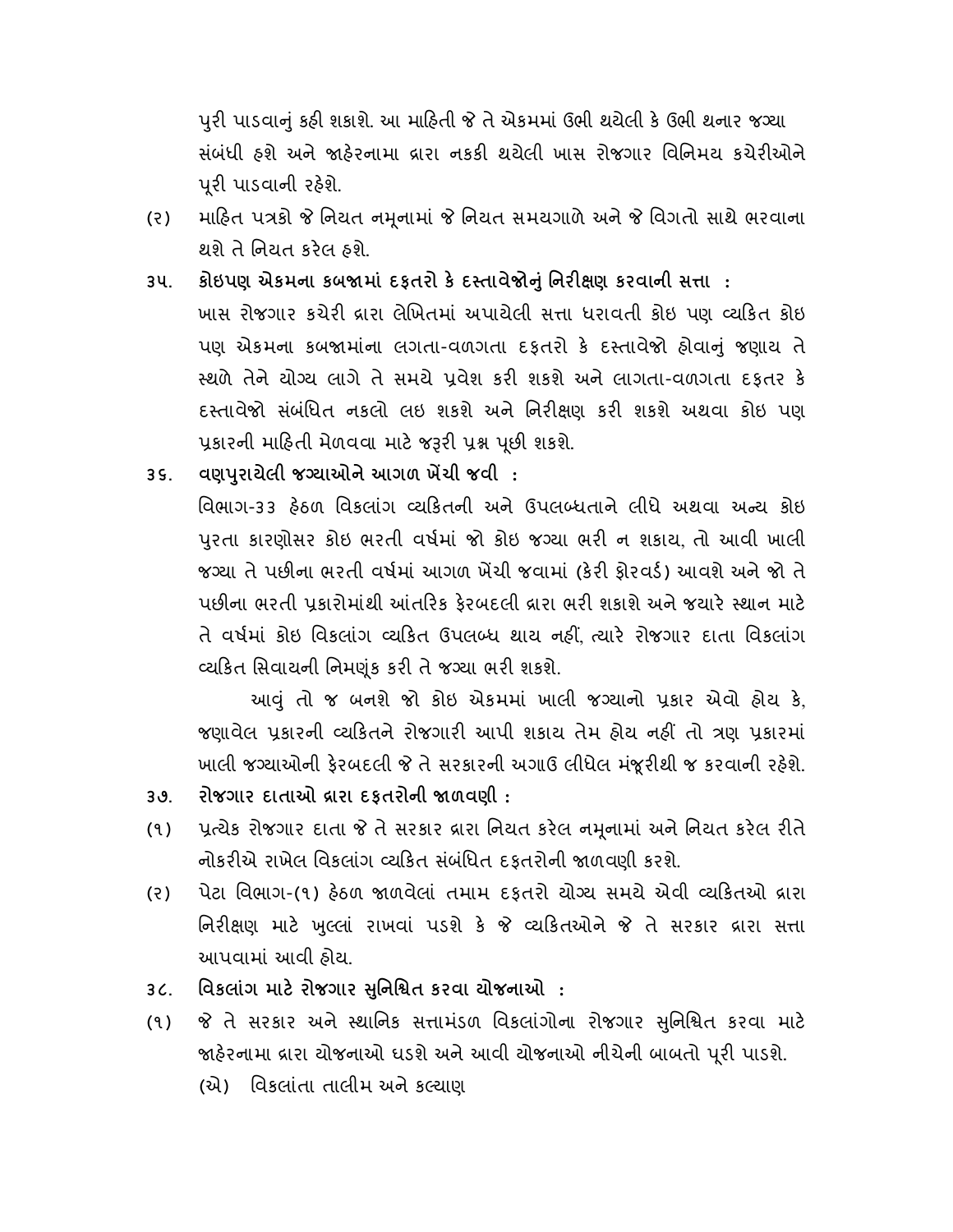- (બી) ઉપલી વય મયાદામાં ટછાટ
- (સી) રોજગારીનું નિયમન.
- (ડી) આરોગ્ય અને તાલીમના પગલાં તથા જયાં અપંગ વ્યકિતઓને નોકરીએ રાખવામાં આવ્યા છે એવાં સ્થળોમાં વિકલાંગતા જન્માવે નહીં તેવા પર્યાવરણનં સર્જન.
- (ઇ) યોજનાઓ ચલાવવા માટની રત અને તેનો ખચ ઉઠાવનાર યકતઓ અને-
- (એક) યોજનાના વઠીવટ માટેની જવાબદારી સંભાળનાર સત્તામંડળની રચના.
- ૩૯. તમામ શૈક્ષણિક સંસ્થાઓમાં વિકલાંગ માટે જગ્યાઓ અનામત : તમામ સરકારી શૈક્ષણિક સંસ્થાઓ તથા સરકારી સહ્યાય મેળવતી અન્ય શૈક્ષણિક સંસ્થાઓ વિકલાંગો માટે ૩ ટકાથી ઓછી નહીં તેટલી જગ્યાઓ અનામત રાખશે.
- ૪૦. ગરીબી ઉન્મુલ યોજનાઓમાં ખાલી જગ્યાઓ અનામત રાખવી: વિકલાંગોના લાભાર્થે જે તે સરકાર અને સ્થાનિક સત્તામંડળો ગરીબી ઉન્મલન યોજનાઓમાં ૩ ટકાથી ઓછી ન હોય તેટલી જગ્યાઓ અનામત રાખશે.
- ૪૧. વિકલાંગ માટે ૫ ટકા કાર્યભાર સુનિશ્વિત કરવો : રોજગાર દાતાઓને જે સરકાર અને સ્થાનિક સત્તામંડળ તેમની આર્થિક ક્ષમતા અને વિકાસ મર્યાદાઓમાં રહીને જાહેર તેમજ ખાનગી ક્ષેત્રોમાં રોજગાર દાતાઓને વિકલાંગ વ્યકિતઓ માટે પ ટકા કાર્યભારને સુનિશ્વિત કરવા માટે પ્રોત્સાહનો પૂરાં પાડશે.

## કરણ : ૭

િવાયક કાય :

- ૪૨. િવકલાંગ સાધનો અને ઉપકરણો : જે તે સરકાર વિકલાંગ સાધનો અને ઉપકરણો આપવા માટે જાહેરનામા વ્રારા યોજનાઓ ઘડશે.
- ૪૩. ખાસ હેતુઓ માટે જમીનની પસંદગી પાત્ર ફાળવણી માટેની યોજનાઓ : જે તે સરકાર અને સ્થાનિક સત્તામંડળો વિકલાંગોના લાભાર્થે રાહ્ન દરે પસંદગીપાત્ર જમીનની ફાળવણી માટ હરનામા ારા નીચેની યોજનાઓ ઘડશે.
	- (એ) રહઠાણ માટ.
	- (બી) ધ ંધો થાપવા માટ.
	- (સી) ખાસ મનોરંજન કેન્દ્ર સ્થાપવા માટે.
	- (ડ) ખાસ શાળાઓ થાપવા માટ.
	- (ઇ) સંશોધન કેન્દ્રો સ્થાપવા માટે.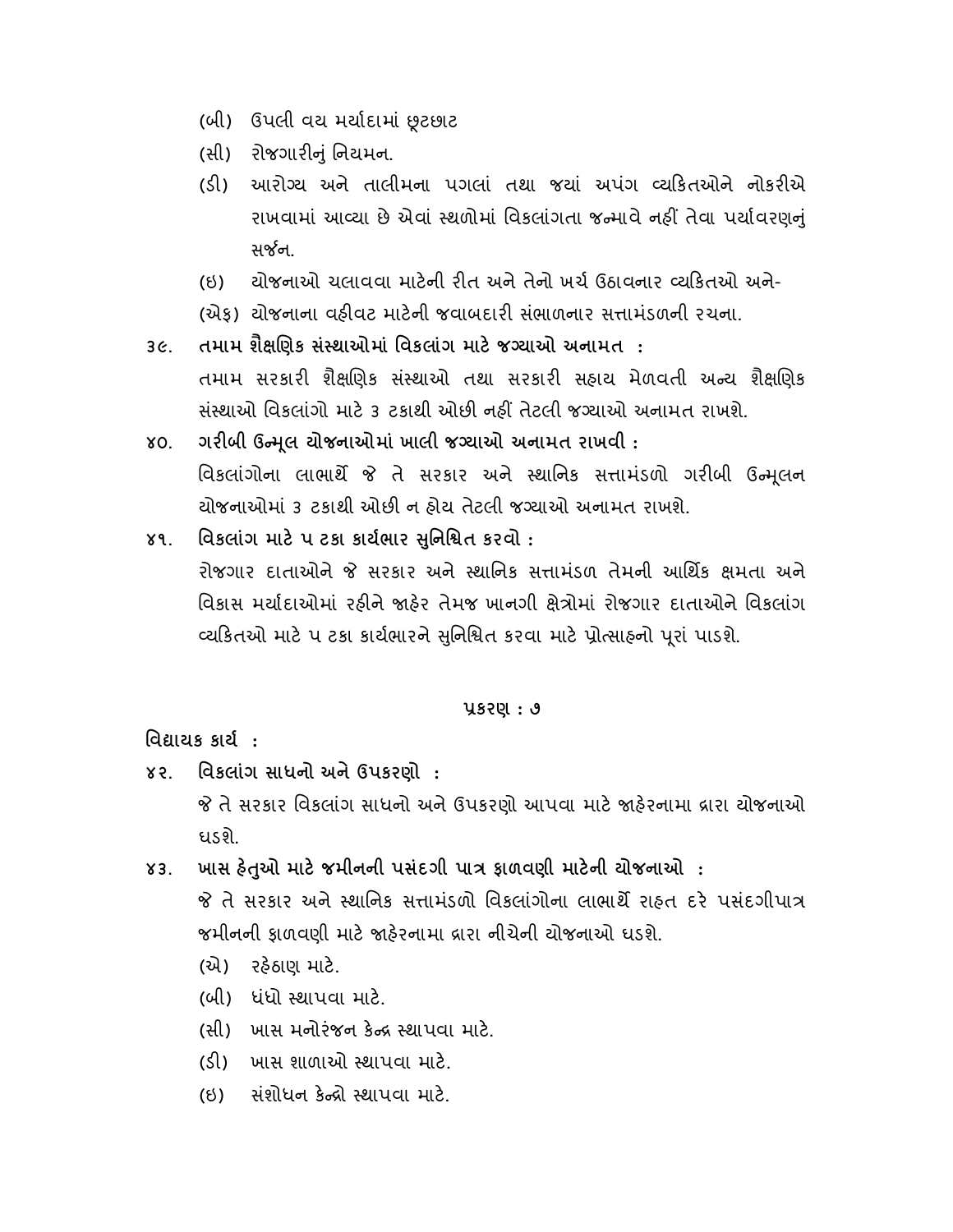(એક) વિકલાંગ સાહસિકો દ્રારા કારખાનાં સ્થાપવા માટે.

## કરણ : ૮

૪૪. પરિવઠનમાં બિન અલિપ્તતા :

પરિવહન ક્ષેત્રે કાર્યરત એકમો તેમની આર્થિક ક્ષમતા અને વિકાસની મર્યાદામાં રહીને યકતઓના લાભાથ ખાસ પગલાં ભરશે.

- (એ) આવી વ્યકિતઓને સરળ પહોંચને અનુકૂળ હોય એવી રીતે રેલવે કમ્પાર્ટમેન્ટ, બસો, વહાણો અને િવમાનો બનાવવા.
- (બી) રલવે ક પટમે ટો, વહાણો, િવમાનો અને િતાલયોમાં એવી રતે સ ંડાસો બનાવવાં વ્હીલચેર વાપરનારાઓ તેનો સુગમતાથી ઉપયોગ કરી શકે.
- ૪૫. રસ્તા પર બિન અલિપ્તતા :
	- તે સરકાર અને થાિનક સામંડળો તેમની આિથક મતા અને િવકાસની મયાદામાં રહીને નીચેની સુવિધાઓ પૂરી પાડશે.
	- (એ) ર્દષ્ટિઠીન વ્યકિતઓના લાભાર્થે જાઠેર રસ્તા ઉપર લાલબતીવાળા સ્થળોએ શ્નાવ્ય સંકેતો ઉભા કરશે.
	- (બી) લ્હીલચેર વાપરનારાઓની સરળ પહોંચ માટે ફૂટપાથ ઉપર ઢાળ અને ગતિ ઘટાડવા માટના અવરોધ બનાવશે.
	- (સી) અંધજનો અથવા ઓછી ર્દષ્ટિવાળી વ્યકિતઓ માટે ઝીબા ક્રોસીંગની નિશાનીઓ ઉભી કરશે.
	- (ડી) ખંધજનો અથવા ઓછી દ્રષ્ટિવાળી વ્યકિતઓ માટે રેલવે પ્લેટફોર્મની કિનારીએ કોતરણીવાળ િનશાની કરવી.
	- (ઇ) વિકલાંગતાનાં યથાયોગ્ય પ્રતિકો ઘડવા.
	- (એફ) યથાયોગ્ય સ્થળોએ ચેતવણી સૂચક સંકેતો મૂકવા.
- ૪૬. બાંધકામ પર્યાવરણમાં બિન અલિપ્તતા :

 તે સરકાર અને થાિનક સામંડળો તેમની આિથક મતા અને િવકાસની મયાદામાં રહીને નીચેની સુવિધાઓ પૂરી પાડશે.

- (એ) જાહેર ઇમારતોમાં રેમ્પ (ઢાળ)
- (બી) વ્હીલચેર વાપરનારાઓ માટે યોગ્ય પ્રકારના સંડાસો.
- (સી) અલીવેટર કે લીફટમાં બ્રેઇલ પ્રતિકો અને શ્રાવ્ય સંકેતો મુકવાં.
- (ડી) દવાખાનાઓ, પ્રાથમિક આરોગ્ય કેન્દ્રો અને અન્ય તબીબી સંભાળ તેમજ પુનર્વસન સંસ્થાઓમાં રેમ્પ (ઢાળ)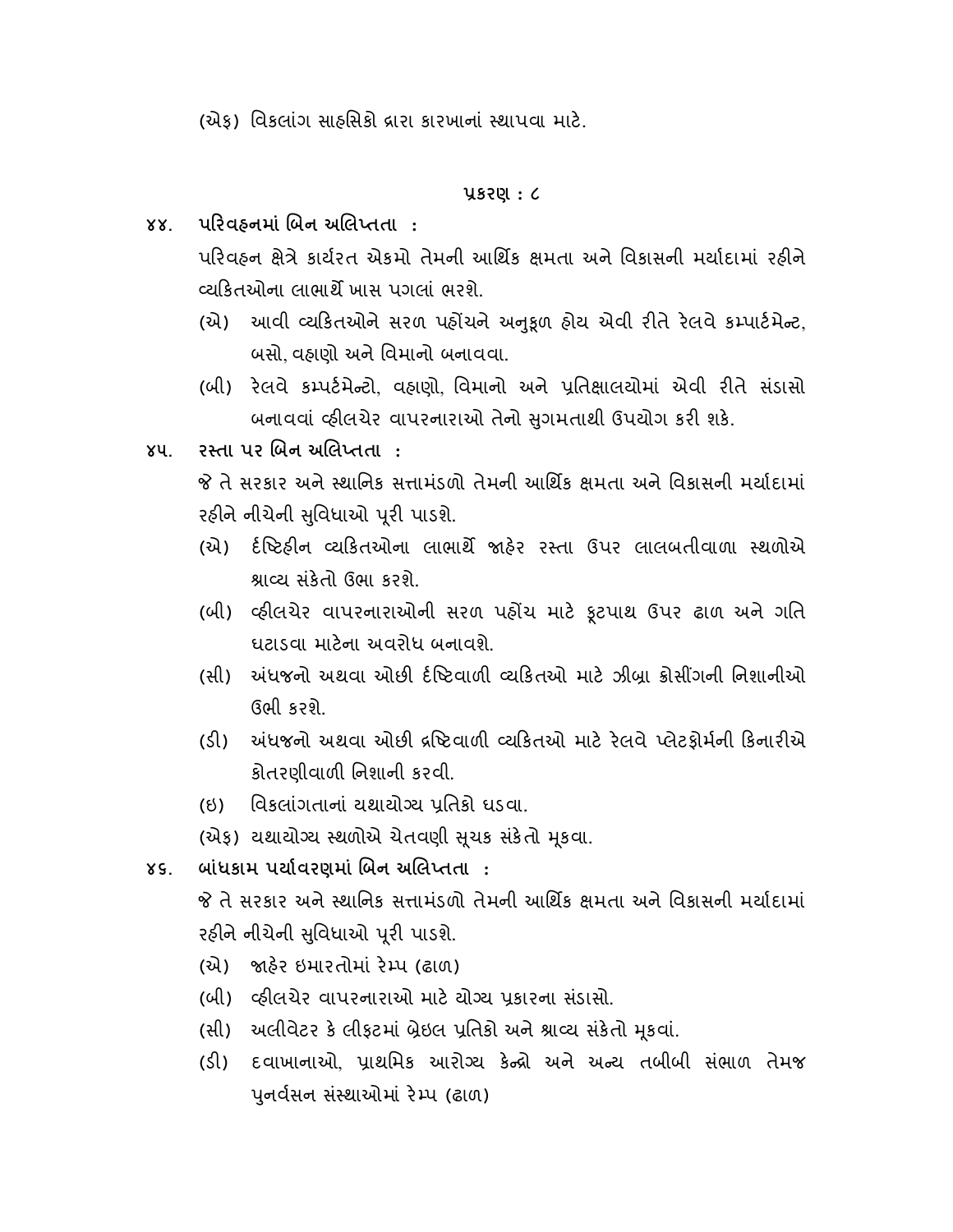- ૪૭. સરકારી રોજગારમાં બિન અલિપ્તતા :
- (૧) કોઇ પણ કર્મચારી પોતાના સેવાકાળ દરમ્યાન વિકલાંગ થાય તો કોઇ પણ એકમ તે કર્મચારીને તેની પાયરી નીચે ઉતારી શકશે નહીં કે દૂર કરી શકશે નહીં. કર્મચારી જે જગા ધરાવતો હતો તે જગા માટે વિકલાંગતા આવ્યા પછી યોગ્ય ન હોય તે તેના એ જ પગાર ધોરણ અને સેવા લાભો સાથે અન્ય જગ્યા પર બદલી કરી શકશે. વધમાં જોગવાઇ કરવામાં આવે છે કે જે તે જગ્યા પર જે તે કર્મચારીને ગોઠવવાનું શકય ન બને તો તેને અધિસંખ્યક જગ્યા પર ત્યાં સુધી રાખી શકાશે કે જયાં સુધી તેને માટે યોગ્ય જગ્યા ઉપલબ્ધ બને અથવા તે નિવૃતિની ઉંમરે પહોંચે બેમાંથી જે વહેલું હોય તે.
- (૨) કોઇ પણ વ્યકિતને માત્ર તેની વિકલાંગતાના આધારે બઢતીનો ઇન્કાર કરી શકાશે નહીં

 જોગવાઇ કરવામાં આવે છે ક, તે સરકાર કોઇ પણ એકમમાં ચાલતા કામના કારને લક્ષમાં લઇને જાહેરનામા વ્રારા જે તે જાહેરનામામાં નિર્દિષ્ટ શરતોને આધિન રહીને જો કોઇ શરતો હોય તો કોઇ પણ એકમને આ િવભાગની જોગવાઇમાંથી કત આપી શકશે. ુ

## કરણ : ૯

૪૮. સંશોધન અને માનવશકત િવકાસ :

:

જે તે સરકાર અને સ્થાનિક સત્તા મંડળ એક-બીજાને લગતા વિષયોના પારસ્પરિક સંશોધનોને નીચેના ક્ષેત્રોમાં વેગ આપશે અને મદદ કરશે.

- (એ) િવકલા ંગતા િનવારણ.
- (બી) સમુદાય આધારિત પુનર્વસન સહિતનું પુનર્વસન.
- (સી) મનોસામાજક પાસાં સહતના સહાયક સાધનોનો િવકાસ.
- (ડ) તેમના યવસાયની તારવણી.
- (ઇ) કચેરઓ અને કારખાનાઓમાં થળ ધારણા. ુ
- ૪૯. વિશ્વ વિદ્યાલયોને સંશોધન હ્રાથ ધરવા સમર્થ કરવા માટે નાણાંકીય પ્રોત્સાહન : ખાસ શિક્ષણ, પુનર્વસન અને માનવ શકિત વિકાસ માટે સંશોધન હાથ ધરવાના હેતુસર જે તે સરકાર, વિશ્વ વિદ્યાલયો, ઉચ્ચ અભ્યાસની અન્ય સંસ્થાઓ, વ્યાવસાયિક સંગઠનો, બિન સરકારી સંશોધન એકમો કે સંસ્થાઓને નાણાંકીય મદદ પૂરી પાડશે.

## કરણ : ૧૦

## વિકલાંગ વ્યકિતઓ માટેની સંસ્થાઓની માન્યતા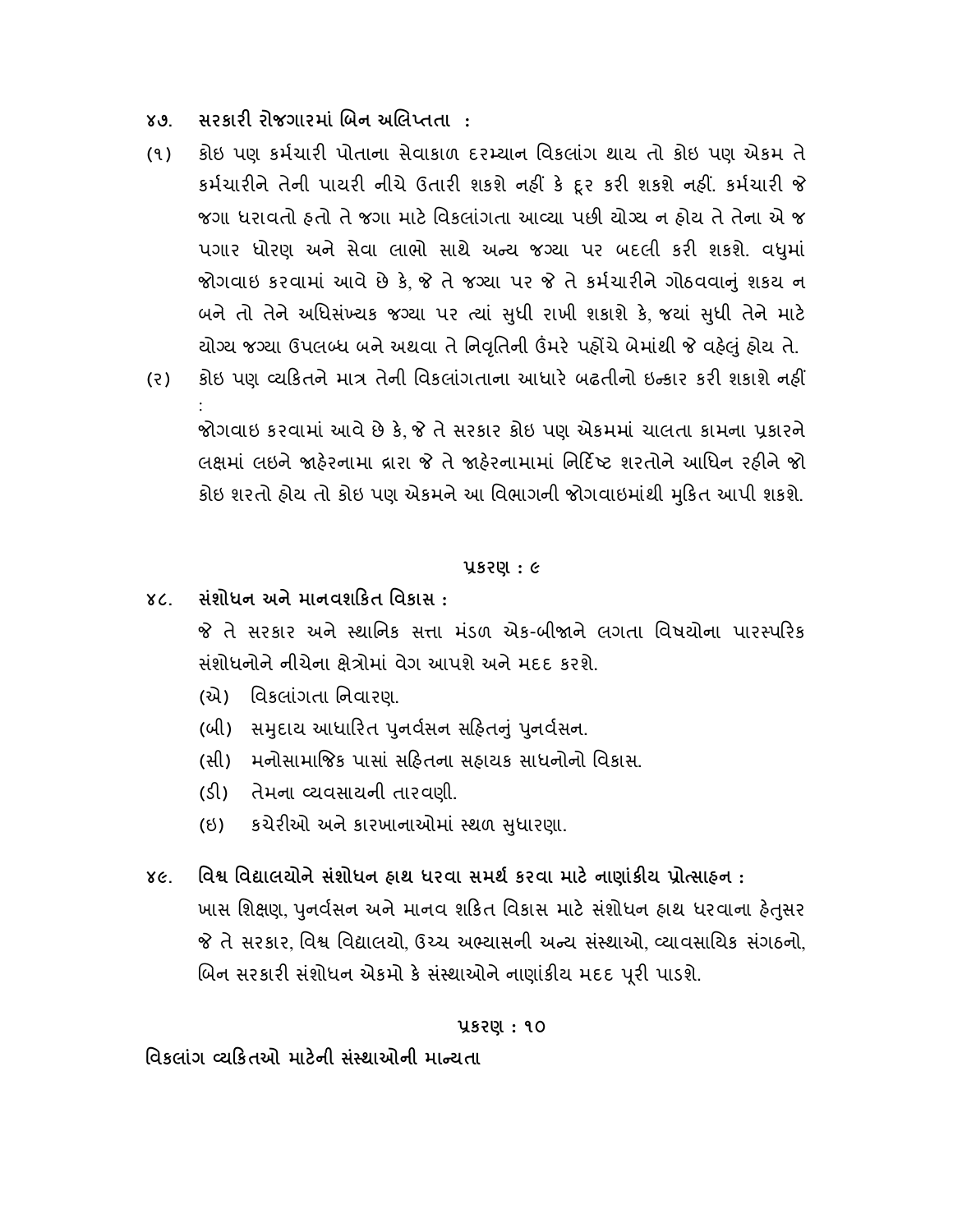૫૦. સક્ષમ સત્તામંડળ : આ ધારાના હેતુઓ માટે સક્ષમ સત્તામંડળ બનવા રાજય સરકાર તેને યોગ્ય લાગે તેવું સામ ંડળ નીમશે.

૫૧. નોંધણી પ્રમાણપત્રને સસંગત હોવા સિવાય કોઇ વ્યકિતએ વિકલાંગ માટેની સંસ્થા સ્થાપવી કે ચલાવવી નહીં. :

આ ધારા હેઠળ ઠરાવેલ હોય તે સિવાય કોઇ પણ વ્યકિત વિકલાંગ વ્યકિતઓ માટેની કોઇ સંસ્થા સ્થાપી કે ચલાવી શકે નહીં. સિવાય કે તેણે સક્ષમ સત્તામંડળ દ્રારા આપેલ આ હેતુસર નોંધણી પ્રમાણપત્રો મેળવેલ હોય અને તે સુસંગત નિયમો હેઠળ ચાલતી હોય.

સિવાય કે, કોઇ પણ વ્યકિત વિકલાંગો માટેની સંસ્થા આ ધારાના અમલની શરૂઆત પહેલાં ચલાવતી હોય તો તે આવી શરૂઆતથી માંડીને છ માસના ગાળા સુધી આવી સંસ્થા ચલાવવાનું રાખી શકે અને જો તેણે આ વિભાગ હેઠળ સુચિત છ માસના ગાળા દરમ્યાન આવા પ્રમાણપત્ર માટે અરજી કરેલ હોય તો અરજીના નિકાલ સુધી તે ચલાવી શકશે.

- ૫૨. નોંધણી પ્રમાણપત્ર :
	- (૧) રાજય સરકાર વ્રારા નિયત કરાયેલ હોય તેવા નમૂનામાં અને એ રીતે નોંધણી પ્રમાણપત્ર માટેની અરજી સક્ષમ સત્તામંડળને કરવાની રહેશે.
	- (૨) પેટા વિભાગ-૧ હેઠળ મળેલ અરજી ઉપર સક્ષમ સત્તામંડળ તેને યોગ્ય જણાય તેમ તપાસ હાથ ધરશે અને સ ંતોષ થાય ક, અરજદાર આ ધારા અને તે હઠળના ાનયમાનું પૂરપુરુ પાલન કર્યું છે ત્યાર તે નાંધણા પ્રમાણપત્ર મંજૂર કરશે અને જયાં તેને અસંતાષ થતાં હોય ત્યાં સક્ષમ સત્તામંડળ ઠુકમ દ્રારા જના માટ અરજી થયેલ છે તે પ્રમાણપત્ર આપવાનો ઇન્કાર કરશે. સિવાય કે, પ્રમાણપત્ર આપવાનો અસ્વીકારનો કોઇ હુકમ કરતા પહેલા સક્ષમ સત્તામંડળ અરજદારને સાંભળવાની ઉચિત તક આપશે અને રાજય સરકાર દ્રારા

ાનયત રાત પ્રમાણપત્ર આપવાના અસ્વાકારના પ્રત્યક ફુકમ અરજદારન મોકલવાનો રહશે.

- (૩) પેટા વિભાગ-૨ હેઠળ નોંધણી પ્રમાણપત્ર આપવામાં આવશે નહી.
- (૪) આ વિભાગ હેઠળ મંજૂર કરાયેલ નોંધણી પ્રમાણપત્ર :
	- (એ) વિભાગ-(પ3) હેઠળ જો પાછું ન ખેંચાય તો રાજય સરકાર વ્રારા નકકી થાય તે સમયગાળા સુધી અમલમાં રહેશે.
	- (બી) તેવા સમયગાળા સુધી વખતોવખત તાજું કરવાનું રહેશે અને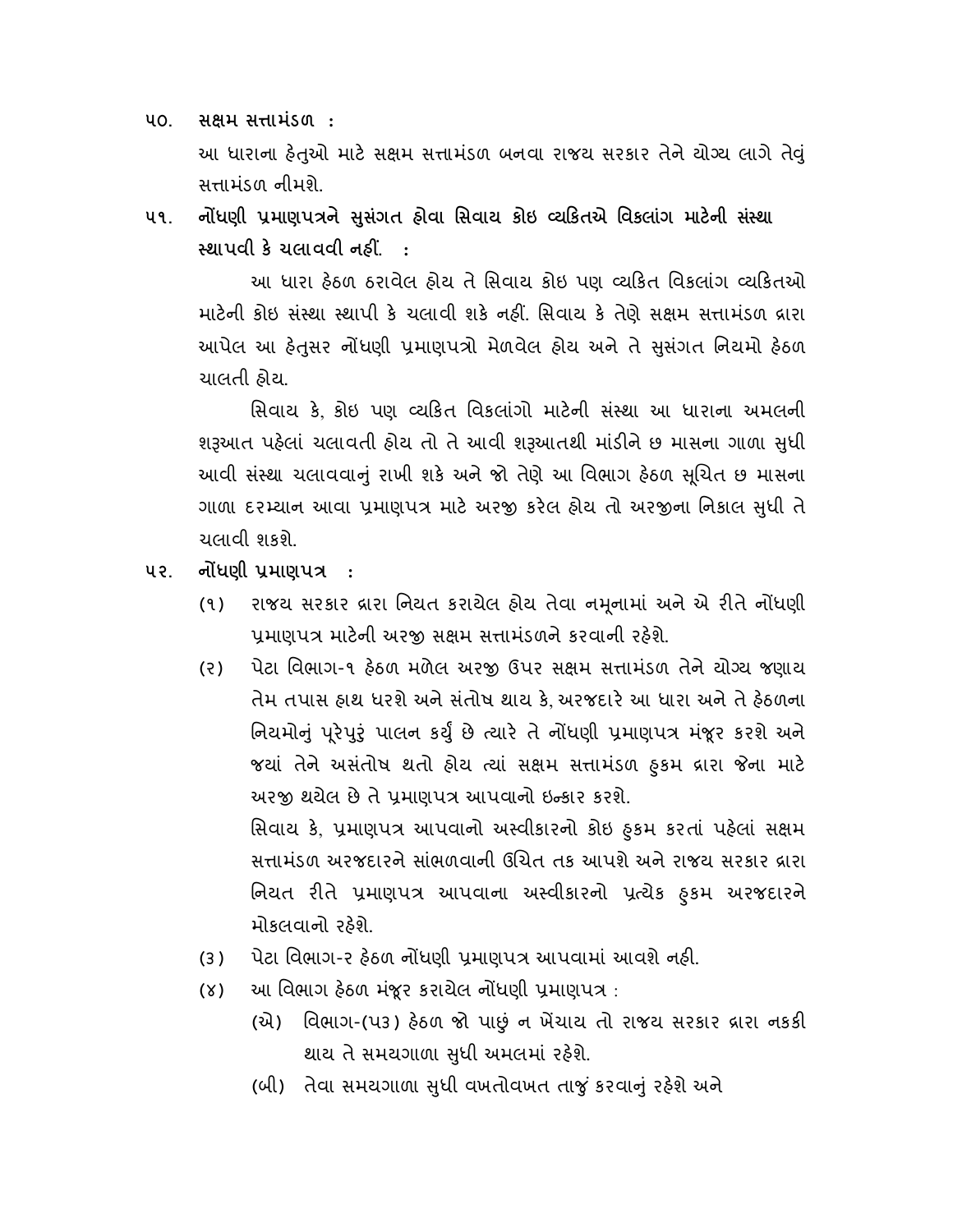- (સી) રાજય સરકાર વ્રારા નકકી થાય તેવા સ્વરૂપમાં અને તેવી શરતોને આધીન રહશે.
- (૫) નોંધણી પ્રમાણપત્રો તાજું કરવાની અરજી તેની અસરકારકતા સમાપ્ત થયાના સમયગાળા પહલાં ૬૦ દવસથી ઓછા ન હોય તેટલા સમયમાં કરવાની રહશે.
- (૬) સંસ્થાએ નોંધણી પ્રમાણપત્ર દેખાય તેવાં સ્થળે રાખવાનું રહેશે.
- ૫૩. પ્રમાણપત્ર રદબાતલ:
	- (૧) સક્ષમ સત્તામંડળ, જો તેને આવું માનવાને વાજબી કારણ હોય કે વિભાગ-(૫૨) ના પેટા વિભાગ-(૨) હેઠળ આપવામાં આવેલ નોંધણી પ્રમાણપત્ર ધારકે-
	- (એ) પ્રમાણપત્ર કઢાવવા કે તાજું કરાવવા માટેની અરજી સંબંધમાં કરેલ નિવેદન ખોું હોય ક બરાબર ન હોય અથવા,
	- (બી) આપેલ પ્રમાણપત્રમાં જે શરતો અને નિયમોને આધીન હોય તેનો ભંગ કર્યો હોય ક કરાવ્યા હ્રાય તા આવા તપાસ કર્યા પછા યાગ્ય લાગ તા પ્રમાણપત્ર હુકમ ક્રારા રદબાતલ કરી શકશે. સિવાય કે, પ્રમાણપત્રના ધારકને પ્રમાણપત્ર શા માટે રદ બાદલત ન કરું તેની કારણ દશાવવાની તક આપી ન હોય યાં ધી ુ આવા ઠુકમ કરવામાં આવશે નહા.
	- (૨) જયાં કોઇ સંસ્થાના સંબંધમાં પ્રમાણપત્ર પેટા વિભાગ-(૧) હેઠળ રદબાતલ થયેલ હોય ત્યાં આવા રદબાતલ થયાની તારીખથી આવી સંસ્થા કાર્ય કરતી બંધ થશે.
	- (એ) જયાં આવી અપીલ કરવાનો નકકી થયેલ સમયગાળો પૂરો થયા સમયે જ કોઇ અપીલ કરવામાં આવી ન હોય અથવા,
	- (બી) જયાં આવી અપીલ કરવામાં આવી હોય પણ રદબાતલનો ુ કમ અમલમાં આવી ગયા હ્રાય ત્યાં અપાલના હુકમના તારાખથા.
	- (૩) કોઇ પણ સંસ્થા સંબંધમાં પ્રમાણપત્ર રદબાતલ કરતી વખતે સક્ષમ સત્તામંડળ કોઇ પણ વિકલાંગ વ્યકિત જે આ રદબાતલની તારીખે જે તે સંસ્થાનો અંતેવાસી હોય તો માગદશન આપી શકાશે અને,
	- (એ) તેના માતા-િપતા, પિત-પ ની ક કાયદસરના વાલી તે ક સામાં હોય તેમ તેને તેના કબમાં સપાશે અથવા
	- (બી) સક્ષમ સત્તામંડળ દ્રારા નકકી થયેલ અન્ય સંસ્થામાં સ્થળાંતરિત કરવામાં આવશે.
	- (૪) પ્રત્યેક સંસ્થા કે જે નોંધણી પ્રમાણપત્ર ધરાવે છે અને આ વિભાગ હેઠળ રદબાતલ થાય પછી સક્ષમ સત્તામંડળને આવું પ્રમાણપત્ર સોંપી દેવાનું રહેશે.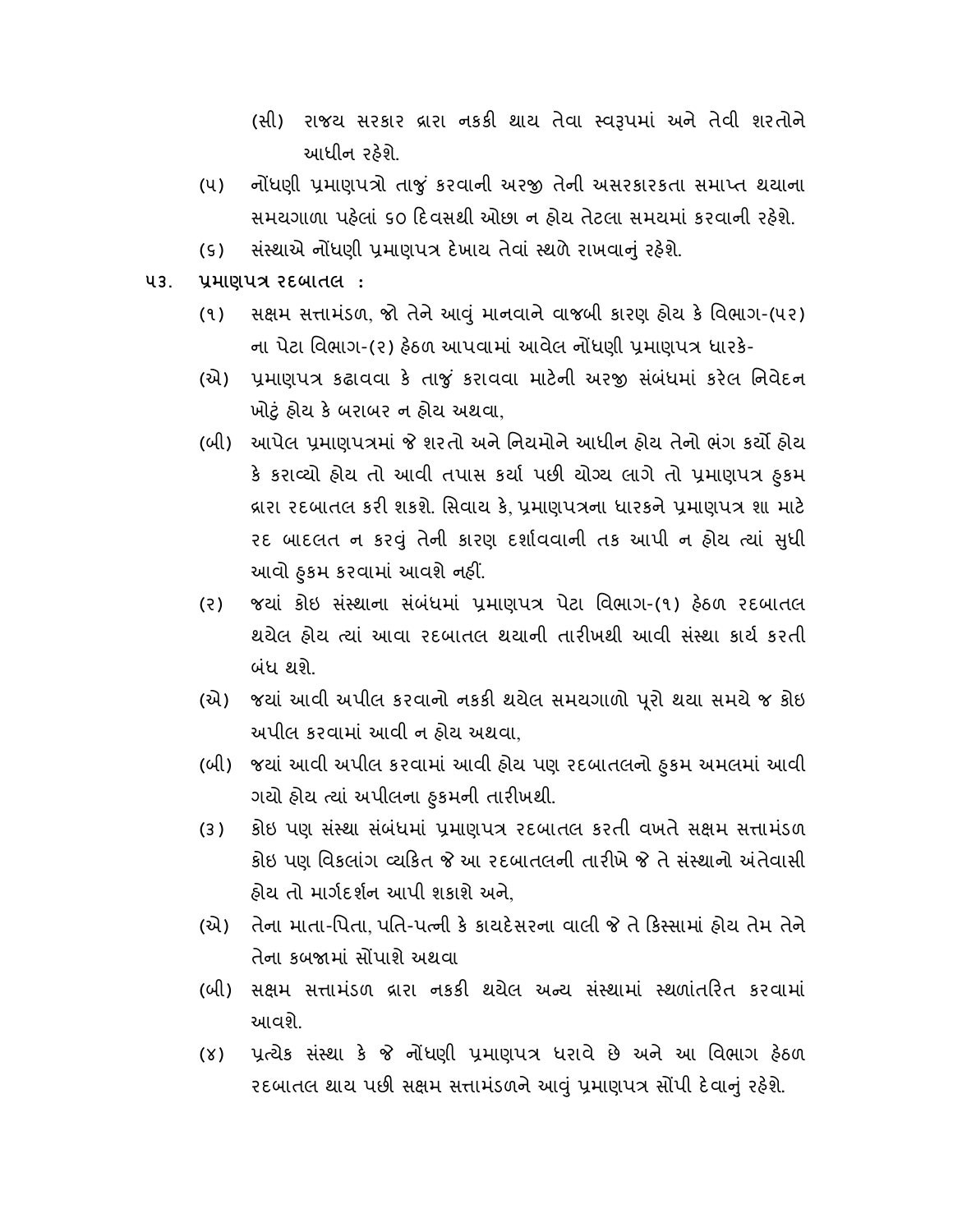૫૪. અપીલ :

- (૧) કોઇ પણ વ્યાકત સક્ષમ સત્તામડળના ફુકમ દ્રારા પ્રમાણપત્ર આપવા ઇન્કાર ક પ્રમાણપત્ર રદબાતલ યા અસંતુષ્ટ હોય તો તે રાજય સરકાર વ્રારા નિયત સમયગાળામાં આવા ઇન્કાર કે રદબાતલ સામે રાજય સરકારના ફુકમ આખરા ગણાશે.
- (ર) આવી અપીલ પરનો રાજય સરકારનો ુ કમ આખર ગણાશે.
- ૫૫. રાજય સરકાર કે કેન્દ્ર સરકાર દ્રારા સ્થાપિત કે સંસ્થાઓને લાગુ ન પડતો ધારો : રાજય સરકાર કે કેન્દ્ર સરકાર દ્રારા સ્થાપિત અને સંચાલિત વિકલાંગોની સંસ્થાઓને આ પ્રકરણમાં સૂચિત કશું જ લાગુ પડશે નહીં.

## કરણ : ૧૧

ગંભીર વિકલાંગતાવાળી વ્યકિતઓ માટેની સંસ્થાઓ  $\cdot$ 

- ૫૬. ગંભીર વિકલાંગતાવાળી વ્યકિતઓ માટેની સંસ્થાઓ :
	- (૧) જે તે સરકાર તેને યોગ્ય જણાય તેવા સ્થળે ગંભીર વિકલાંગતાવાળી વ્યકિતઓ માટે સંસ્થા સ્થાપશે અને ચલાવશે.
	- (ર) જયાં તે સરકાર એવો મત ધરાવતી હોય ક પેટા િવભાગ-(૧) હઠળ થાિપત સંસ્થા કરતાં કોઇ સંસ્થા ગંભીર વિકલાંગતાવાળી વ્યકિતઓના પુનર્વસન માટે યોગ્ય છે તો આ ધારાના હેતૃઓ માટે ગંભીર વિકલાંગતાવાળી વ્યકિતઓની સંસ્થા તરીકે આવી સંસ્થાને માન્ચતા આપી શકે. સિવાય કે ધારાની જોગવાઇઓ અને તે મુજબના નિયમો પરિપૂર્ણ કરતી ન હોય તો કોઇ પણ સંસ્થાને આ વિભાગ હેઠળ માન્ચતા આપવામાં આવશે નહીં.
	- (૩) તે સરકાર ારા િનયત થયેલ રતે અને િનયત શરતો સ ંતોષાય એવી રતે પેટા વિભાગ-૧ ઠેઠળ સ્થપાયેલ પત્ચેક સંસ્થા ચલાવવામાં આવશે.
	- (४) આ વિભાગના હેતુ માટે ગંભીર વિકલાંગતાવાળી વ્યકિત અર્થાત ૮૦ ટકા કે તેથી વધુ કે, એક કે તેથી વધુ વિકલાંગતાઓ ધરાવતી વ્યકિત.

#### કરણ : ૧૨

વિકલાંગ વ્યકિતઓ માટેના મુખ્ય કમિશ્નર અને કમિશ્નરો :

૫૭. વિકલાંગ વ્યકતિઓ માટેના મુખ્ય કમિશ્નરની નિમણુંક :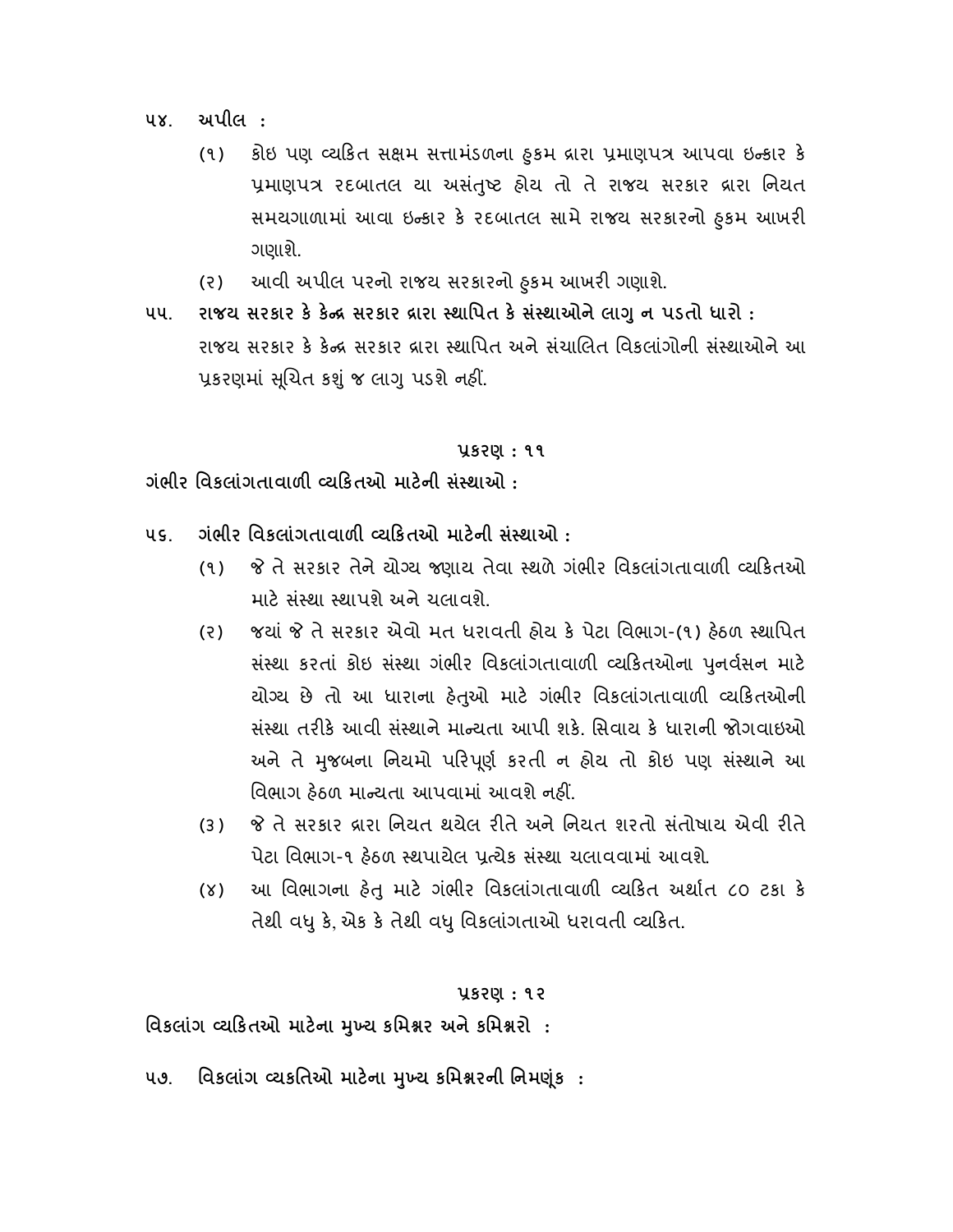- (૧) આ ધારાના હેતુસર વિકલાંગ વ્યકિતઓ માટે કેન્દ્ર સરકાર જાહેરનામા દ્રારા મુખ્ય કમિશ્નરની નિમણુંક કરશે.
- (૨) કોઇ પણ વ્યકિત મુખ્ય કમિશ્નર તરીકે નિમણુંક પામવા માટે લાયક ઠરશે નહીં જો તેની પાસે પુનર્વસનને લગતી બાબતોનું ખાસ જ્ઞાન કે વ્યવહારુ અનુભવ ન હોય.
- (3) મુખ્ય કમિશ્નરને ચુકવવા પાત્ર પગાર અને ભથ્થાંઓ તથા અન્ય સેવા શરતો (પેન્શન ગ્રેજયુઇટી તેમજ અન્ય નિવૃતિ લાભો સહિત) કેન્દ્ર સરકાર દ્રારા નિયત થાય તે મુજબ મળવાપાત્ર થશે.
- (४) કેન્દ્ર સરકાર મુખ્ય કમિશ્નરને તેમના કાર્ય કરવામાં સહાય કરવા માટે અધિકારીઓ અને અન્ય કર્મચારીઓના પ્રકાર અને કક્ષાઓ નકકી કરશે અને મુખ્ય કમિશ્નરને આવા અધિકારીઓ અને અન્ય કર્મચારીઓ તેને યોગ્ય લાગે તેમ પુરા પાડશે.
- (૫) મુખ્ય કમિશ્નરને પૂરા પાડેલ કર્મચારીઓ અને અધિકારીઓ મુખ્ય કમિશ્નરની દેખરેખ હેઠળ તેમના કાર્યો બજાવશે.
- (૬) મુખ્ય કમિશ્નરને પૂરા પાડેલ અધિકારીઓ અને કર્મચારીઓના પગાર અને ભથ્થાં તથા અન્ય તેવી શરતો કેન્દ્ર સરકાર દ્રારા નિયત થાય તેવી હશે.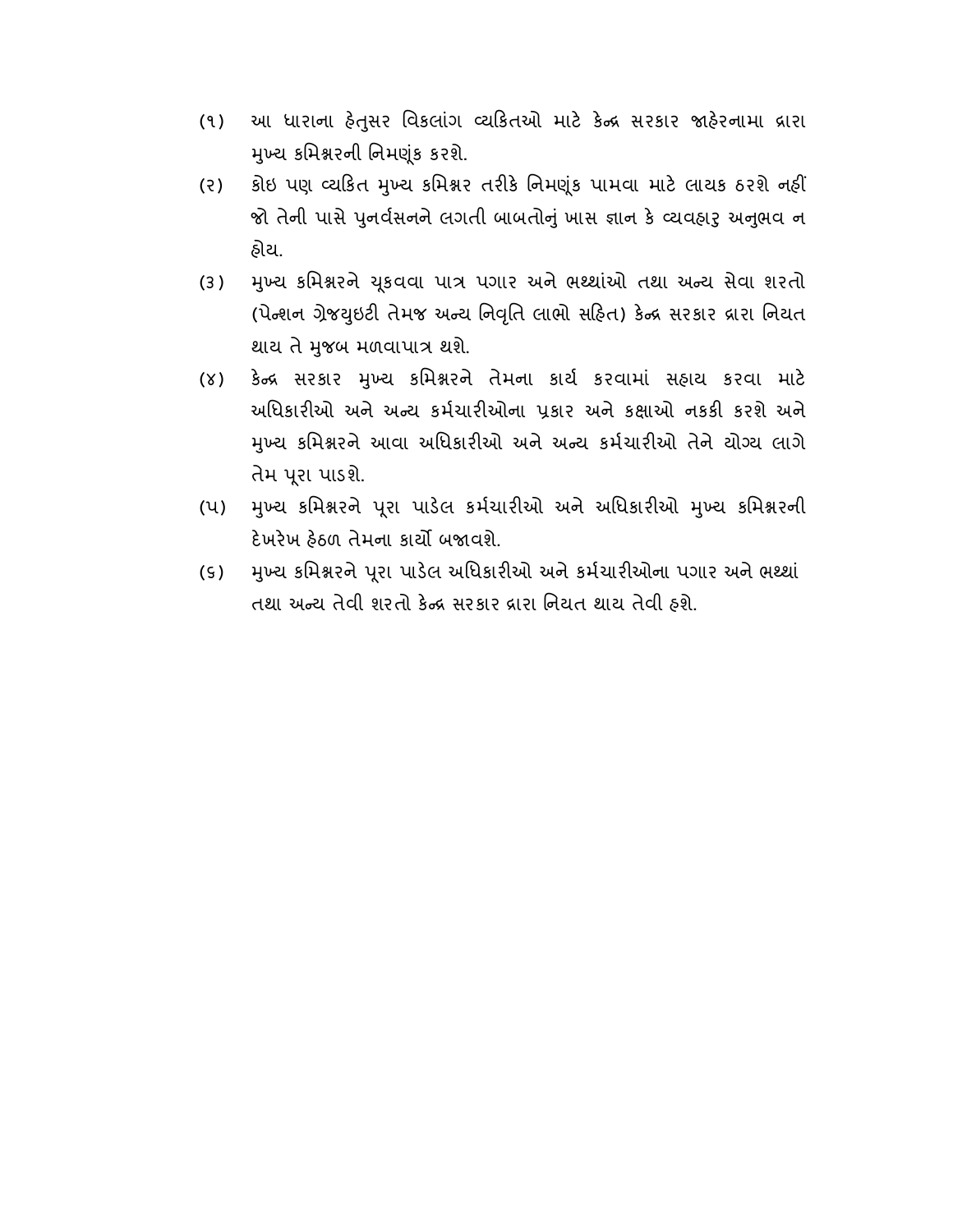૫૮. મુખ્ય કમિશ્નરના કાર્યો:

મખ્ય કમિશ્નર નીચેનાં કાર્યો કરશે.

- (અ) કિમરોનાં કાયું સ ંકલન
- (બી) કેન્દ્ર સરકાર દ્રારા આપવામાં આવેલ ભંડોળના ઉપયોગનું નિયંત્રણ.
- (સી) વિકલાંગોને મળેલ અધિકારો અને ઉપલબ્ધ સવલતો જાળવવા માટે પગલાં લેવા.
- (ડી) સરકાર નકકી કરે એ સમયાંતરે આ ધારાના અમલીકરણ પરત્વે કેન્દ્ર સરકારને અહવાલો મોકલવા.
- ૫૯. વિકલાંગોના અધિકારોના ભંગ સંબંધિ ફરિયાદો મુખ્ય કમિશ્નરને તપાસવી :
	- વિભાગ-(૫૮) ની જોગવાઇઓને લક્ષમાં લીધા વગર મખ્ય કમિશ્નર સ્વેચ્છાએ કે કોઇ અ યાય પામેલ યકતની અરના આધાર ક અ ય રતે નીચેની બાબતના સ ંબંધમાં મળેલ ફરયાદો તપાસશે.
		- (એ) િવકલા ંગોના અિધકારોનો ભંગ.
		- (બી) કાયદાઓ, નિયમો, ઉપનિયમો, ધારાધોરણો, કારોબારી ઠુકમો, નિર્દેશો કે સૂચનાઓ કે જે તે સરકાર કે સ્થાનિક મંડળ દ્રારા વિકલાંગ વ્યકિતઓના કલ્યાણ અને અધિકારોના રક્ષણ માટે ધડાયા હોય કે જાહેર થયા હોય તેમાં અમલીકરણનો અભાવ અને જે સત્તામંડળ સમક્ષ તેની રજૂઆત.
- ૬૦. િવકલાંગો માટના કિમરોની િનમૂંક :
	- (૧) આ ધારાના હેતુસર વિકલાંગ વ્યકિતઓ માટે દરેક રાજય સરકાર જાહેરનામા ારા કિમર િનમશે.
	- (૨) કોઇ પણ વ્યકિત કમિશ્નર તરીકેની નિમણુંક માટે લાયક ઠરશે નહીં જો પુનર્વસન સંબંધી બાબતોમાં તે ખાસ જ્ઞાન અને વ્યવહારુ અનુભવ ધરાવતાં ન હોય.
	- (૩) કમિશ્નરને ચૂકવવાપાત્ર પગાર અને ભશ્થાઓ તથા તેવી સેવા શરતો (પેન્શન, ગ્રેજયુઇટી અને અન્ય નિવૃતિ લાભો) રાજય સરકાર નિયત કરે તેવાં રહેશે.
	- (૪) રાજય સરકાર કમિશ્નરને તેમના કાર્ય કરવા માટે સહાય કરવા જરૂરી અધિકારીઓ અને કર્મચારીઓના પ્રકાર અને કક્ષાઓ નકકી કરશે તથા કમિશ્નરને આવા અધિકારીઓ અને અન્ય કર્મચારીઓ તેમને યોગ્ય લાગે તેમ પુરા પડશે.
	- (૫) કમિશ્નરને પૂરા પાડેલ અધિકારી/કર્મચારીઓ કમિશ્નરની દેખરેખ હેઠળ કાર્યો કરશે.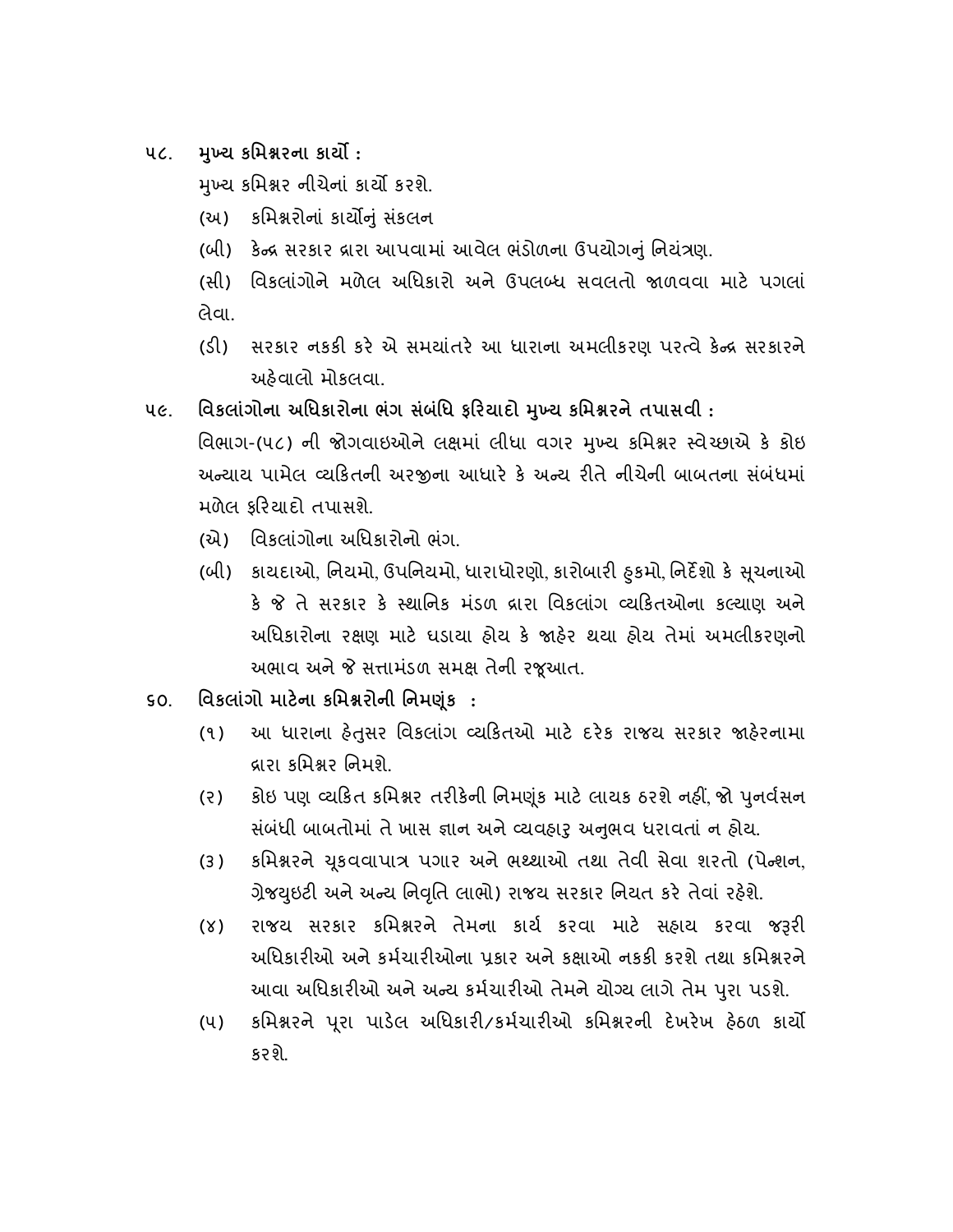(૬) કમિશ્નરને પુરા પાડેલ અધિકારી/કર્મચારીઓના પગાર અને ભથ્થાંઓ તથા અન્ય સેવા શરતો રાજય સરકાર દ્રારા નિયત થાય તેવાં રહેશે.

## ૬૧. કિમરની સાઓ :

કમિશ્નર રાજયમાં નીચેના કાર્યો કરશે.

- (એ) વિકલાંગ વ્યકિતઓના લાભાર્થે ચાલતા કાર્યક્રમો અને ચોજનાઓ માટે રાજય સરકારના ખાતાઓ વ ચે સ ંકલન કરશે.
- (બી) રાજય સરકાર ારા ફાળવેલ ભ ંડોળના ઉપયોગું િનયંણ કરશે.
- (સી) કમિશ્નર વિકલાંગ વ્યકિતઓ માટે ઉપલબ્ધ સવલતો અને અધિકારોનું રક્ષણ કરવા પગલાં ભરશે.
- (ડ) સરકાર િનયત કર એ સમયાંતર આ ધારાના અમલીકરણ પર વે રાજય સરકારને અહેવાલ મોકલશે અને તેની નકલ મખ્ય કમિશ્નરને મોકલશે.
- ૬૨. િવકલાંગના અિધકારોના ભંગ સંબંિધ બાબતો ગેની ફરયાદો કિમશનર તપાસવી : વિભાગ-૬૧ ની જોગવાઇઓને લક્ષમાં લીધા વગર કમિશ્નર સ્વેચ્છાએ કે અન્યાય પામેલ વ્યકિતની અરજીના આધારે કે અન્ય રીતે નીચેની બાબતો સંબંધિ કરિયાદોની તપાસ કરશે.
	- (એ) વિકલાંગ વ્યકિતઓના અધિકારોનો ભંગ.
	- (બી) કાયદાઓ, ઉપનિયમો, ધારા ધોરણો, કારોબારી હુકમો, નિર્દેશો કે સૂચનાઓ કે જે તે સરકાર કે સ્થાનિક સત્તામંડળ દ્રારા વિકલાંગ વ્યકિતઓના કલ્યાણ અને અધિકારોના રક્ષણ માટે ધડાયા હોય કે જાહેર થયા હોય તેમાં અમલીકરણનો અભાવ અને જે તે સત્તામંડળ પાસે તેની રજૂઆત.
- ૬૩. સત્તામંડળો અને અધિકારીઓને મૂલ્કી અદાલતની કેટલીક સત્તાઓ :
	- (૧) મુખ્ય કમિશ્નર અને કમિશ્નરો આ ધારા હેઠળના કાર્યોની બજવણીના હેતુ માટે નીચેની બાબતો સ ંબ ંધી ખટલો ચલાવતી વખતે િસિવલ ોસીજર કોડ, ૧૯૦૮ (૧૯૦૮ નુ પમું) હેઠળ અદાલતને મળે છે. તેવી સત્તાઓ ધરાવશે જેવી કે,
		- (એ) સાક્ષીઓને હાજર રાખવા અને સમન્સ કાઢવા.
		- (બી) કોઇ પણ દસ્તાવેજ શોધી કાઢવા અને પાપ્ત કરવા.
		- (સી) કોઇ પણ અદાલત કે કચેરીમાંથી જાહેર દકતર કે તે સંબંધિત નકલ મેળવવા.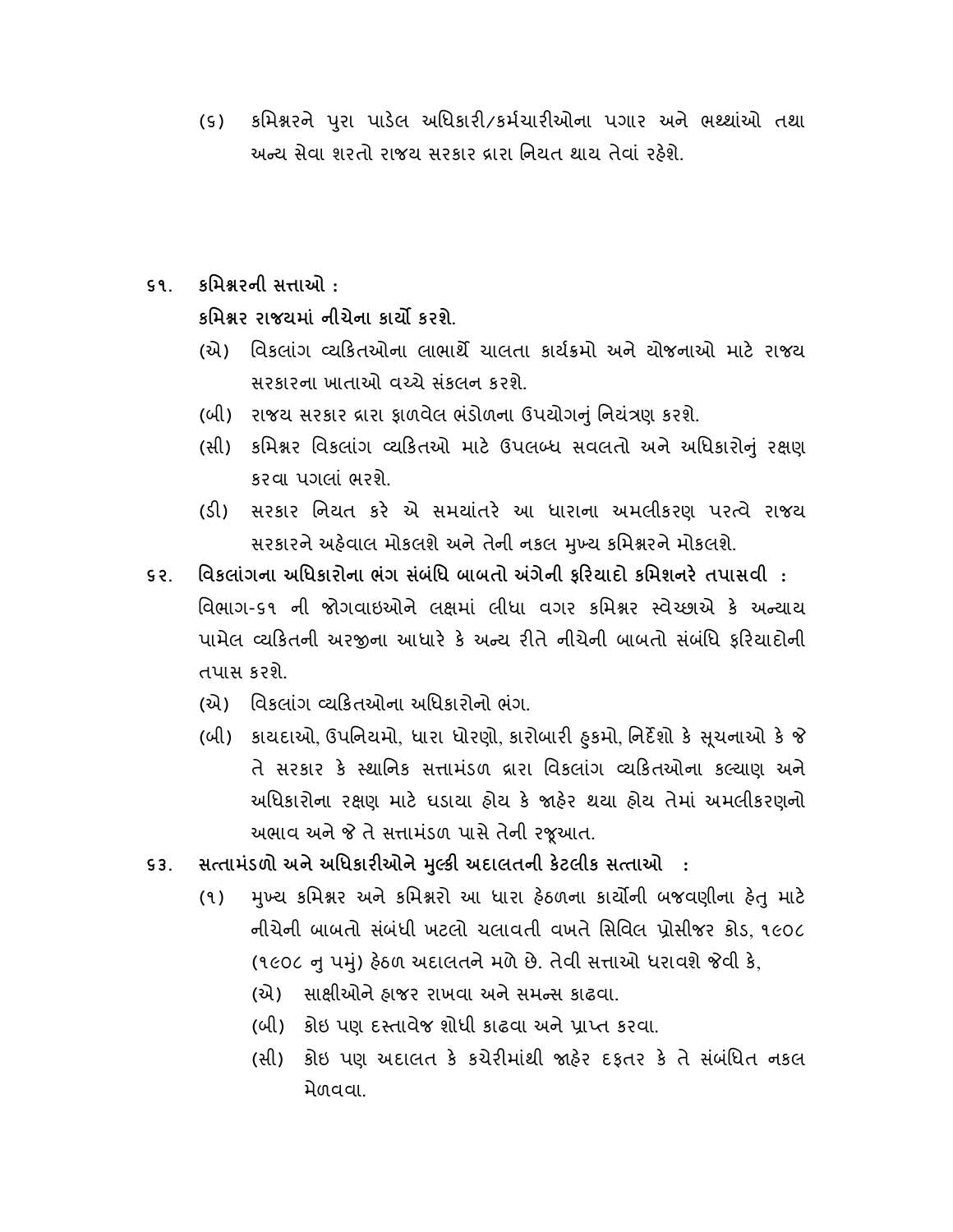- (ડ) સોગંદનામાઓ પર રાવો મેળવવો અને ુ
- (ઇ) સાક્ષીઓ કે દસ્તાવેજના પરીક્ષણ માટે તપાસ નિમવી.
- (૨) મુખ્ય કમિશ્નર અને કમિશ્નરો પાસેથી દરેક કાર્યવાહી ભારતીય દંડ સંહિતાના (૧૮૬૦ ું ૪પ) િવભાગ હઠળ ૧૯૩ અને ૨૨૮ ના અથમાં રહને અદાલતી કાર્યવાહી કરવાની રહેશે અને મુખ્ય કમિશ્નર કમિશ્નર સમક્ષ સત્તામંડળ ક્રિમિનલ પ્રોસીજર કોડ, ૧૯૭૩ નો ફોજદારી ધારો, વિભાગ-૧૯૫ અને પ્રકરણ-૨૬ ના હેતુઓ માટે સિવિલ (મુલ્કી) અદાલત તરીકે ગણવામાં આવશે (૧૯૭૪ નું ૨)
- ૬૪. મુખ્ય કમિશ્નર વ્રારા તૈયાર કરવાના થતાં વાર્ષિક અહેવાલો :
	- (૧) રાજય સરકાર દ્રારા નિયત થયેલ સ્વરૂપે અને સમયે પ્રત્યેક નાણાંકીય વર્ષે મુખ્ય કમિશ્નર ગત નાણાંકીય વર્ષ દરમિયાન તેની કરેલ પ્રવૃતિઓનું પુરેપુરું િવવરણ કરતો વાિષક અહવાલ તૈયાર કરશે અને તેની એક નકલ ક સરકારને મોકલશે.
	- (૨) કેન્દ્ર સરકાર સંસદના પ્રત્યેક ગૃહ સામે વાર્ષિક અહેવાલ ભલામણો સાથે મૂકાવશે, તેમાં ભલામણો પર લેવાયેલ પગલાં સંબંધી કેન્દ્ર સરકારને લાગે વળગે છે ત્યાં ધી િવવરણ હશે અને કોઇ ભલામણો ક તેના ભાગની અ વી ુ ૃિત માટના કારણો પણ હશે.
- ૬૫. કિમરો ારા તૈયાર કરવાના થતાં વાિષક અહવાલો :
	- (૧) રાજય સરકાર દ્રારા નિયત થયેલ સ્વરૂપે અને સમયે પ્રત્યેક નાણાંકીય વર્ષે કમિશ્નર ગત નાણાંકીય વર્ષ દરમિયાન તેની પ્રવૃતિઓનું પુરેપુરું વિવરણ કરતો વાિષક અહવાલ તૈયાર કરશે અને તેની એક નકલ રાજય સરકારને મોકલશે.
	- (૨) રાજય સરકાર વિધાન ગૃહ સમક્ષ વાર્ષિક અહેવાલ ભલામણો સાથે મૃકાવશે, તેમાં ભલામણો પર લેવાયેલ પગલાં અને લેવાના થતાં પગલાં સંબંધી રાજય સરકારને લાગે વળગે છે યાં ધી િવવરણ હશે અને કોઇ ભલામણ ક તેના ુ ભાગની અસ્વીકૃતિ માટેના કારણો પણ હશે.

## કરણ : ૧૩

સામાજિક સુરક્ષા :

- ૬૬. જે તે સરકાર અને સ્થાનિક સત્તામંડળે પુનર્વસન હાથ ઘરવું:
	- (૧) તે સરકાર અને થાિનક સામંડળો તેમની આિથક મતા અને િવકાસની મર્યાદામાં રહીને તમામ વિકલાંગોનું પુનર્વસન હાથ ધરશે કે હાથ ધરાવશે.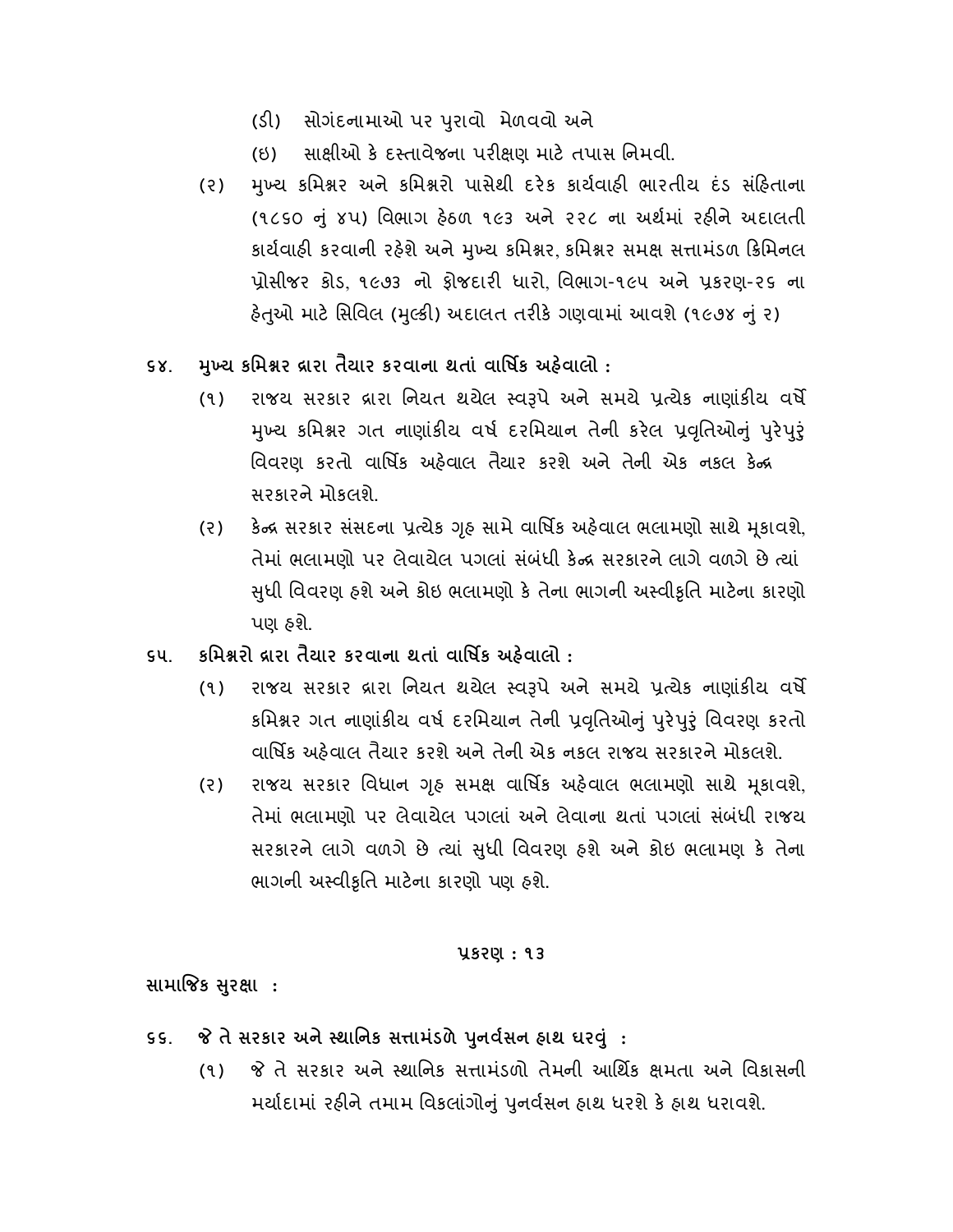- (૨) પેટા વિભાગ-૧ ના હેતુઓ માટે જે તે સરકાર અને સ્થાનિક સત્તામંડળો બિન સરકારી સંગઠનો નાણાંકીય સહ્રાય આપશે.
- (૩) જે તે સરકાર અને સ્થાનિક સત્તામંડળ પુનર્વસન નીતિ ઘડતી વખતે વિકલાંગ વ્યકિતઓ માટે કાર્યરત બિનસરકારી સંગઠનો સાથે મંત્રણા કરશે.
- ૬૭. િવકલાંગ કમચારઓ માટ વીમા યોજના :
	- (૧) જે તે સરકાર જાહેરનામા દ્રારા તેના વિકલાંગ કર્મચારીના લાભાર્થે વીમા યોજના ઘડશે.
	- (ર) આ િવભાગમાં દશા યા ઉપરાંત તે સરકાર વીમા યોજના ઘડવાને બદલે તેના વિકલાંગ કર્મચારી માટે વૈકલપિક સુરક્ષા ચોજના ઘડી શકશે.
- ૬૮. બેકારી ભથ્થું :

 તે સરકાર તેની આિથક મતા અને િવકાસની મયાદામાં રહને ખાસ રોજગાર કચેરીઓમાં વર્ષથી વધારે સમયથી નોંધાયેલ વિકલાંગ વ્યકિતઓ માટે કે જેને અન્ય લાભકારક વ્યવસાયમાં રોકી ન શકાય તેમને માટે જાહેરનામા દ્રારા બેકારી ભથ્થાંની ૂકવણી માટની યોજના ઘડશે.

## કરણ : ૧૪

પર ૂરણ :

- ૬૯. વિકલાંગો માટેના કોઇ પણ લાભો ગેરરીતિથી ઉપલબ્ધ કરવા માટેની સજા : કોઇ પણ વ્યકિત કે જે વિકલાંગ માટેના કોઇ લાભ ગેરરીતિથી ઉપલબ્ધ કરે કે તેમ કરવા પ્રયાસ કરે તો તે બે વર્ષની મુદતની કેદ અથવા રૂા. ૨૦,૦૦૦/- (અંકે રૂપિયા વીસ હજાર પુરા) સુધીના દંડની કે તે બંને સજાઓને પાત્ર ગણાશે.
- ૭૦. મુખ્ય કમિશ્નર, કમિશ્નરો, અધિકારીઓ અને અન્ય કર્મચારીગણ જાહેર નોકરો ગણાશે :

મુખ્ય કમિશ્નર, કમિશ્નરો, અધિકારીઓ તેમજ તેમને પૂરા પાડેલ કર્મચારીગણ ભારતીય દંડ સંહિતાના (૧૮૬૦ ના ૪૫) ના વિભાગ-૨૧ ના અર્થમાં જાહેર નોકરો તરીકે ગણાશે.

- ૭૧. શુધ્ધ બુધ્ધિ પગલાં માટે રક્ષણ : આ ધારા અને તે હેઠળના ઘડાયેલ કોઇ નિયમ કે થયેલ હુકમાના અનુસરણ માટે શુધ્ધ બુધ્ધિથી કરવામાં આવેલ કોઇ કાર્ય કે તે માટે કરેલ કોઇ ઇરાદા માટે કેન્દ્ર સરકાર, રાજય સરકારો કે સ્થાનિક સત્તામંડળ કે કોઇ સરકારી અધિકારી વિરૂધ્ધ કોઇ દાવો, ખટલો કે અન્ય કાનૂની કાર્યવાહી થઇ શકશે નહીં.
- ૭૨. અન્ય કોઇ કાયદાના વિરોધ રૂપ નહીં પણ વધારાનો ધારો :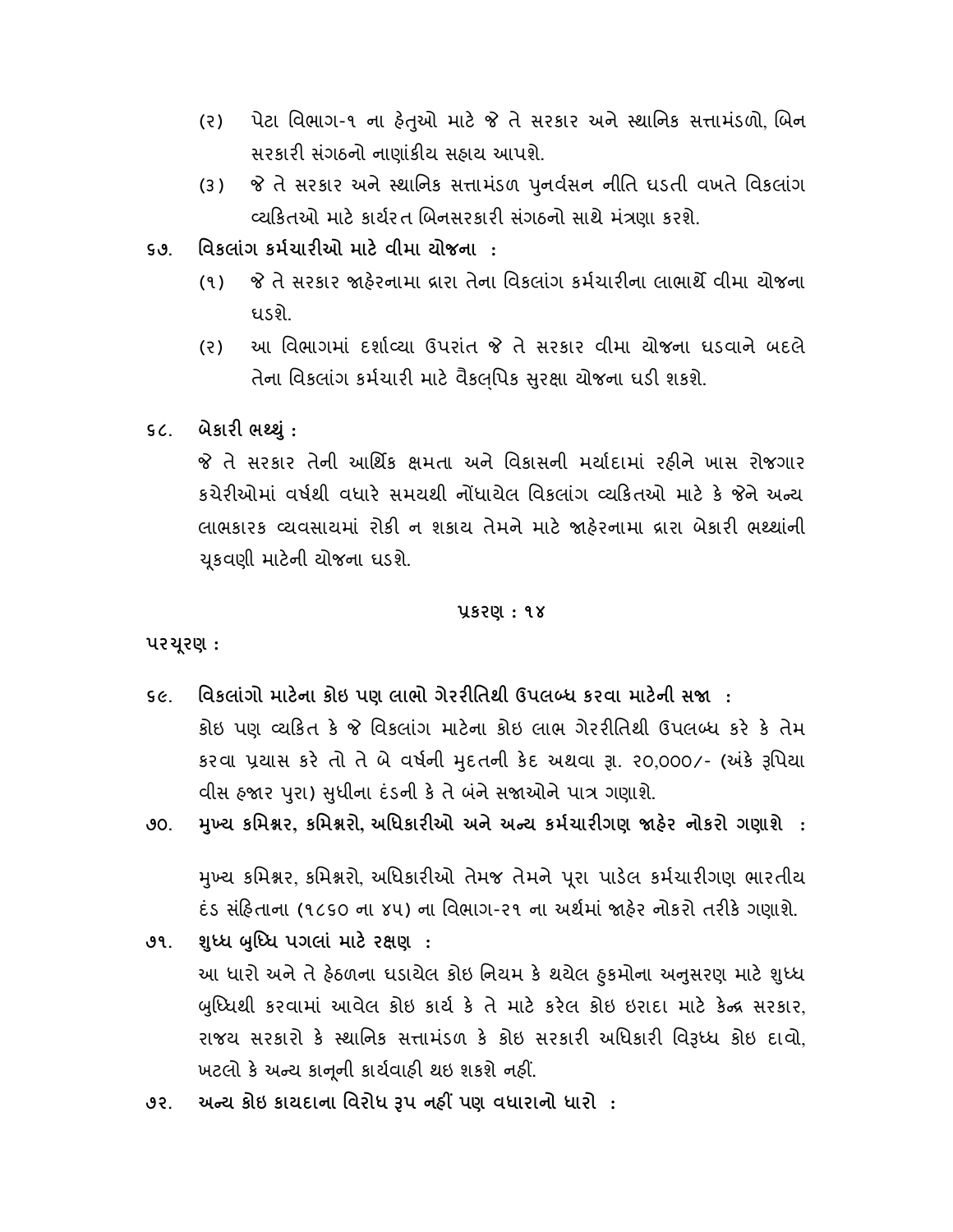આ ધારાની જોગવાઇઓ ક તે હઠળ ઘડાયેલ િનયમો હાલમાં અમલમાં હોય તેવા, વિકલાંગ વ્યકિતઓના લાભાર્થે અન્ય કોઇ કાયદા કે હેઠળ જાહેર થયેલ કે ઘડાયેલ કોઇ નિયમો, ફકમો કે કોઇ સુચનાઓ વિરૂધ્ધ નહીં પણ તે ઉપરાંતના લેખાશે.

- ૭૩. િનિયામો ઘડવા માટે જે તે સરકારની સત્તા :
	- (૧) આ ધારાની જોગવાઇઓના અમલીકરણ માટે જે તે સરકાર જાઠેરનામા દ્રારા નિયમો ધડી શકશે.
	- (૨) ઉપર જણાવેલી સત્તાઓની સામાન્યતાના બાધ વિના અને ખાસ કરીને આવા નિયમો નીચે જણવેલી તમામ કે કોઇ એક બાબત પૂરી પાડી શકે. જેમ કે :-
		- (એ) વિભાગ-૩ ના પેટા વિભાગ-(૨) ની કલમ-(કે) હેઠળ નિર્દિષ્ટ રીતે કે જેમાં રાજય સરકાર કે કેન્દ્ર શાસિત પ્રદેશની પસંદગી થશે.
		- (બી) વિભાગ-૪ ના પેટા વિભાગ-૭ હેઠળ નિર્દિષ્ટ ભથ્થાંઓ કે જે સ યો મેળવેશ.
		- (સી) વિભાગ-(૭) હેઠળ નિર્દિષ્ટ કાર્યવાહીના નિયમો કે જે કેન્દ્રીય સ ંકલન સિમિત તેની સભાઓના કામકાજના સ ંબ ંધમાં પાળશે.
		- (ડી) વિભાગ-૮ ના પેટા વિભાગ-(૨) ની કલમ-(એચ) હેઠળ નિર્દિષ્ટ આવાં અન્ય કાર્યો કે જે કેન્દ્રીય સંકલન સમિતિ બજાવી શકશે.
		- (ઇ) વિભાગ-૮ ના પેટા વિભાગ-(૨) ની કલમ-(એચ) હેઠળ નિર્દિષ્ટ રીતે કે જેમાં રાજય સરકાર કે કેન્દ્ર શાસિત પ્રદેશ પસંદ કરવામાં આવશે.
		- $(\partial \lambda_{\xi})$  વિભાગ-(૯) પેટા વિભાગ-(૩) હેઠળ નિર્દિષ્ટ ભથ્થાંઓ કે જે સભ્યો મેળવશે.
		- (જી) વિભાગ-૧૧ હેઠળ નિર્દિષ્ટ કાર્યવાહીના નિયમો કે જે કેન્દ્રીય કાર્યવાહક સમિતિ તેની સભાઓના કામકાજના સંબંધમાં પાળશે.
		- (એચ) વિભાગ-(૧૨) ના પેટા વિભાગ-(૧) હેઠળ નિર્દિષ્ટ રીતે અને હેતુઓ માટે કે જેના માટે વ્યકિતને સંલગ્ન કરવામાં આવે.
		- (આઇ) વિભાગ-(૧૨) ની પેટા વિભાગ-(૩) હેઠળ નિર્દિષ્ટ શુલ્ક અને ભથ્થાંઓ કે જે કેન્દ્રીય કાર્યવાહક સમિતિ સાથે જોડાયેલ વ્યકિત મેળવશે.
		- (જે) જે વિભાગ-(૧૪) ના પેટા વિભાગ-(૭) હેઠળ નિર્દિષ્ટ ભથ્થાંઓ કે જે સભ્યો મેળવશે.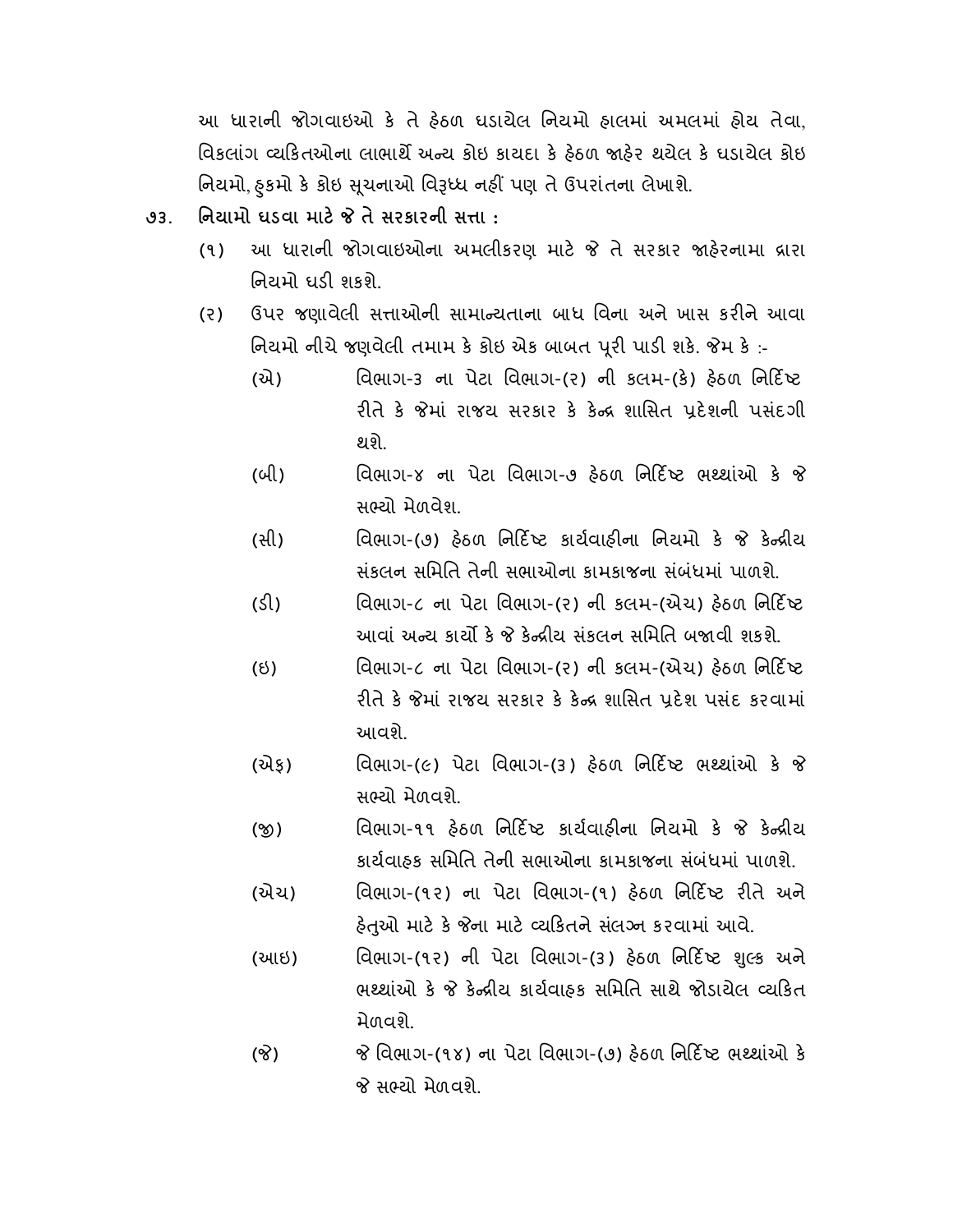- (કે) વિભાગ-(૧૭) હેઠળ નિર્દિષ્ટ કાર્યવાહીના નિયમો કે જે રાજય સ ંકલન સિમિત તેની સભાઓના કામકાજના સ ંબ ંધમાં પાળશે.
- (એલ) િવભાગ-(૧૮) ના પેટા િવભાગ-(ર) ની કલમની કલમ-() હેઠળ આવાં અન્ય કાર્યો કે જે રાજય સંકલન સમિતિ બજાવી શકે.
- (એમ) વિભાગ-(૧૯) ના પેટા વિભાગ-(૩) હેઠળ નિર્દિષ્ટ ભથ્થાંઓ કે જે સ યો મેળવશે.
- (એન) વિભાગ-(૨૧) ના હેઠળ નિર્દિષ્ટ કાર્યવાહીના નિયમો કે જે રાજય કાર્યવાઠક સમિતિ તેની સભાઓમાં કામકાજના સંબંધમાં પાળશે.
- (ઓ) િવભાગ-(રર) ના પેટા િવભાગ-(૧) હઠળ િનદ ટ રતે અને હેતુઓ જે માટે વ્યકિતને જોડવામાં આવશે.
- (પી) વિભાગ-(૨૨) ના પેટા વિભાગ-(૩) હેઠળ નિર્દિષ્ટ શુલ્ક અને ભ થાંઓ ક રાજય કાયવાહક સિમિત સાથે જોડાયેલ યકત મેળવશે.
- (કયુ) વિભાગ-(૩૪) ના પેટા વિભાગ-(૧) હેઠળ નિર્દિષ્ટ માહિતિ કે માહિતિપત્ર જે પ્રત્યેક એકમના નોકરી દાતાએ પરૂ પાડવું જોઇએ અને ખાસ રોજગાર વિનિમય કચેરી કે જેને આવી માહિતી કે માહિતીપત્ર પુરૂ પાડવાનુ રહેશે.
- (આર) િવભાગ-(૩૭) ના પેટા િવભાગ-(૧) હઠળ િનદ ટ નૂનાું માહિતીપત્રક અને એ રીતે કે જેમાં નોકરીદાતા વ્રારા દફતર જાળવવાનું રહેશે. અરજી કરવાની રહેશે.
- (એસ) વિભાગ-(૫૨) ના પેટા વિભાગ-(૧) હેઠળ નિર્દિષ્ટ નમૂનાનું માહિતી પત્રક અને એ રીતે એમાં અરજી કરવાની રહેશે.
- (ટ) િવભાગ-(૫૨) ના પેટા િવભાગ-(ર) હઠળ ક માં અ વીૃિતનો કમ પાઠવવાનો રહશે. ુ
- (યુ) વિભાગ-(૫૨) ના પેટા વિભાગ-(૩) હેઠળ નિર્દિષ્ટ સવલતો કે ધોરણો ૂરા ં પાડવાના ક ળવવાના.
- (વી) વિભાગ-(૫૨) ના પેટા વિભાગ-(૪) ની કલમ-(એ) હેઠળ નિર્દિષ્ટ મુદત કે જે પુરતું નોંધણી પ્રમાણપત્ર પ્રમાણભુત લેખાશે.
- (ડબલ્યુ) વિભાગ-(૫૨) ના પેટા વિભાગ-(૪) ની કલમ-(સી) હેઠળ નિર્દિષ્ટ નમુનાનું પત્રક કે જેમાં એવી શરતો કે જેને આધીન રહીને નોંધણી પ્રમાણપત્ર આપવાનું રહેશે.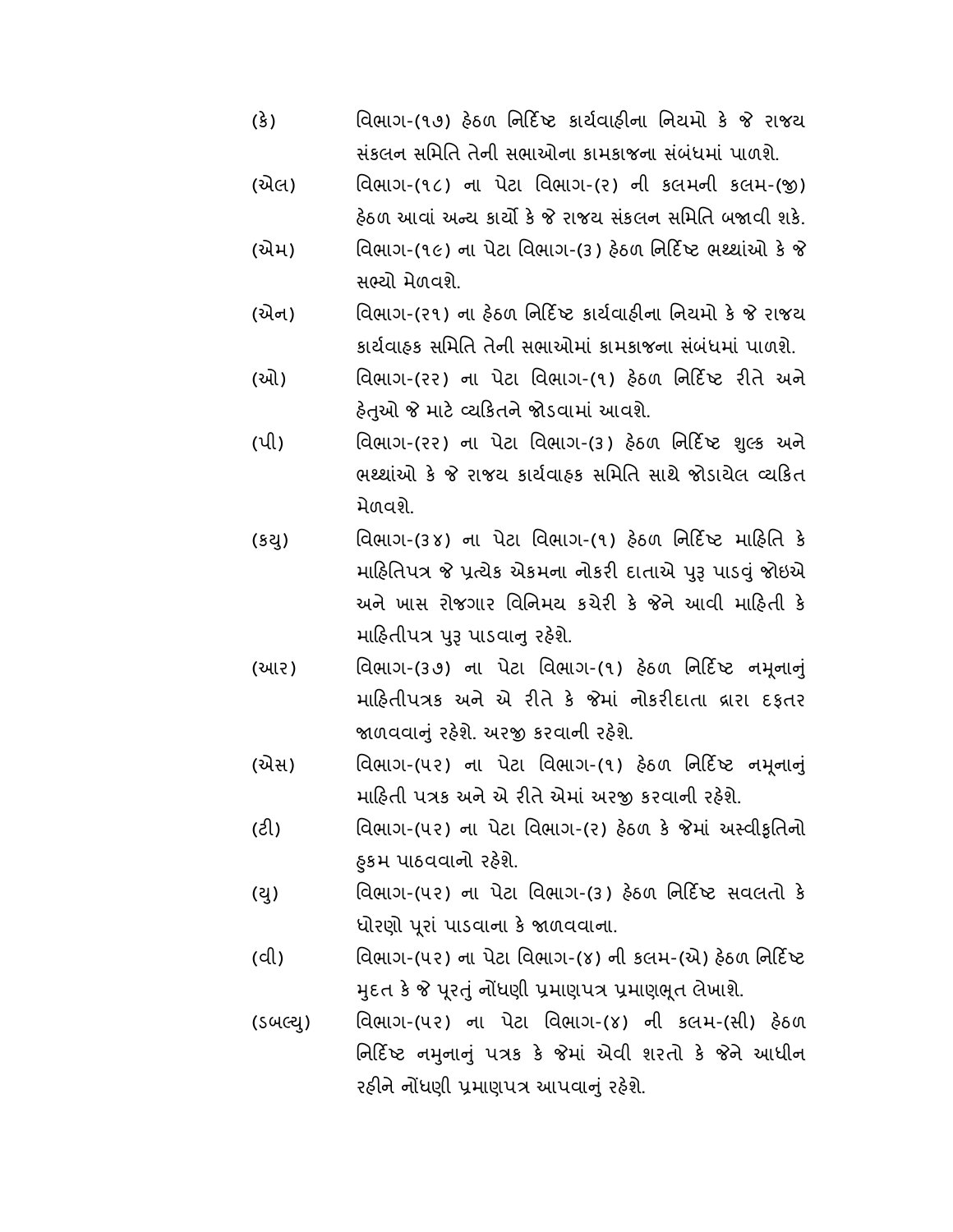- (એકસ) વિભાગ-(૫૪) ના પેટા વિભાગ-(૧) હેઠળ નિર્દિષ્ટ મુદત કે જે દરિમયાન અપીલ કરવાની રહશે.
- (વાય) વિભાગ-(૫૬) ના પેટા વિભાગ-(૩) હેઠળ નિર્દિષ્ટ રીતે કે જેમાં ગંભીર વિકલાંગતા ધરાવતી વ્યકિતઓ માટેની સંસ્થા ચલાવવામાં આવશે અને શરતો કે જે પરિપૂર્ણ કરવાની રહેશે.
- (ઝેડ) વિભાગ-(૫૭) ના પેટા વિભાગ-(૩) હેઠળ નિર્દિષ્ટ મુખ્ય કમિશ્નર વેતન, ભથ્થાંઓ અને અન્ય સેવા શરતો.
- (ઝેડ-એ) વિભાગ-(૫૭) ના પેટા વિભાગ-(૬) હેઠળ નિર્દિષ્ટ અધિકારીઓ અને કર્મચારીઓના વેતન ભથ્થાં અને અન્ય સેવા શરતો.
- (ઝેડ-બી) વિભાગ-(૫૮) ની કલમ-(ડી) હેઠળ નિર્દિષટ સમયગાળો કે જેમાં મુખ્ય કમિશ્નર, કેન્દ્ર સરકારનો અહેવાલ આપશે.
- (ઝેડ-સી) વિભાગ-(૬૦) ના પેટા વિભાગ-(૩) હેઠળ નિર્દિષ્ટ કમિશ્નરના વેતન ભ થાં અને અ ય સેવા શરતો.
- (ઝેડ-ડી) વિભાગ-(૬૦) ના પેટા વિભાગ-(૬) હેઠળ નિર્દિષ્ટ અધિકારીઓના વેતન ભથ્થાં અને અન્ય સેવા શરતો.
- (ઝેડ-ઇ) વિભાગ-(૬૧) ની કલમ-ડી હેઠળ નિર્દિષ્ટ સમયગાળો કે જે દરખા ત કિમર રાજય સરકારને અહવાલ આપશે.
- (ઝેડ-એફ) િવિભાગ-(૬૪) ના પેટા વિભાગ-(૧) હેઠળ નિર્દિષ્ટ નમૂનાનું પત્રક અને સમય કે જેમાં વાર્ષિક અહેવાલ તૈયાર કરવાનો રહેશે.
- (ઝેડ-જી) વિભાગ-(૬૫) ના પેટા વિભાગ-(૧) હેઠળ નિર્દિષ્ટ નમૂનાનું પત્રક અને સમય કે જેમાં વાર્ષિક અઠેવાલ તૈયાર કરવાનો રઠેશે.

(ઝેડ-એચ) અન્ય કોઇ બાબત કે જે કરવાની થાય કે સુચવવાની રહે.

(૩) િવભાગ-(૩૩) ની શરતો િવભાગ-(૪૭) ના પેટા િવભાગ-(ર) ની શરતોને આધીન રહીને કેન્દ્ર સરકાર દ્રારા બહાર પાડેલ પ્રત્યેક જાહેરનામું વિભાગ-(ર૭), િવભાગ-(૩૦), િવભાગ-(૩૮) ના પેટા િવભાગ-(૧), િવભાગ-(૪ર), િવભાગ- (૪૩), વિભાગ-(૬૭), વિભાગ-(૬૮) હેઠળ રહેશે. જયારે પૂરા ત્રીસ દિવસના ગાળા માટે તેનું સત્ર હોય કે જે એક કે બે કે તેથી વધુ ક્રમિક સત્રોનું બનેલું હોય અને જો તરત પછી શરૂ થતા સત્રનો સમાપ્તિ પહેલાં અથવા અગાઉ કહ્યુ તેમ ક્રમિક સત્રો હોય ત્યારે બન્ને ગૃહો કોઇ નિયમ જાહેરનામું કે યોજનામાં કોઇ સુધારો-વધારો કરવામાં સહમત હોય, બન્ને ગૃહો સહમત થાય કે, નિયમ-જાહેરનામું કે યોજના ઘડાવા ન જોઇએ. તો તે નિયમ જાહેરનામું કે યોજના ત્યાર